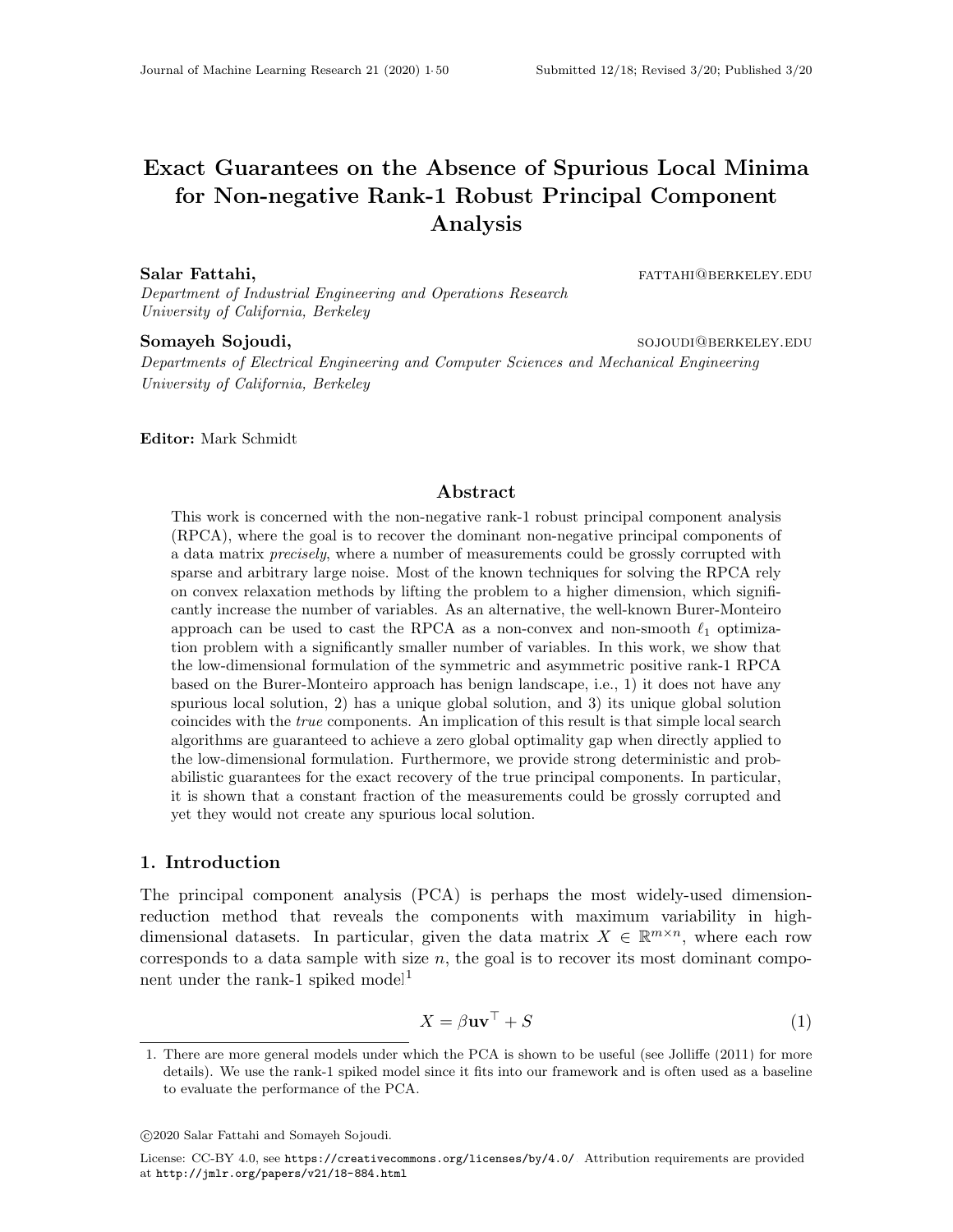where  $\beta$  determines the signal-to-noise ratio, S is the additive noise matrix, and **u** and **v** are two unknown unit norm vectors. If the data matrix  $X$  is symmetric (for instance, it corresponds to a sample covariance matrix), then [\(1\)](#page-0-1) can be modified as

$$
X = \beta \mathbf{v} \mathbf{v}^\top + S \tag{2}
$$

Depending on the nature of the noise matrix, different methods have been proposed in the literature to recover the principal components from (partial) observations of  $X$ . The problem of recovering  $\beta$ , **u**, and **v** under a Gaussian and sparse noise is conventionally referred to as PCA and robust PCA (or RPCA), respectively.

The properties of both PCA and its robust analog have been heavily studied in the literature and their applications span from quantitative finance to health care and neuroscience [\(Hull and White 1990;](#page-34-1) [Caprihan et al. 2008;](#page-32-0) [Brenner et al. 2000\)](#page-32-1). Recently, a special focus has been devoted to further exploiting the prior knowledge on the principal components, such as sparsity [\(Zou et al. 2006\)](#page-36-0) and nonlinearity [\(Gorban et al. 2008\)](#page-34-2). Accordingly, one such knowledge appearing in different applications is the non-negativity of the principal components [\(Montanari and Richard 2016\)](#page-35-0). In this scenario, one needs to solve the PCA or the RPCA under the additional constraints  $u, v \geq 0$ . While the non-negative PCA has been recently studied in [Montanari and Richard](#page-35-0) [\(2016\)](#page-35-0), the main focus of our work is on its robust variant, where the noise matrix is assumed to be sparse and the goal is the exact recovery of the non-negative vectors **u** and **v**. Note that the non-negativity of principal components naturally arises in many real-world problems. In what follows, we will present two classes of real-world applications for which the non-negative RPCA is useful.

1. Non-negative matrix factorization: Extracting the dominant principal component of a symmetric or asymmetric data matrix appears in many applications and the examples are ubiquitous. For instance, an important problem in astronomy is the recovery of nonnegative astronomical signals from the covariance matrix of photometric observations [\(Ren](#page-35-1) [et al. 2018\)](#page-35-1). The measured data samples are prone to sparse and random outliers. Similarly, one can extract moving objects from video frames via non-negative matrix factorization by treating the background as the dominant low-rank component in the video frames and the moving object as sparse noise (the non-negativity of the data is due to the non-negative values of the pixels) [\(Lee and Seung 1999;](#page-34-3) Candès et al. 2011). We will conduct a case study on this application later in the paper.

2. Gene networks: Gene activities can be captured by the samples collected from different organs, and are described by multi-spiked models [\(Lazzeroni and Owen 2002\)](#page-34-4):

<span id="page-1-0"></span>
$$
X = X_0 + \sum_{i=1}^{k} \mathbf{u}_{(i)} \mathbf{v}_{(i)}^\top
$$
 (3)

where  $(i, j)$ <sup>th</sup> entry of X measures the strength of the participation of gene i in sample j and  $X_0$  is an offset. Furthermore, k is the number of the gene-blocks, and  $\mathbf{u}_{(i)}$  and  $\mathbf{v}_{(i)}$  measure the participation of different genes and samples in the  $i<sup>th</sup>$  gene-block. The participation vectors are non-negative and the measurements can be subject to malfunctioning of the measurement tools. Therefore, the problem of obtaining  $\mathbf{u}_{(i)}$  and  $\mathbf{v}_{(i)}$  can be cast as a non-negative RPCA with multiple principal components.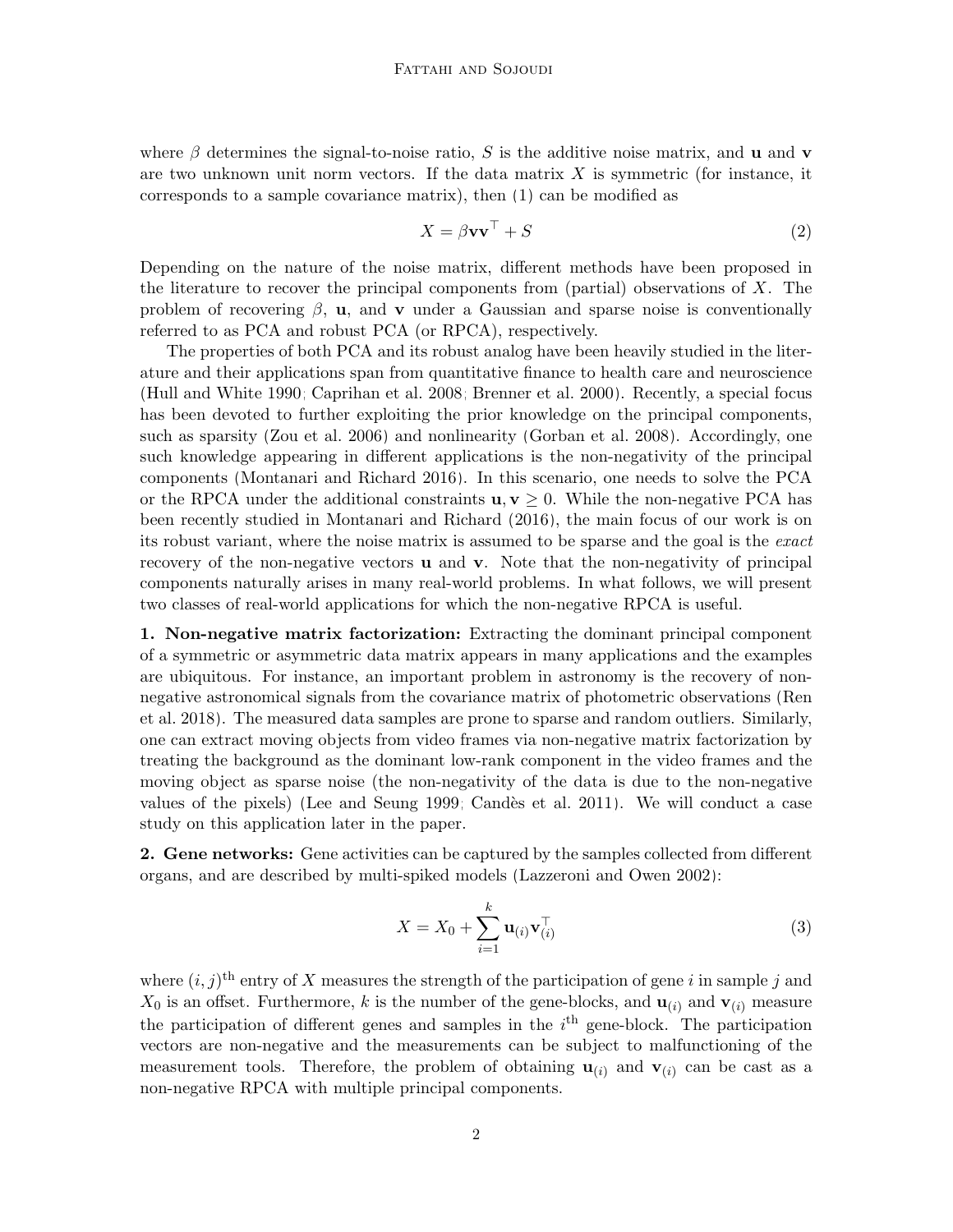The seminal work by Candès et al.  $(2011)$  proposes a sparsity promoting convex relaxation for the RPCA that is capable of the exact recovery of u and v. Upon defining  $W = uv^{\top}$ , the convex relaxation of the RPCA is defined as

$$
\min_{W \in \mathbb{R}^{m \times n}} \|W\|_{*} + \lambda \|\mathcal{P}_{\Omega}(X - W)\|_{1}
$$
\n<sup>(4)</sup>

where  $||W||_*$  is the nuclear norm of W, serving as a penalty on the rank of the recovered matrix W, and  $\|\cdot\|_1$  is used to denote the element-wise  $\ell_1$  norm. Furthermore,  $\mathcal{P}_{\Omega}(\cdot)$  is the projection onto the set of matrices with the same support as the measurement set  $\Omega$ . Therefore, upon defining  $S = X - W$  as the corruption or noise matrix,  $\|\mathcal{P}_{\Omega}(X - W)\|_1$ plays the role of promoting sparsity in the estimated noise matrix. After finding an optimal value of  $W$ , the matrix can then be decomposed into the desired vectors  $\bf{u}$  and  $\bf{v}$ , provided that the relaxation is exact. Notice that the problem is convexified via lifting from  $n + m$ variables on  $(\mathbf{u}, \mathbf{v})$  to nm variables on W. Despite the convexity of the lifted problem, its dimension makes it prohibitive to solve in high-dimensional settings. To circumvent this issue, one popular approach is to resort to an alternative formulation, inspired by [Burer](#page-32-3) [and Monteiro](#page-32-3) [\(2003\)](#page-32-3) (commonly known as the Burer-Monteiro technique):

<span id="page-2-0"></span>
$$
\min_{\mathbf{u}\in\mathbb{R}_+^m,\mathbf{v}\in\mathbb{R}_+^n} \quad \|\mathcal{P}_{\Omega}(X-\mathbf{u}\mathbf{v}^{\top})\|_1 \tag{5}
$$

Despite the non-convexity of [\(5\)](#page-2-0), its smooth counterpart (with or without non-negativity constraints) defined as

<span id="page-2-1"></span>
$$
\min_{\mathbf{u}\in\mathbb{R}^m,\mathbf{v}\in\mathbb{R}^n} \quad \frac{\|\mathcal{P}_{\Omega}(X - \mathbf{u}\mathbf{v}^{\top})\|_F^2}{g(\mathbf{u}, \mathbf{v})}
$$
(6)

has been widely used in matrix completion/sensing and is known to possess benign global landscape, i.e., every local solution is also global and every saddle point has a direction with a strictly negative curvature [\(Bhojanapalli et al. 2016;](#page-32-4) [Ge et al. 2016,](#page-33-0) [2017\)](#page-33-1). This will be stated below.

<span id="page-2-2"></span>Theorem 1 (Informal, Benign Landscape [\(Ge et al. 2017\)](#page-33-1)) Under some technical conditions, a regularized version of [\(6\)](#page-2-1) has benign landscape: every local minimum is global and every saddle point has a direction with a strictly negative curvature.

In particular, both symmetric and asymmetric matrix completion (or matrix sensing) under dense Gaussian noise can be cast as [\(6\)](#page-2-1) and in light of the above theorem, they have benign landscape. However, it is well-known that such smooth norms are incapable of correctly identifying and rejecting sparse-but-large noise/outliers in the measurements.

Despite the generality of Theorem [1](#page-2-2) within the realm of smooth norms, it does not address the following important question: Does the non-smooth and non-negative rank-1 RPCA [\(5\)](#page-2-0) have benign landscape?

#### 1.1 The Issue with the Known Proof Techniques

To understand the inherent difficulty of examining the landscape of [\(5\)](#page-2-0), it is essential to explain why the existing proof techniques for the absence of spurious local minima in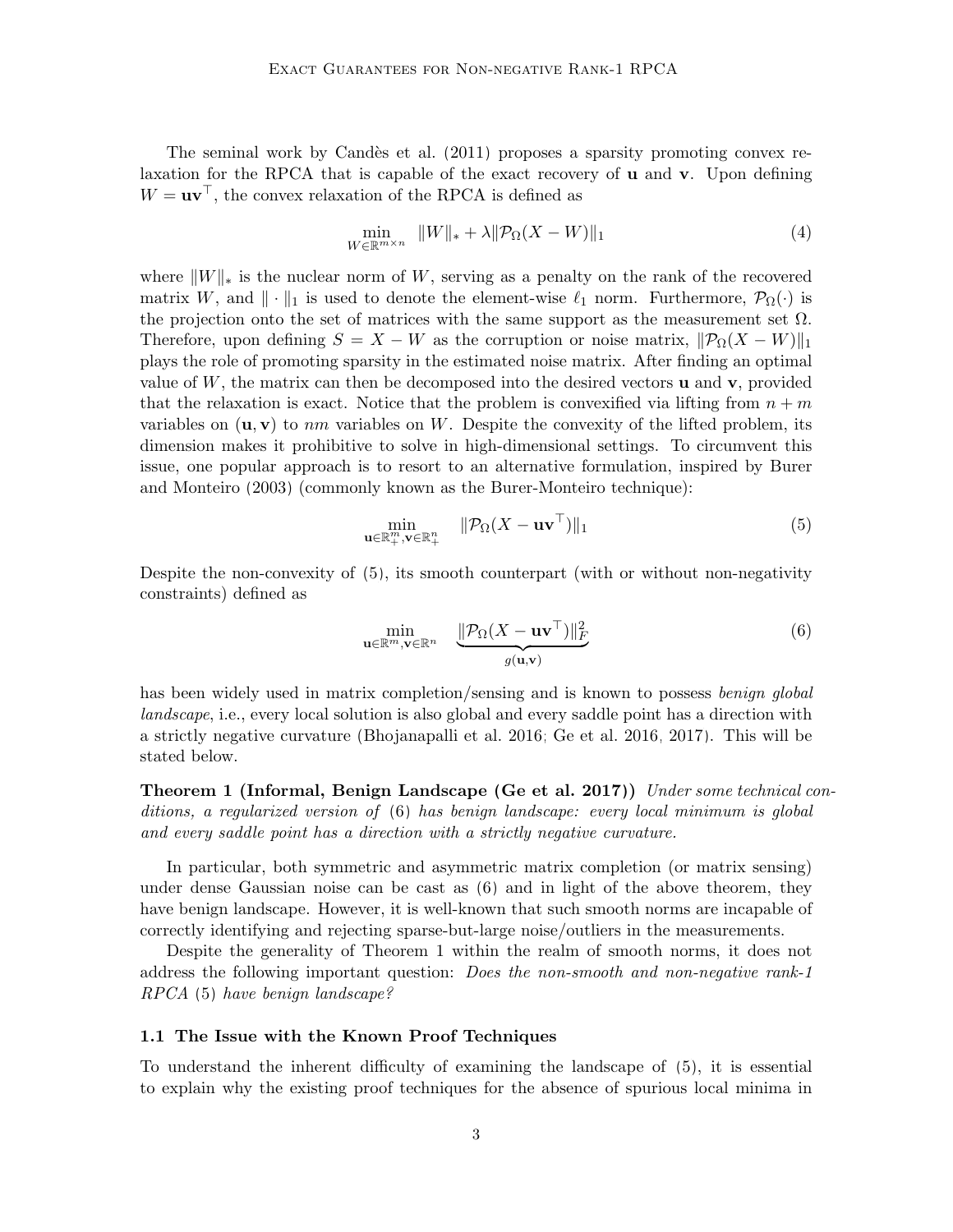matrix sensing/completion cannot naturally be extended to their robust counterparts. In general, the main idea in the literature behind proving the benign landscape of matrix sensing/completion is based on analyzing the gradient and the Hessian of the objective function. More precisely, for every point that satisfies  $\nabla q(\mathbf{u}, \mathbf{v}) = 0$  and does not correspond to a globally optimal minimum, it suffices to find a *global* direction of descent **d** such that  $\text{vec}(\mathbf{d})^{\top}\nabla^2 g(\mathbf{u}, \mathbf{v})\text{vec}(\mathbf{d}) < 0$ , where  $\text{vec}(\mathbf{d})$  is the vectorized version of d and  $\nabla^2 g(\mathbf{u}, \mathbf{v})$  is the Hessian of  $g(\mathbf{u}, \mathbf{v})$ . Such a direction certifies that every stationary point that is not globally optimal must be either a local maximum or a saddle point with a strictly negative direction. However, this approach cannot be used to prove similar results for [\(5\)](#page-2-0) mainly because the objective function of [\(5\)](#page-2-0) is non-differentiable and, hence, the Hessian is not well-defined. This difficulty calls for a new methodology for analyzing the landscape of the robust and non-smooth PCA; a goal that is at the core of this work.

# <span id="page-3-1"></span>2. Contributions

In this work, we characterize the landscape of both the symmetric non-negative rank-1 RPCA defined as

<span id="page-3-0"></span>
$$
\min_{\mathbf{u}\in\mathbb{R}_{+}^{n}} \quad \underbrace{\|\mathcal{P}_{\Omega}(X - \mathbf{u}\mathbf{u}^{\top})\|_{1} + R_{\beta}(\mathbf{u})}_{f_{\text{reg}}(\mathbf{u})}
$$
(SN-RPCA)

and its asymmetric counterpart defined as

$$
\min_{\mathbf{u}\in\mathbb{R}_{+}^{m},\mathbf{v}\in\mathbb{R}_{+}^{n}}\quad \underbrace{\|\mathcal{P}_{\Omega}(X-\mathbf{u}\mathbf{v}^{\top})\|_{1}+R_{\beta}(\mathbf{u},\mathbf{v})}_{f_{\text{reg}}(\mathbf{u},\mathbf{v})}
$$
(AN-RPCA)

In particular, we fully characterize the stationary points of these optimization problems, under both deterministic and probabilistic models for the measurement index  $\Omega$  and the noise matrix S. The functions  $R_\beta(\mathbf{u})$  and  $R_\beta(\mathbf{u}, \mathbf{v})$  are regularization functions that prevent the solutions from blowing up; roughly speaking, they penalize the points whose norm is greater than  $\beta$ , but do not change the landscape otherwise. The exact definitions of these regularization functions will be presented later in Section [7.](#page-20-0)

**Remark 2** The focus of this paper is on the symmetric and non-symmetric RPCA under the rank-1 spiked model. A natural extension to this model is its rank-r variant:

$$
X = UV^\top + S \tag{7}
$$

where  $U := [\mathbf{u}_1 \cdots \mathbf{u}_r] \in \mathbb{R}_+^{m \times r}$  and  $V := [\mathbf{v}_1 \cdots \mathbf{v}_r] \in \mathbb{R}_+^{n \times r}$  are non-negative matrices encompassing the r principal components of the model (the symmetric version can be defined in a similar manner). Furthermore, similar to the rank-1 case, S is a sparse noise matrix. Under this rank-r spiked model, the aim of the non-negative rank-r RPCA is to recover the non-negative matrices U and V given a subset of the elements of the noisy measurement matrix  $X$ . In Section [9,](#page-29-0) we will elaborate on the technical difficulties behind this extension. In addition, we will provide some empirical evidence to support that the developed results may hold for the general non-negative rank-r RPCA with  $r \geq 2$ .

**Definition 3** Given the set  $\Omega$ , two graphs are defined below: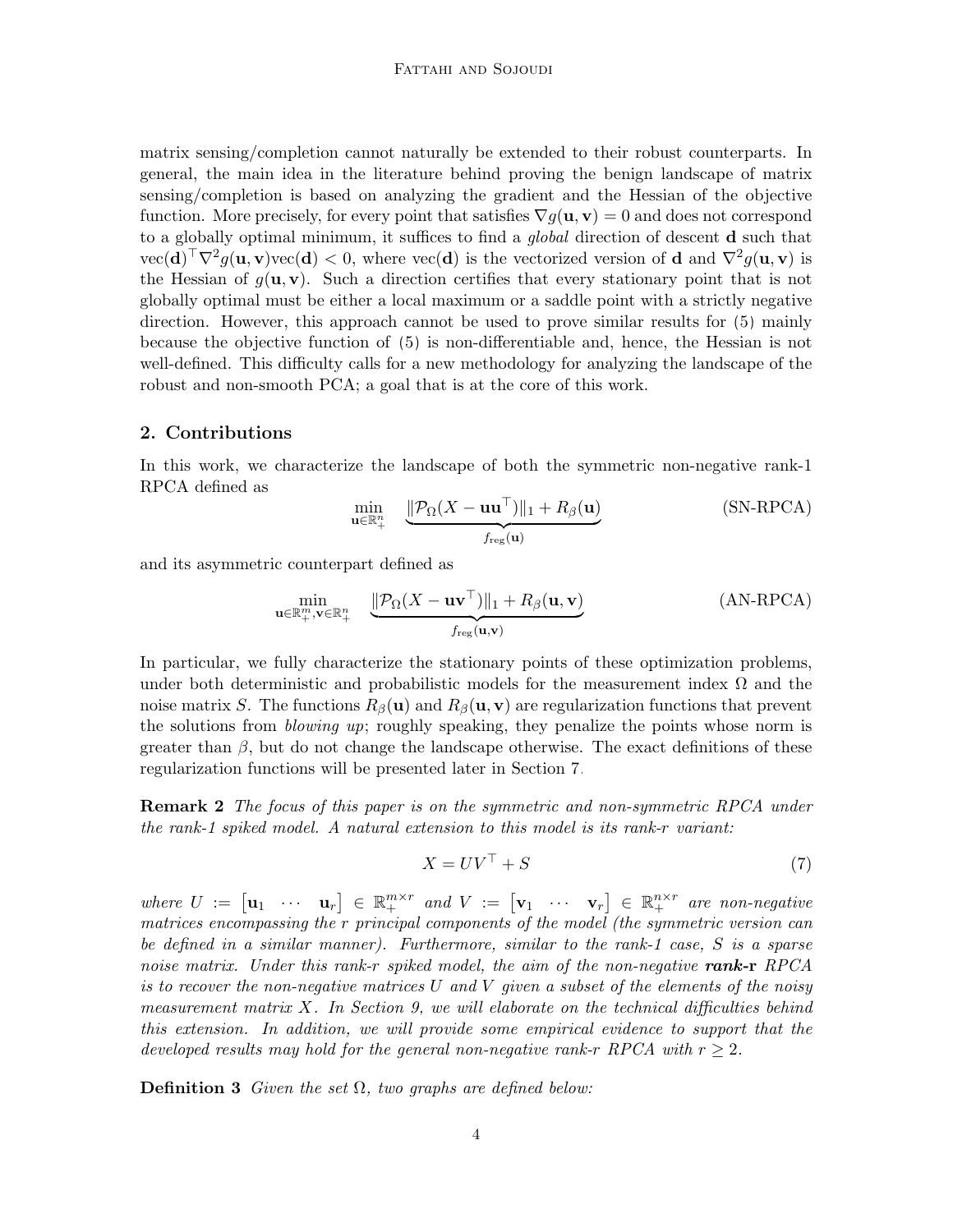- The sparsity graph  $\mathcal{G}(\Omega)$  induced by  $\Omega$  for an instance of [\(SN-RPCA\)](#page-3-0) is defined as a graph with the vertex set  $V := \{1, 2, ..., n\}$  that includes an edge  $(i, j)$  if  $(i, j) \in \Omega$ .
- The bipartite sparsity graph  $\mathcal{G}_{m,n}(\Omega)$  induced by  $\Omega$  for an instance of [\(AN-RPCA\)](#page-3-0) is defined as a graph with the vertex partitions  $V_u := \{1, 2, ..., m\}$  and  $V_v := \{m+1, m+1\}$  $2, ..., m+n$  that includes an edge  $(i, j)$  if  $(i, j-m) \in \Omega$ .

Furthermore, define  $\Delta(\mathcal{G}(\Omega))$  and  $\delta(\mathcal{G}(\Omega))$  as the maximum and minimum degrees of the nodes in  $\mathcal{G}(\Omega)$ , respectively. Similarly,  $\Delta(\mathcal{G}_{m,n}(\Omega))$  and  $\delta(\mathcal{G}_{m,n}(\Omega))$  are used to refer to the maximum and minimum degrees of the nodes in  $\mathcal{G}_{m,n}(\Omega)$ , respectively.

Definition 4 The sets of bad/corrupted and good/correct measurements are defined as  $B = \{(i, j) | (i, j) \in \Omega, S_{ij} \neq 0\}$  and  $G = \{(i, j) | (i, j) \in \Omega, S_{ij} = 0\}$ , respectively.

Based on the above definitions, the sparsity graph is allowed to include self-loops. For a positive vector **x**, we denote its maximum and minimum values with  $x_{\text{max}}$  and  $x_{\text{min}}$ , respectively. Furthermore, define  $\kappa(\mathbf{x}) = \frac{x_{\text{max}}}{x_{\text{min}}}$  as the condition number of the vector **x**. The first result of this paper develops deterministic conditions on the measurement set  $\Omega$  and the sparsity pattern of the noise matrix S to guarantee that the positive rank-1 RPCA has benign landscape. Let  $\mathbf{u}^*$  and  $(\mathbf{u}^*, \mathbf{v}^*)$  denote the true principal components of [\(SN-RPCA\)](#page-3-0) and [\(AN-RPCA\)](#page-3-0), respectively.

<span id="page-4-0"></span>**Theorem 5 (Informal, Deterministic Guarantee)** Assuming that  $\mathbf{u}^*, \mathbf{v}^* > 0$ , there exist regularization functions  $R_\beta(\mathbf{u})$  and  $R_\beta(\mathbf{u}, \mathbf{v})$  such that the following statements hold with overwhelming probability:

1. [\(SN-RPCA\)](#page-3-0) has no spurious local minimum and has a unique global minimum that coincides with the true component, provided that  $\mathcal{G}(G)$  has **no bipartite component** and

$$
\kappa(\mathbf{u}^*)^4 \Delta(\mathcal{G}(B)) \lesssim \delta(\mathcal{G}(G))
$$
\n(8)

2. [\(AN-RPCA\)](#page-3-0) has no spurious local minimum and has a unique global minimum that coincides with the true components, provided that  $\mathcal{G}_{m,n}(G)$  is **connected** and

$$
\max\left\{\kappa(\mathbf{u}^*)^4, \kappa(\mathbf{v}^*)^4\right\} \Delta(\mathcal{G}_{m,n}(B)) \lesssim \delta(\mathcal{G}_{m,n}(G))\tag{9}
$$

Theorem [5](#page-4-0) puts forward a set of deterministic conditions for the absence of spurious local solutions in [\(SN-RPCA\)](#page-3-0) and [\(AN-RPCA\)](#page-3-0) as well as the uniqueness of the global solution. Notice that no upper bound is assumed on the values of the nonzero entries in the noise matrix. The reasoning behind the conditions imposed on the minimum and maximum degrees of the nodes in the sparsity graph of the measurement set is to ensure the identifiability of the problem. We will elaborate more on this subtle point later in Section [7.](#page-20-0) Furthermore, we will show later in the paper that some of the conditions delineated in Theorem [5—](#page-4-0)such as the strict positivity of  $\mathbf{u}^*$  and  $\mathbf{v}^*$ , as well as the absence of bipartite components in  $\mathcal{G}(G)$ for [\(SN-RPCA\)](#page-3-0)—are also necessary for the exact recovery.

The second main result of this paper investigates [\(SN-RPCA\)](#page-3-0) and [\(AN-RPCA\)](#page-3-0) under random sampling and noise structures. In particular, suppose that each element (in the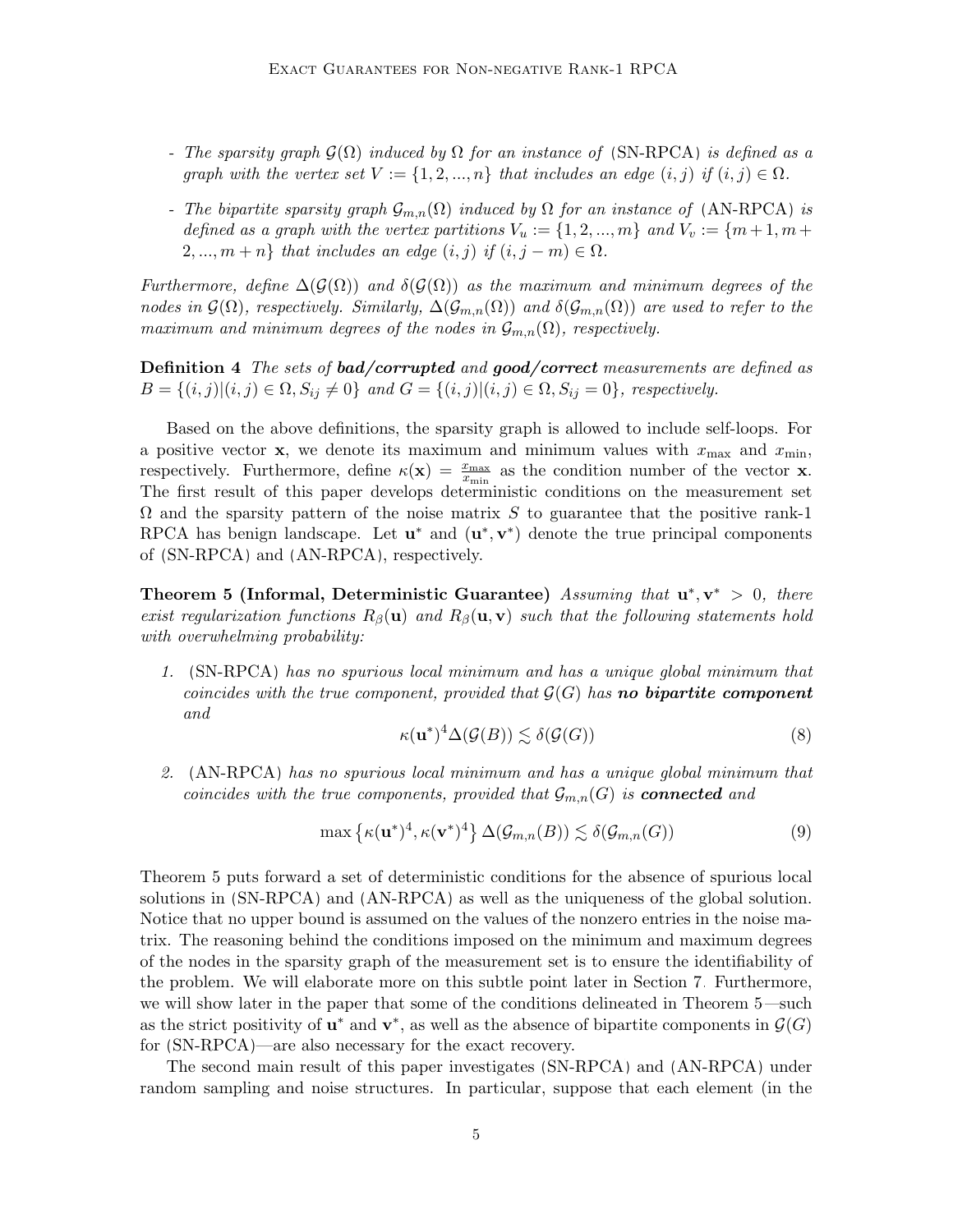symmetric case, each element of the upper triangular part) of  $S$  is nonzero with probability d. Then, for every  $(i, j)$ , we have

$$
X_{ij} = \begin{cases} u_i^* v_j^* & \text{with probability } 1 - d \\ \text{arbitrary} & \text{with probability } d \end{cases}
$$
 (10)

Furthermore, suppose that every element of X is measured with probability p. In other words, every  $(i, j)$  belongs to  $\Omega$  with probability p. Finally, we assume that the noise and sampling events are independent.

<span id="page-5-0"></span>Theorem 6 (Informal, Probabilistic Guarantee) Assuming that  $\mathbf{u}^*, \mathbf{v}^* > 0$ , there exist regularization functions  $R_\beta(\mathbf{u})$  and  $R_\beta(\mathbf{u}, \mathbf{v})$  such that the following statements hold with overwhelming probability:

1. [\(SN-RPCA\)](#page-3-0) has no spurious local minimum and has a unique global minimum that coincides with the true component, provided that

$$
p \gtrsim \frac{\kappa(\mathbf{u}^*)^4 \log n}{n}, \qquad d \lesssim \frac{1}{\kappa(\mathbf{u}^*)^4} \tag{11}
$$

2. [\(AN-RPCA\)](#page-3-0) has no spurious local minimum and has a unique global minimum that coincides with the true components, provided that

$$
p \gtrsim \frac{\kappa(\mathbf{w}^*)^4 n \log n}{m^2}, \qquad d \lesssim \frac{r}{\kappa(\mathbf{w}^*)^4} \tag{12}
$$

where  $\mathbf{w}^* = \begin{bmatrix} \mathbf{u}^{*T} & \mathbf{v}^{*T} \end{bmatrix}^\top$ ,  $r = m/n$ , and  $n \geq m$ .

A number of interesting corollaries can be obtained based on Theorem [6.](#page-5-0) For instance, it can be inferred that the exact recovery is guaranteed even if the number of grossly corrupted measurements is on the same order as the total number of measurements, provided that  $\frac{u_{\text{max}}^*}{u_{\text{min}}^*}$  is uniformly bounded from above.

In addition to the absence of spurious local minima and the uniqueness of the global minimum, the next proposition states that the true solution can be recovered via local search algorithms for non-smooth optimization.

Proposition 7 (Informal, Global Convergence) Under the assumptions of Theorem [5](#page-4-0) and [6,](#page-5-0) local search algorithms converge to the true solutions of [\(SN-RPCA\)](#page-3-0) and [\(AN-RPCA\)](#page-3-0) with overwhelming probability.

Starting from Section [3.3,](#page-12-0) we will delve into the detailed analysis of the symmetric and asymmetric non-negative RPCA. In particular, we will analyze [\(SN-RPCA\)](#page-3-0) and [\(AN-RPCA\)](#page-3-0) under different deterministic and probabilistic settings and provide formal versions of Theorems [5](#page-4-0) and [6.](#page-5-0)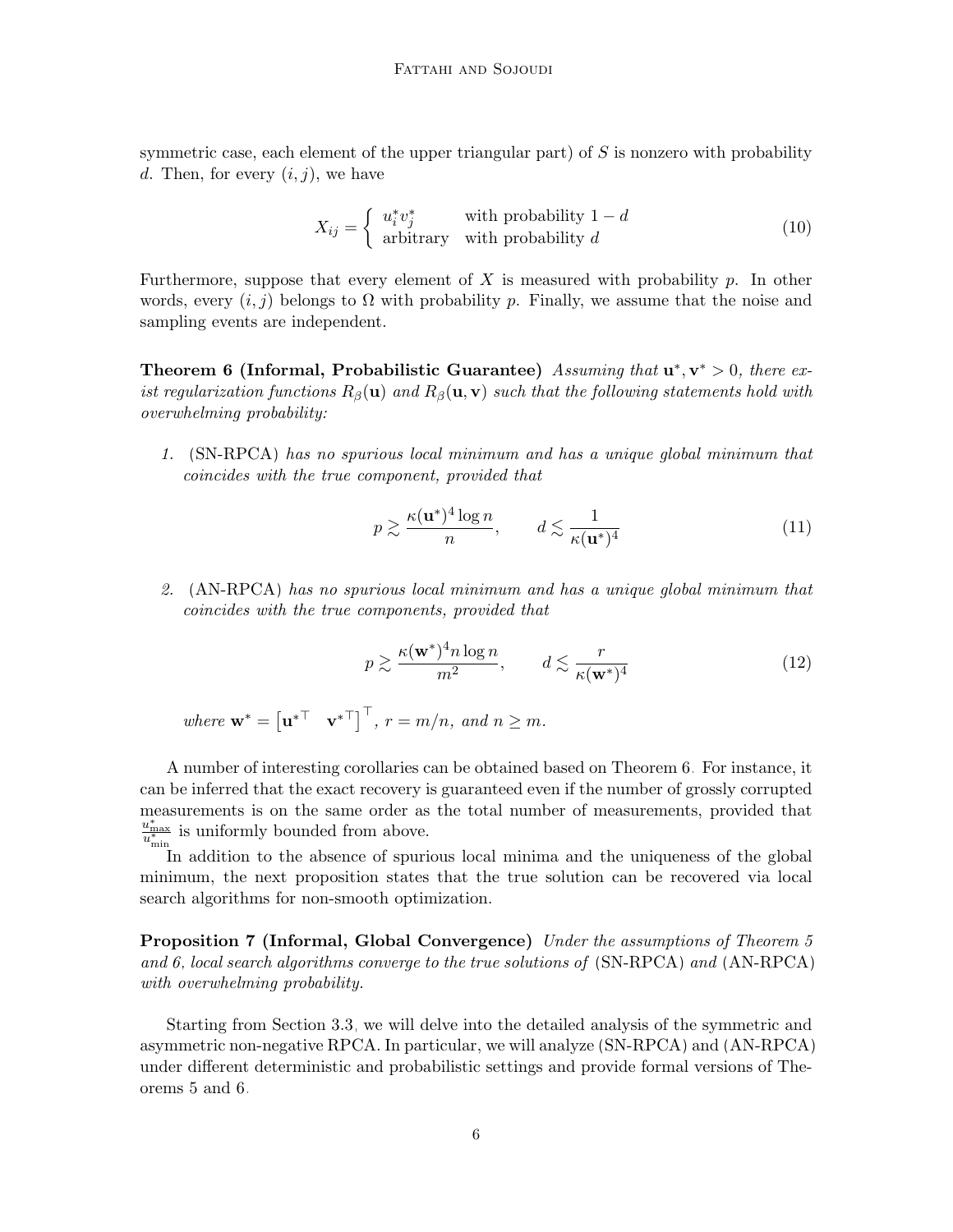# <span id="page-6-1"></span>3. Numerical Results

In this section, we demonstrate the efficacy of the above-mentioned results in different experiments. To this goal, first we briefly introduce the recently developed sub-gradient method [\(Li et al. 2020\)](#page-34-5) that is specifically tailored to non-smooth and non-convex problems, such as those considered in this paper. The main advantage of the sub-gradient algorithm compared to other state-of-the-art methods is its extremely simple implementation; we present a sketch of the algorithm for solving the non-symmetric positive RPCA below<sup>[1](#page-6-0)</sup> (the symmetric version can be solved using a similar algorithm with slight modifications):

Algorithm 1: Sub-gradient algorithm

**1 Initialization:** Strictly positive initial point  $\mathbf{w}_0^{\top} = \begin{bmatrix} \mathbf{u}_0^{\top} & \mathbf{v}_0^{\top} \end{bmatrix}^{\top}$  and step size  $\mu_0$ ; 2 for  $k = 0, 1, ...$  do 3 set  $\mathbf{d}_k$  as a sub-gradient of  $f_{\text{reg}}(\mathbf{u}_0, \mathbf{v}_0)$  defined in [\(AN-RPCA\)](#page-3-0); 4 set  $\mu_k$  according to a geometrically diminishing rule such that  $\mathbf{w}_k - \mu_k \mathbf{d}_k$  is strictly positive; 5 | set  $\mathbf{w}_{k+1} = \mathbf{w}_k - \mu_k \mathbf{d}_k;$ 6 end

It has been shown in [Li et al.](#page-34-5) [\(2020\)](#page-34-5) that, under certain conditions on the initial point  $\mathbf{w}_0$ , the initial step size  $\mu_0$ , and the update rule for  $\mu_k$ , the iterates  $\mathbf{w}_0, \mathbf{w}_1, \ldots$  converge to the globally optimal solution at *linear* rate, provided that  $w_0$  is sufficiently close to the optimal solution. The closeness of  $w_0$  to  $w^*$  is required partly to avoid becoming stuck at a spurious local minima. This requirement can be relaxed for the positive RPCA due to the absence of undesired spurious local solutions, as proven in this paper. It is also worthwhile to mention that, even though we use the sub-gradient algorithm to solve the positive RPCA, it will be shown in Section [8](#page-27-0) that the results of this paper guarantee that a large class of local-search algorithms converge to the globally optimal solution of [\(SN-RPCA\)](#page-3-0) or [\(AN-RPCA\)](#page-3-0).

All of the following simulations are run on a laptop computer with an Intel Core i7 quadcore 2.50 GHz CPU and 16GB RAM. The reported results are for a serial implementation in MATLAB R2017b.

#### <span id="page-6-2"></span>3.1 Exact Recovery:

To demonstrate the strength of the above-mentioned results, we consider thousands of randomly generated instances of the positive rank-1 RPCA with different sizes and noise levels. In particular, the dimension of the instances ranges from 10 to 100. For each instance, the elements of  $\mathbf{u}^*$  are uniformly chosen from the interval [0, 2]. Note that  $\mathbf{u}^*$  will be strictly positive with probability one. Furthermore, each element of the upper triangular part of the symmetric noise matrix  $S$  is set to 2 with probability d and 0 with probability 1 − d. Figure [1a](#page-7-0) shows the performance of randomly initialized sub-gradient method for the symmetric positive rank-1 RPCA. We declare that a solution is recovered exactly if  $\|\mathbf{u}\mathbf{u}^\top - \mathbf{u}^*\mathbf{u}^{*\top}\|_F / \|\mathbf{u}^*\mathbf{u}^{*\top}\|_F \leq 10^{-4}$ . For each dimension and noise probability, we consider 100 randomly generated instances of the problem and demonstrate its exact recovery rate.

<span id="page-6-0"></span><sup>1.</sup> Note that this is a slightly modified version of the sub-gradient algorithm in [Li et al.](#page-34-5) [\(2020\)](#page-34-5) to ensure the positivity of the iterates.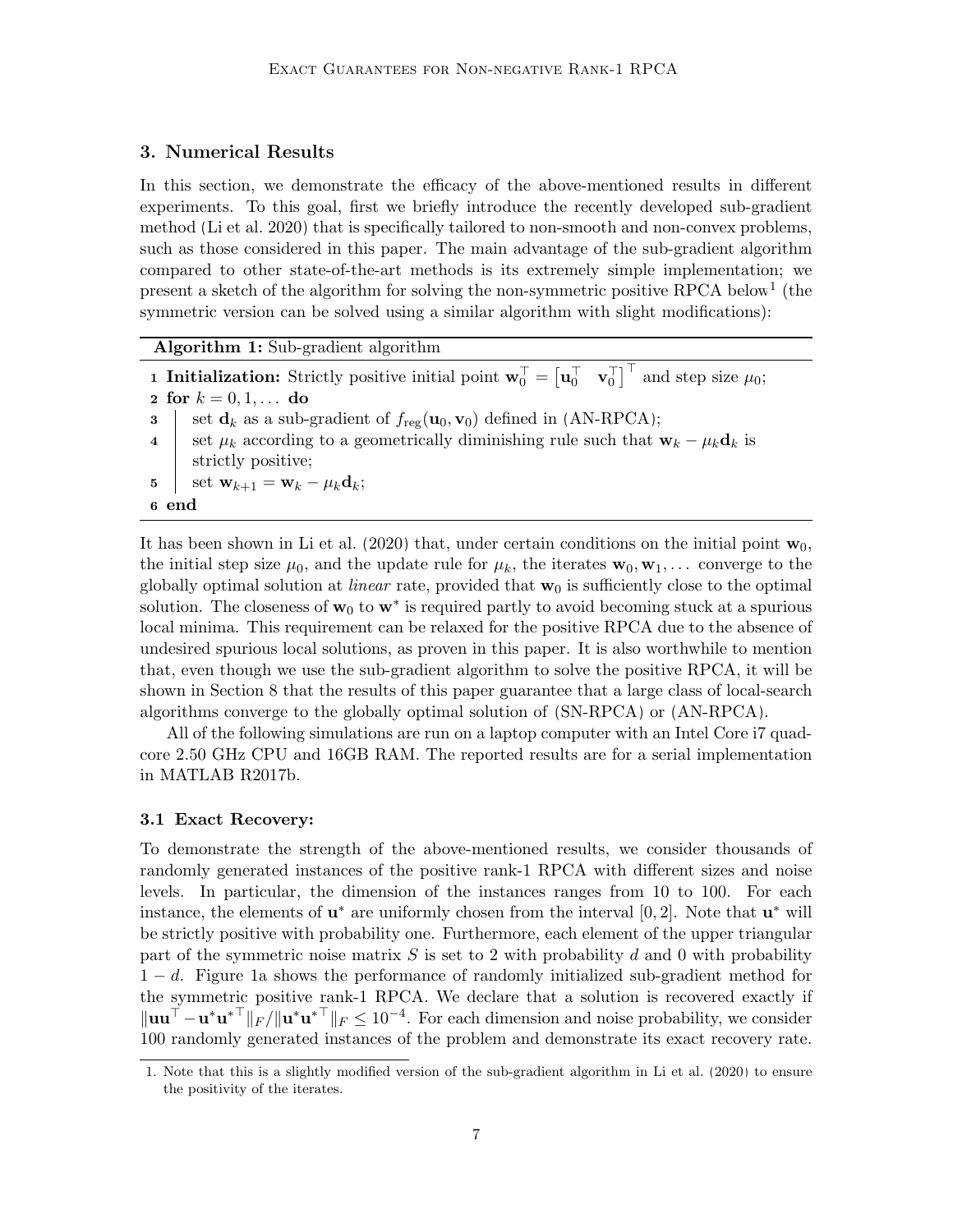<span id="page-7-0"></span>

<span id="page-7-1"></span>Figure 1: (a) The performance of the randomly initialized sub-gradient method for [\(SN-RPCA\)](#page-3-0). The intensity of the color is proportional to the exact recovery rate of the true solution (darker blue implies higher recovery rate). (b) The runtime of the sub-gradient method for  $(SN-RPCA)$ . For each dimension, it shows the average runtime and its min-max interval over 100 independent trials.

The heatmap shows the exact recovery rate of the sub-gradient method, when directly applied to [\(SN-RPCA\)](#page-3-0). It can be observed that the algorithm has recovered the globally optimal solution even when 35% of the entries in the data matrix were severely corrupted with the noise. In contrast, even a highly sparse additive noise in the data matrix prevents the sub-gradient method from recovering the true solution, when applied to the smooth problem [\(6\)](#page-2-1). Figure [1b](#page-7-1) shows the graceful scalability of the sub-gradient algorithm when applied to [\(SN-RPCA\)](#page-3-0). It can be seen that the algorithm is highly efficient. In particular, its average runtime varies from 0.88 seconds for  $n = 100$  to 43.20 seconds for  $n = 1000$ .

#### 3.2 The Emergence of Local Solutions

Recall that  $\mathbf{u}^*$  and  $\mathbf{v}^*$  are both assumed to be strictly positive. In what follows, we will illustrate that relaxing these conditions to non-negativity gives rise to spurious local solutions. Consider an instance of the symmetric non-negative rank-1 RPCA with the parameters

$$
\mathbf{u}^* = \begin{bmatrix} 1 & 1 & 0 \end{bmatrix}^\top, \qquad S = 0, \qquad \Omega = \{1, 2, 3\}^2 \setminus \{(3, 3)\} \tag{13}
$$

Notice that  $\mathbf{u}^*$  consists of two strictly positive and one zero entries. Furthermore, this is a noiseless scenario where  $\Omega$  consists of all possible measurements except for one. To examine the existence of spurious local solutions in this example, 10000 randomly initialized trials of the sub-gradient method is ran and the normalized distances between the obtained and true solutions are displayed in Figure [2.](#page-8-0) Based on this histogram, about 20% of the trials converge to spurious local solutions, implying that they are ubiquitous in this instance. This experiment shows why the positivity of the true solution is crucial and cannot be relaxed. We will formalize and prove this statement later in Section [6.](#page-13-0)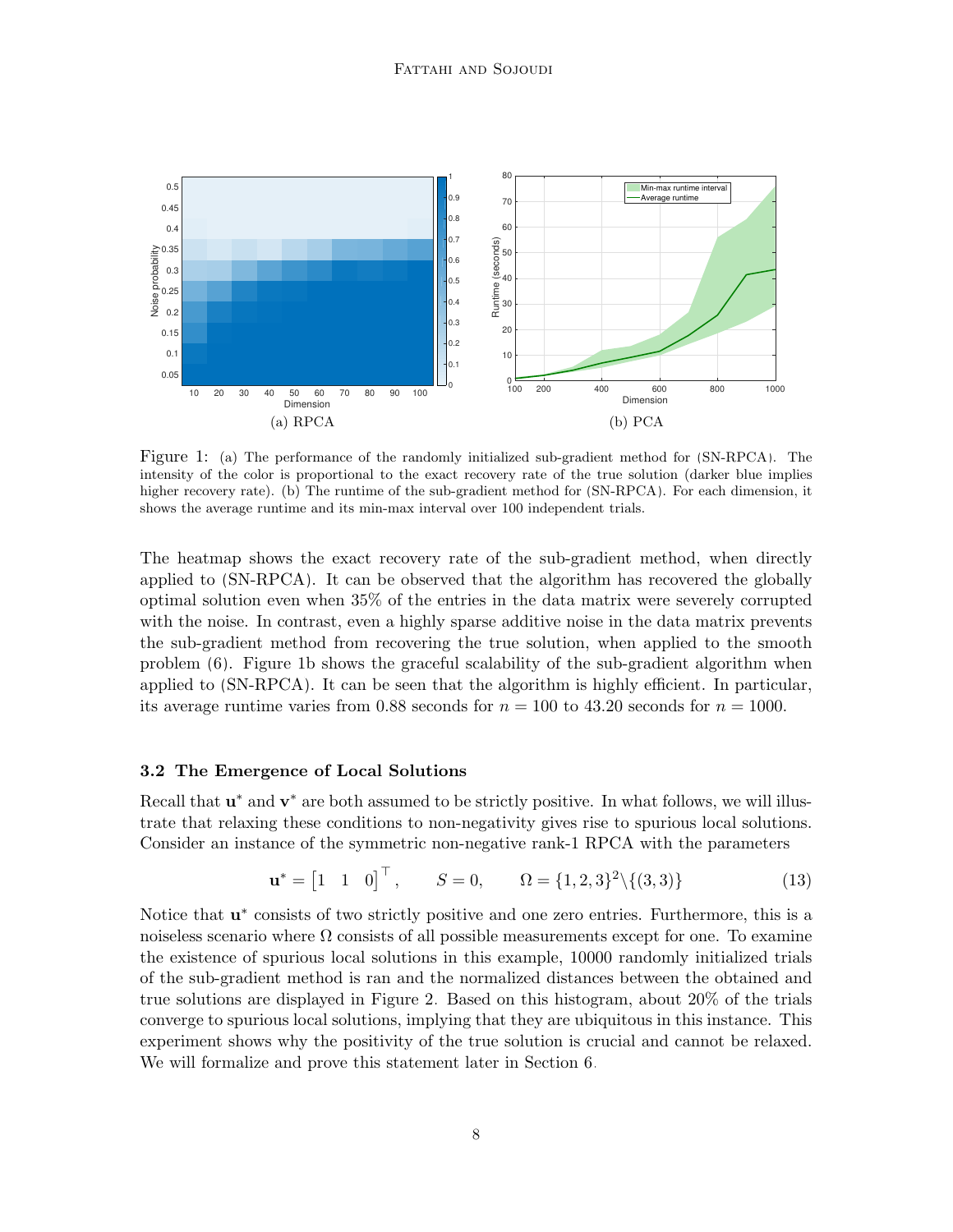<span id="page-8-0"></span>

Figure 2: The normalized distance between the obtained solution using randomly initialized sub-gradient method and the true solution.

#### 3.3 Moving Object Detection

In video processing, one of the most important problems is to detect anomaly or moving objects in different frames of a video. In particular, given a video sequence, the goal is to separate the nearly-static or slowly-changing background from the dynamic foreground objects [\(Cucchiara et al. 2003\)](#page-33-2). Based on this observation, [Cand`es et al.](#page-32-2) [\(2011\)](#page-32-2) has proposed to model the background as a low-rank component, and the dynamic foreground as the sparse noise. In particular, suppose that the video sequence consists of  $d_f$  gray-scale frames, each with the resolution of  $d_m \times d_n$  pixels. The data matrix X is defined as an asymmetric  $d_m d_n \times d_f$  matrix whose  $i^{\text{th}}$  column is the vectorized version of the  $i^{\text{th}}$  frame. Therefore, the moving object detection problem can be cast as the recovery of the non-negative vectors  $\mathbf{u} \in \mathbb{R}_+^{d_m d_n}$  and  $\mathbf{v} \in \mathbb{R}_+^{d_f}$ , as well as the sparse matrix  $S \in \mathbb{R}^{d_m d_n \times d_f}$ , such that

<span id="page-8-1"></span>
$$
X \approx \mathbf{u}\mathbf{v}^{\top} + S \tag{14}
$$

Note that the background may not always have a rank-1 representation. However, we will show that [\(14\)](#page-8-1) is sufficiently accurate if the background is relatively static. Furthermore, notice that when the background is completely static, the elements of  $\bf{v}$  should be equal to one. However, this is not desirable in practice since the background may change due to varying illuminations, which can be captured by the variable vector  $\bf{v}$ . Each entry of X is an integer between 0 (darkest) and 255 (brightest). To ensure the positivity of the true components, we increase each element of  $X$  by 1 without affecting the performance of the method.

The considered test case is borrowed from the work by [Toyama et al.](#page-35-2)  $(1999)^2$  $(1999)^2$  $(1999)^2$  and is a sequence of video frames taken from a room, where a person walks in, sits on a chair, and uses a phone. We consider 100 gray-scale frames of the sequence, each with the resolution of  $120 \times 160$  pixels. Therefore, X, **u**, and **v** belong to  $\mathbb{R}^{19,200\times100}_{+}$ ,  $\mathbb{R}^{19,200}_{+}$ , and  $\mathbb{R}^{100}_{+}$ ,

<span id="page-8-2"></span><sup>2.</sup> The video frames are publicly available at [https://www.microsoft.com/en-us/research/project/](https://www.microsoft.com/en-us/research/project/test-images-for-wallflower-paper/) [test-images-for-wallflower-paper/](https://www.microsoft.com/en-us/research/project/test-images-for-wallflower-paper/).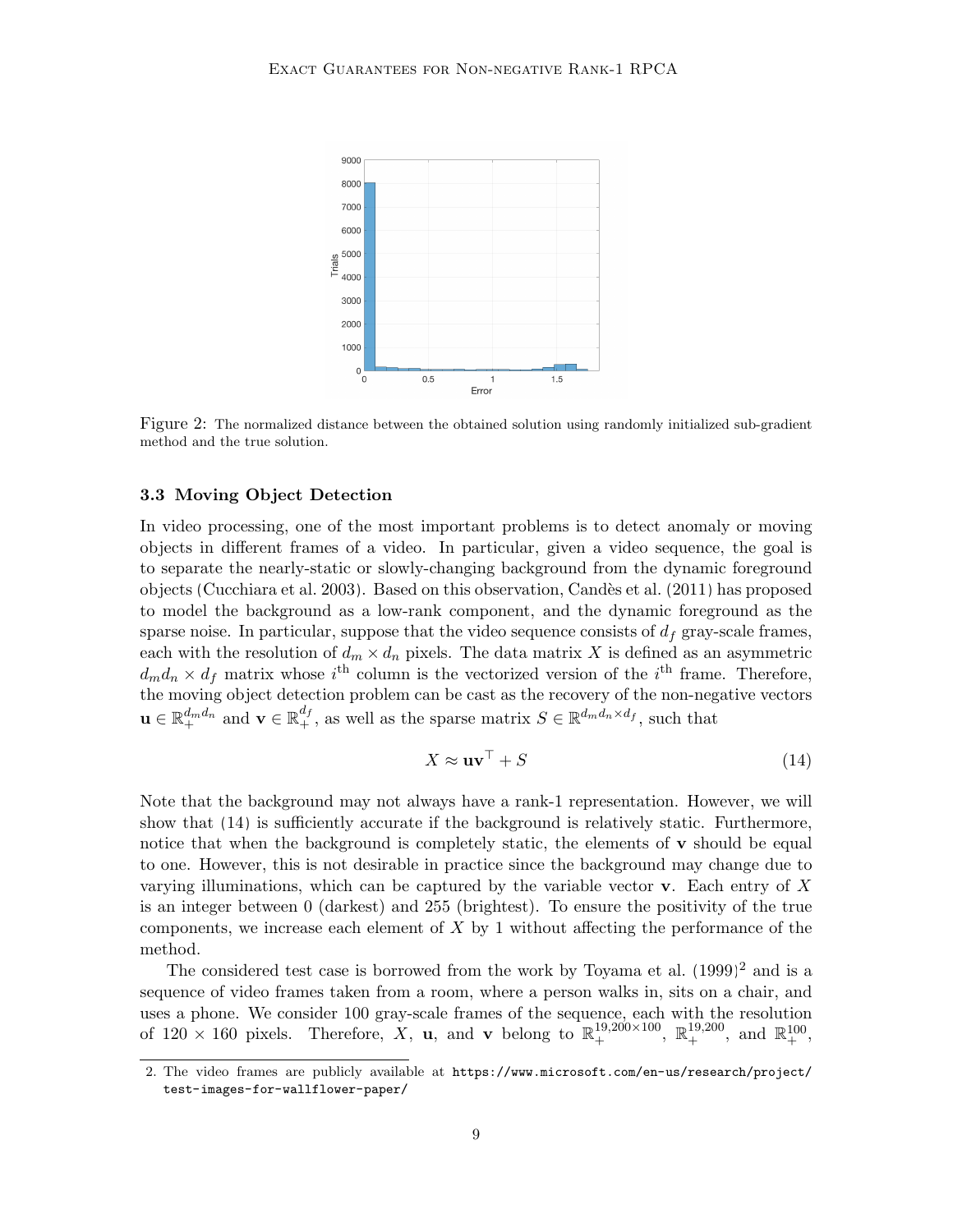<span id="page-9-0"></span>

Figure 3: The performance of the sub-gradient method in the moving object detection problem. The first row shows 3 out of 100 gray-scale frames in the studied test case that contain the moving objects. The second row shows the outcome of [\(SN-RPCA\)](#page-3-0) solved using randomly initialized sub-gradient method.

respectively. Figure [3](#page-9-0) shows that the sub-gradient method with a random initialization can recover the moving object, which is in accordance with the theoretical results of this paper.

# <span id="page-9-1"></span>4. Related Work

# 4.1 Non-convex and Low-rank Optimization

A considerable amount of work has been carried out to understand the inherent difficulty of solving low-rank optimization problems both locally and globally.

Convexification: Recently, there has been a pressing need to develop efficient methods for solving large-scale nonconvex optimization problems that naturally arise in data analytics and machine learning [\(Dumais et al. 1998;](#page-33-3) [Sharif Razavian et al. 2014;](#page-35-3) [Bottou et al. 2018;](#page-32-5) [Zhang et al. 2018a;](#page-35-4) [Olfat and Aswani 2018\)](#page-35-5). One promising approach for making these large-scale problems more tractable is to resort to their convex surrogates; these methods started to receive a great deal of attention after the seminal works by [Donoho](#page-33-4) [\(2006\)](#page-33-4) and [Candes et al.](#page-32-6) [\(2006\)](#page-32-6) on the compressive sensing and have been extended to emerging problems in machine learning, such as fairness [\(Olfat and Aswani 2018\)](#page-35-5), robust polynomial regression [\(Molybog et al. 2018;](#page-34-6) [Madani et al. 2018\)](#page-34-7), and neural networks [\(Bach 2017\)](#page-32-7), to name a few. Nonetheless, the size of today's problems has been a major impediment to the tractability of these methods. In practice, the dimension of the real-world problems is overwhelmingly large, often surpassing the ability of these seemingly efficient convex methods to solve the problem in a reasonable amount of time. Due to this so-called *curse of dimension*ality, the common practice is to deploy fast local search algorithms directly applied to the original nonconvex problem with the hope of converging to acceptable solutions. Roughly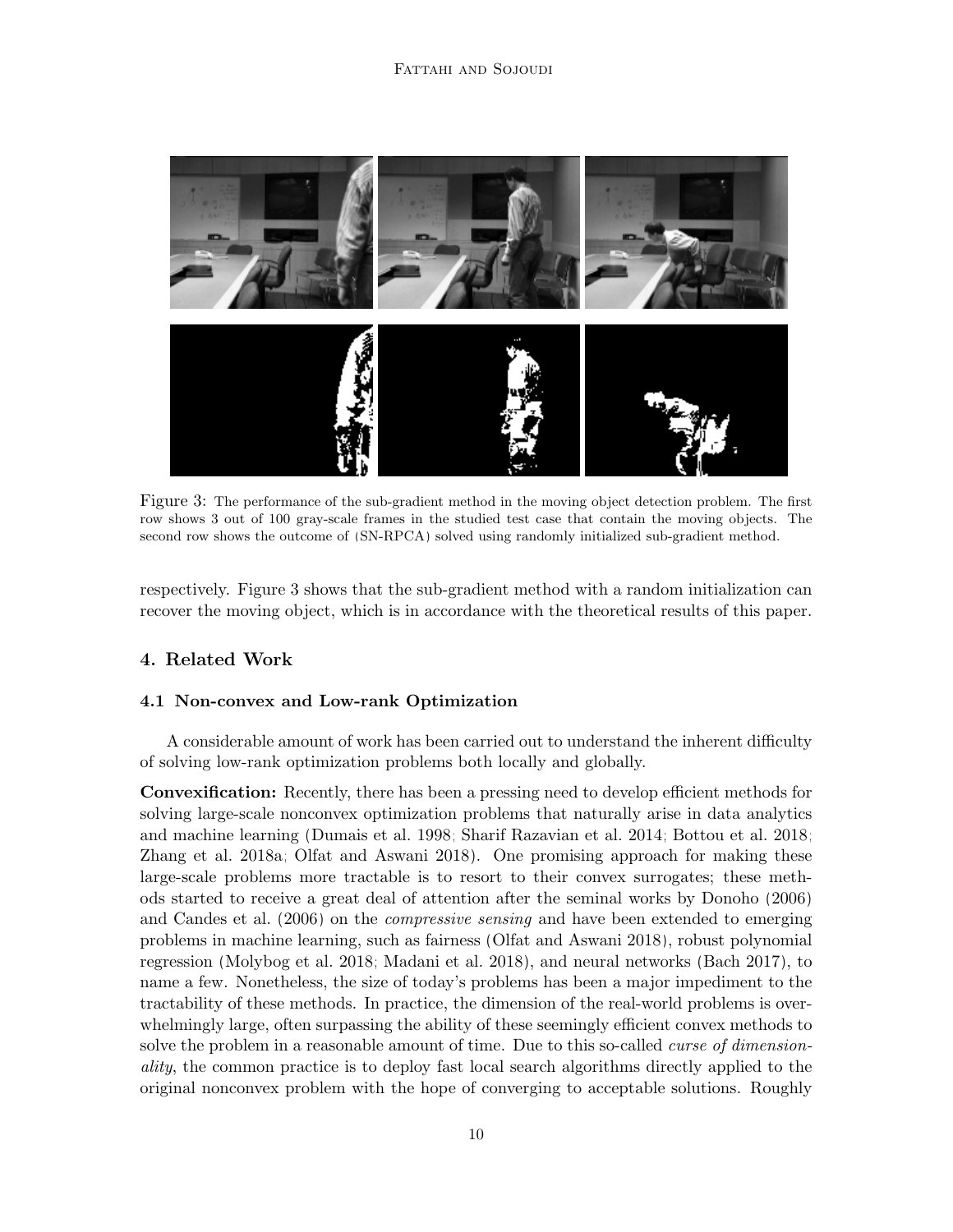speaking, these methods can only guarantee the local optimality, thus exposing themselves to potentially large optimality gaps. However, a recent line of work has shown that a surprisingly large class of nonconvex problems, including matrix completion/sensing [\(Bho](#page-32-4)[janapalli et al. 2016;](#page-32-4) [Ge et al. 2016,](#page-33-0) [2017;](#page-33-1) [Zhu et al. 2017\)](#page-36-1), phase retrieval [\(Sun et al.](#page-35-6) [2018\)](#page-35-6), and dictionary recovery [\(Sun et al. 2017\)](#page-35-7) have benign global landscape, i.e., every local solution is also global and every saddle point has a direction with a strictly negative curvature (see [Chi et al.](#page-33-5) [\(2019\)](#page-33-5) for a comprehensive survey on the related problems). More recently, the work by [Zhang et al.](#page-36-2) [\(2018c\)](#page-36-2) has introduced a unified framework that shows the benign landscape of nonconvex low-rank optimization problems with general loss functions, provided that they satisfy certain restricted convexity and smoothness properties. This enables most of the saddle-escaping local search algorithms to converge to a global solution, thereby resulting in a zero optimality gap [\(Ge et al. 2015\)](#page-33-6).

Benign landscape: As mentioned before, it has been recently shown that many low-rank optimization problems can be cast as smooth-but-nonconvex optimization problems that are free of spurious local minima. These methods heavily rely on the notion of restricted isometry property (RIP)—a property that was initially introduced by [Candes and Tao](#page-32-8) [\(2005\)](#page-32-8) and has been used ever since as a metric to measure a norm-preserving property of the objective function. In general, these methods have two major drawbacks: 1) they can only target a narrow set of nearly-isotropic instances [\(Zhang et al. 2018b\)](#page-35-8), and 2) their proof technique depends on the differentiability of the objective function; a condition that is not satisfied for non-smooth norms, such as  $\ell_1$ . To the best of our knowledge, the work by [Josz et al.](#page-34-8) [\(2018\)](#page-34-8) is the only one that studies the landscape of the  $\ell_1$  minimization problem, where the authors consider the tensor decomposition problem under the full and perfect measurements. Our work is somewhat related to [Ma et al.](#page-34-9) [\(2018\)](#page-34-9) that derives similar conditions for the absence of spurious local solution of the non-negative rank-1 matrix completion but for the smooth Frobenius norm minimization problem.

**PCA with prior information:** With an exponential growth in the size and dimensionality of the real-world datasets, it is often required to exploit the additional prior information in the PCA. In many real-world applications, prior knowledge from the underlying physics of the problem—such as non-negativity [\(Montanari and Richard 2016\)](#page-35-0), sparsity [\(Zou et al.](#page-36-0) [2006\)](#page-36-0), robustness [\(Cand`es et al. 2011\)](#page-32-2), and nonlinearity [\(Gorban et al. 2008\)](#page-34-2)—can be taken into account to perform more efficient, consistent, and accurate PCA.

Numerical algorithms for non-smooth optimization: Numerical algorithms for nonsmooth optimization problems can be dated back to the work by Clarke on the extended definitions of gradients and directional derivatives, commonly known as generalized derivatives [\(Clarke 1990\)](#page-33-7). Intuitively, for non-smooth functions, the gradient in the classical sense seize to exist at a subset of the points in the domain. The Clarke generalized derivative is introduced to circumvent this issue by associating a convex differential to these points, even if the original problem is non-convex. In the domain of unconstrained non-smooth optimization, earlier works have introduced simple algorithms that converge to approximate Clarke-stationary points [\(Goldstein 1977;](#page-34-10) [Chaney and Goldstein 1978\)](#page-33-8). More recent methods take advantage of the fact that many non-smooth optimization problems are smooth in every open dense subset of their domains. This implies that the objective function is smooth with probability one at a randomly drawn point. This observation lays the groundwork for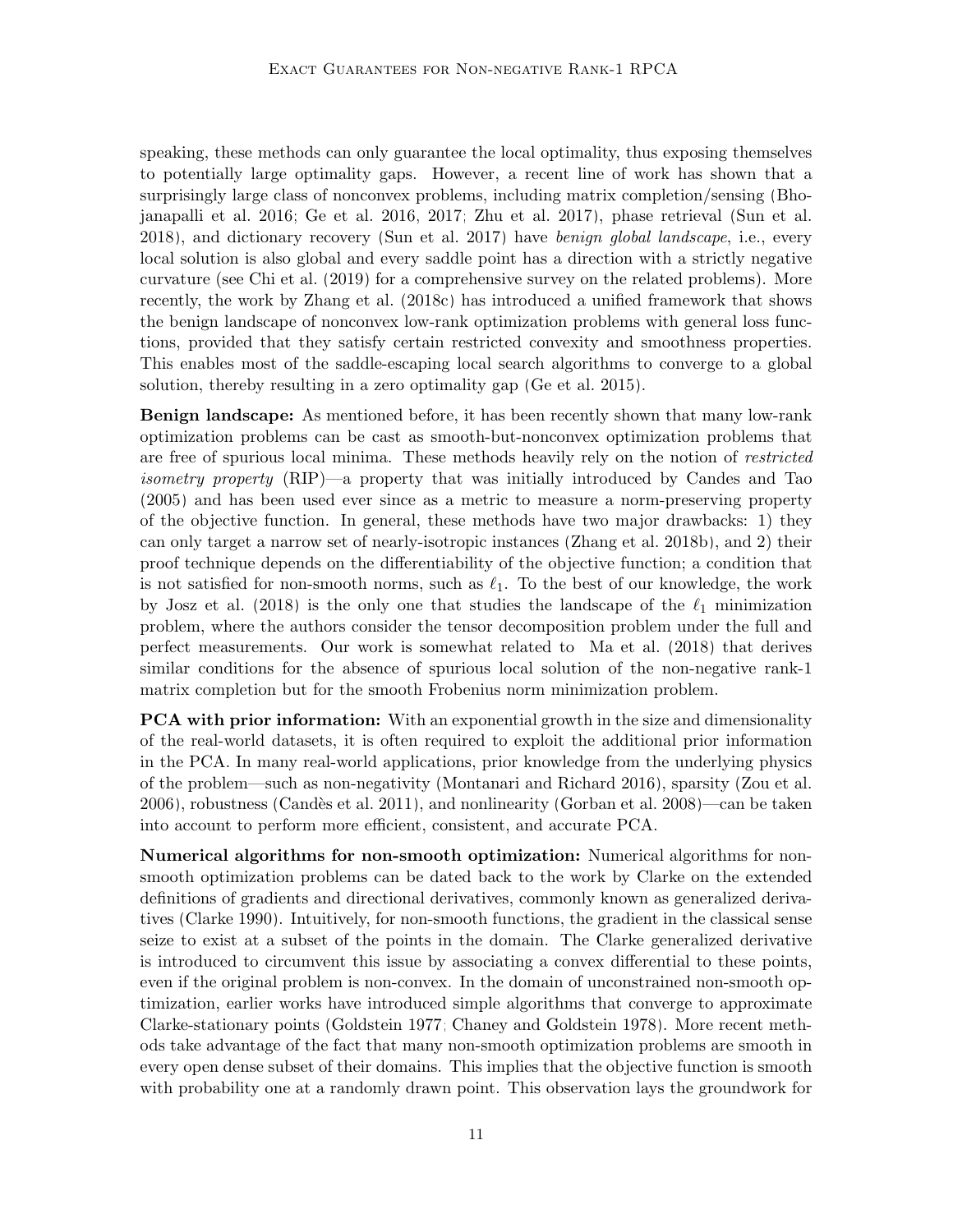several gradient-sampling-based algorithms for both unconstrained and constrained nonsmooth optimization problems [\(Burke et al. 2005;](#page-32-9) [Curtis and Overton 2012\)](#page-33-9). As mentioned before, a sub-gradient method has been recently proposed by [Li et al.](#page-34-5) [\(2020\)](#page-34-5) for solving the RPCA, where the authors prove linear convergence of the algorithm to the true components, provided that the initial point is chosen sufficiently close to the globally optimal solution.

# 4.2 Comparison to the Existing Results on RPCA

Similar to the non-convex matrix sensing and completion, most of the existing results on the RPCA work on a *lifted* space of the variables via different convex relaxations and they do not incorporate the positivity constraints in the problem. In what follows, we will explain the advantages of our proposed method compared to these results.

Positivity constraints: In the present work, we show that the positivity of the true components is both sufficient and (almost) necessary for the absence of spurious local solutions. We use this prior knowledge to obtain sharp deterministic and probabilistic guarantees on the absence of spurious local minima for the RPCA based on the Burer-Monteiro formulation. For instance, we show that up to a constant factor of the measurements can be grossly corrupted and yet they do not introduce any spurious local solution. Considering the fact that these results heavily rely on the positivity of the true components, it is unclear if similar "no spurious local minima" results hold for the general case without the positivity assumption. The statistical properties of these types of constraints have also been shown to be useful in the classical PCA by [Montanari and Richard](#page-35-0) [\(2016\)](#page-35-0), where the authors show that by imposing positivity constraints on the principal components, one can guarantee its consistent recovery with smaller signal-to-noise ratio. It is also worthwhile to mention that the incorporation of the non-negativity/positivity constraints in the low-rank matrix recovery can be traced back to some earlier works on the non-negative matrix factorization problem [\(Lee and Seung 1999;](#page-34-3) [Hoyer 2004\)](#page-34-11).

Computational savings: Similar to the convexification techniques in nonconvex optimization, most of the classical results on the RPCA relax the inherent non-convexity of the problem by lifting it to higher dimensions [\(Cand`es et al. 2011;](#page-32-2) [Chandrasekaran et al. 2011;](#page-32-10) [Zhou et al. 2010;](#page-36-3) [Hsu et al. 2011\)](#page-34-12). In particular, by moving from vector to matrix variables, they guarantee the convexity of the problem at the expense of significantly increasing the number of variables. In this work, we show that such lifting is not necessary for the positive rank-1 RPCA since—despite the non-convexity of the problem—it is free of spurious local solutions and, hence, simple local search algorithms converge to the true components when directly applied to its original formulation. More recently, a special attention has been devoted to nonconvex methods for solving robust matrix sensing and robust PCA problems [\(Gu et al. 2016;](#page-34-13) [Netrapalli et al. 2014;](#page-35-9) [Zhang et al. 2018d\)](#page-36-4). In particular, the work by [Netrapalli et al.](#page-35-9) [\(2014\)](#page-35-9) proposes an alternating framework for solving robust PCA, where the low-rank component and the sparse noise matrix are obtained by successively projecting their corresponding residuals onto the sets of low-rank and sparse matrices, respectively. The work by [Gu et al.](#page-34-13) [\(2016\)](#page-34-13) proposes a nonconvex alternating minimization approach for solving robust PCA. More generally, the work by [Zhang et al.](#page-36-4) [\(2018d\)](#page-36-4) proposes a unified nonconvex framework based on projected gradient descent and a thresholding operator for solving robust matrix sensing and robust PCA problems. Although being cheaper than con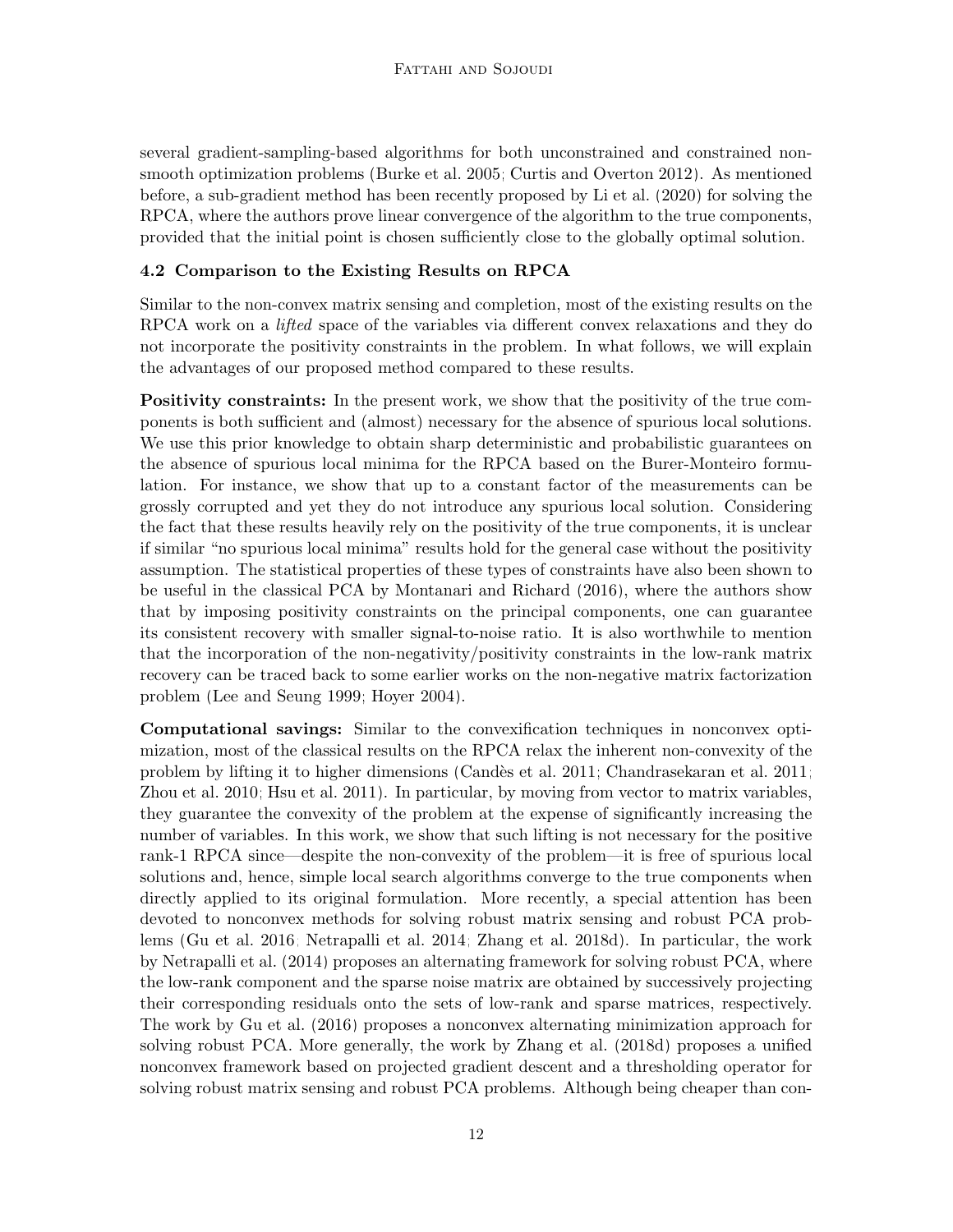vexification techniques, the success of the above methods heavily relies on the closeness of their initial points to the optimal solution, and therefore, they fall short of proving general results on the benign landscape of these problems.

Sharp guarantees with mild conditions: In general, most of the existing results on RPCA for guaranteeing the recovery of the true components fall into two categories. First, a large class of methods rely on some deterministic conditions on the spectra of the dominant components and/or the structure of the sparse noise [\(Hsu et al. 2011;](#page-34-12) [Chandrasekaran et al.](#page-32-10) [2011;](#page-32-10) [Yi et al. 2016\)](#page-35-10). For instance, the works by [Hsu et al.](#page-34-12) [\(2011\)](#page-34-12); [Chandrasekaran et al.](#page-32-10) [\(2011\)](#page-32-10) require the regularization coefficient to be within a specific interval that is defined in terms of the true principal components. Furthermore, the algorithm proposed by [Yi](#page-35-10) [et al.](#page-35-10) [\(2016\)](#page-35-10) requires prior knowledge on the density of the sparse noise matrix. Although being theoretically significant, these types of conditions cannot be easily verified and met in practice. With the goal of bypassing such stringent conditions, the second category of research has studied the RPCA under probabilistic models. These types of guarantees were popularized by Candès et al.  $(2011)$ ; [Wright et al.](#page-35-11)  $(2009)$  and they do not rely on any prior knowledge on the true components or the density of the noise matrix. However, their success is contingent upon specific random models on the sparse noise or the spectra of the true components, neither of which may be satisfied in practice.

In contrast, the method proposed here does not rely on any prior knowledge on the true solution, other than the availability of an upper bound on the maximum absolute value of the elements in the principal components<sup>[3](#page-12-1)</sup>. Furthermore, unlike the previous works, our results encompass *both deterministic and probabilistic* models under random sampling.

#### <span id="page-12-0"></span>5. Preliminaries

A directional derivative of a locally Lipschitz and possibly non-smooth function  $h(\mathbf{x})$ at x in the direction d is defined as

$$
h'(\mathbf{x}, \mathbf{d}) := \lim_{t \downarrow 0} \frac{h(\mathbf{x} + t\mathbf{d}) - h(\mathbf{x})}{t}
$$
(15)

upon existence. Based on this definition,  $\bar{u}$  is directional-minimum-stationary (or D-min-stationary) for [\(SN-RPCA\)](#page-3-0) if  $f'(\bar{\mathbf{u}}, \mathbf{d}) \geq 0$  for every *feasible* direction **d**, i.e., a direction that satisfies  $d_i \geq 0$  when  $u_i = 0$  for every index i. Similarly,  $\bar{u}$  is **directional-maximum-**stationary (or D-max-stationary) for [\(SN-RPCA\)](#page-3-0) if  $f'(\bar{\mathbf{u}}, \mathbf{d}) \leq 0$  for every feasible **d**. Finally,  $\bar{u}$  is directional-stationary (or D-stationary) for [\(SN-RPCA\)](#page-3-0) if it is either D-min- or D-max-stationary<sup>[4](#page-12-2)</sup>.

Every local minimum (maximum)  $\bar{u}$  should be D-min (max)-stationary for  $f(u)$ . On the other hand,  $\bar{u}$  cannot be a D-stationary point if  $f(u)$  has strictly positive and negative directional derivatives at that point. In that case,  $\bar{u}$  is neither local maximum nor minimum. A solution to a minimization problem is referred to as spurious local (or simply local)

<span id="page-12-1"></span><sup>3.</sup> Note that in most cases, these types of upper bounds can be immediately inferred by the domain knowledge; see e.g. our discussion on the moving object detection problem.

<span id="page-12-2"></span><sup>4.</sup> Note that the notion of D-stationary points is often used in lieu of D-min-stationary in the literature. However, we use a slightly more general definition in this paper to account for the local maxima of [\(SN-RPCA\)](#page-3-0).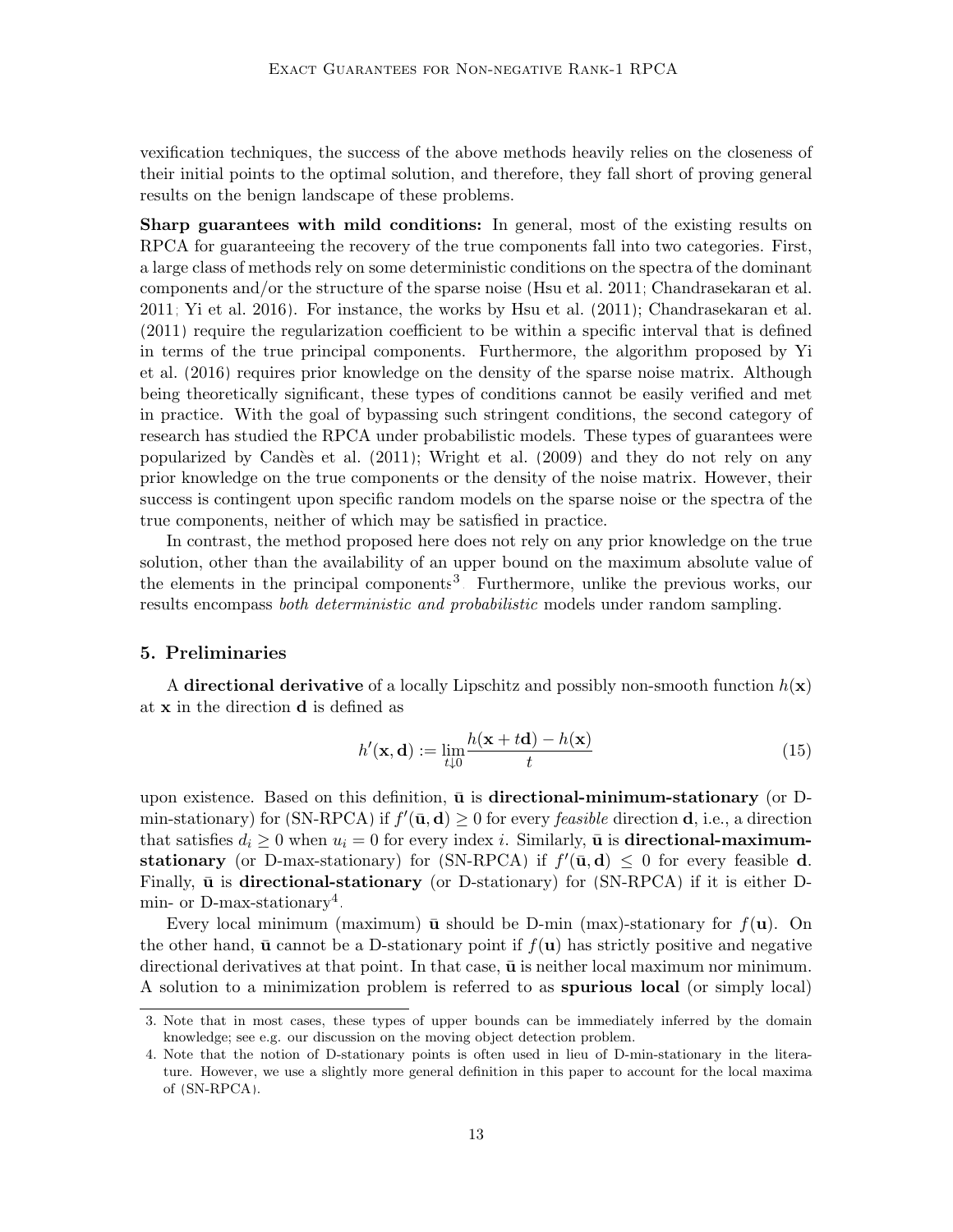if there exists another feasible point with a strictly smaller objective value; a solution is globally optimal (or simply global) if no such point exists.

Finally, a vertex partitioning of a non-empty bipartite graph is the partition of its vertices into two groups such that there exist no adjacent vertices within each group.

Notation: The upper-case, bold lower-case, and lower-case letters are used to show the matrices, vectors, and scalars, respectively. The space of non-negative and real  $n \times 1$ vectors and  $m \times n$  matrices are denoted by  $\mathbb{R}^n_+$  and  $\mathbb{R}^{n \times m}_+$ , respectively. The symbols  $||W||_1$ and  $||W||_F$  denote the element-wise  $\ell_1$  norm and Frobenius norm of W, respectively. The  $(i, j)$ <sup>th</sup> entry of a matrix W is shown as  $W_{ij}$ , whereas the i<sup>th</sup> entry of a vector **w** is denoted by  $w_i$ . Given the sequences  $f_1(n)$  and  $f_2(n)$ , the notation  $f_1(n) \lesssim f_2(n)$  or equivalently  $f_1(n) = O(f_2(n))$  means that there exists a number  $c_1 \in [0, \infty)$  such that  $f_1(n) \leq c_1 f_2(n)$ for all n. Similarly, the notation  $f_1(n) \ge f_2(n)$  or  $f_1(n) = \Omega(f_2(n))$  means that there exists a number  $c_2 > 0$  such that  $f_1(n) \geq c_2 f_2(n)$  for all n. The indicator function  $\mathbb{I}_{x>\alpha}$ takes the value 1 if  $x \ge \alpha$  and 0 otherwise. For an event  $\mathcal{E}$ , the notation  $\mathbb{P}(\mathcal{E})$  is used to show the probability of its occurrence. For a random variable X, the symbol  $\mathbb{E}\{X\}$  shows its expected value. For notational simplicity and unless stated otherwise, we will refer to non-negative (or positive) rank-1 RPCA as non-negative (or positive) RPCA in the sequel.

#### <span id="page-13-0"></span>6. Base Case: Noiseless Non-negative RPCA

In this section, we consider the noiseless version of both symmetric and asymmetric nonnegative RPCA. While not entirely obvious, the subsequent arguments are at the core of our proofs for the general noisy case. In the noiseless scenario, [\(SN-RPCA\)](#page-3-0) is reduced to

<span id="page-13-1"></span>
$$
\min_{\mathbf{u}\geq 0} \underbrace{\sum_{(i,j)\in\Omega} |u_i u_j - u_i^* u_j^*|}_{f(\mathbf{u})}
$$
\n
$$
(P1-Sym)
$$

For the asymmetric problem [\(AN-RPCA\)](#page-3-0), the solution is invariant to scaling. In other words, if  $(\mathbf{u}, \mathbf{v})$  is a solution to [\(AN-RPCA\)](#page-3-0), then  $(\frac{1}{q}\mathbf{u}, q\mathbf{v})$  is also a valid solution with the same objective value, for every scalar  $q > 0$ . To circumvent the issue of invariance to scaling, it is common to balance the norms of  $\bf{u}$  and  $\bf{v}$  by penalizing their difference. Therefore, similar to the works by [Ge et al.](#page-33-1) [\(2017\)](#page-33-1); [Zheng and Lafferty](#page-36-5) [\(2016\)](#page-36-5); [Yi et al.](#page-35-10) [\(2016\)](#page-35-10), we consider the following regularized variant of [\(AN-RPCA\)](#page-3-0):

$$
\min_{\mathbf{u}\geq0,\mathbf{v}\geq0}\quad\underbrace{\|\mathcal{P}_{\Omega}(X-\mathbf{u}\mathbf{v}^{\top})\|_{1}+\alpha|\mathbf{u}^{\top}\mathbf{u}-\mathbf{v}^{\top}\mathbf{v}|}_{f_{\mathrm{asym}}(\mathbf{u},\mathbf{v})}
$$
(16)

<span id="page-13-2"></span>for an arbitrary constant  $\alpha > 0$  (note that the positivity of  $\alpha$  is the only condition required in this work). To deal with the asymmetric case, we first convert it to a symmetric problem after a simple concatenation of variables. Define  $\mathbf{w} = [\mathbf{u}^\top \ \mathbf{v}^\top]^\top$ ,  $\mathbf{w}^* = [\mathbf{u}^{*\top} \ \mathbf{v}^{*\top}]^\top$ , and  $\overline{\Omega} = \{(i, j) | (i, j - m) \in \Omega \}$ . Based on these definitions, one can symmetrize [\(16\)](#page-13-1) as follows:

$$
\min_{\mathbf{w} \ge 0} \sum_{\underbrace{(i,j) \in \bar{\Omega}} |w_i w_j - w_i^* w_j^*| + \alpha \left| \sum_{i=1}^m w_i^2 - \sum_{j=m+1}^{m+n} w_j^2 \right|} \tag{P1-Asym}
$$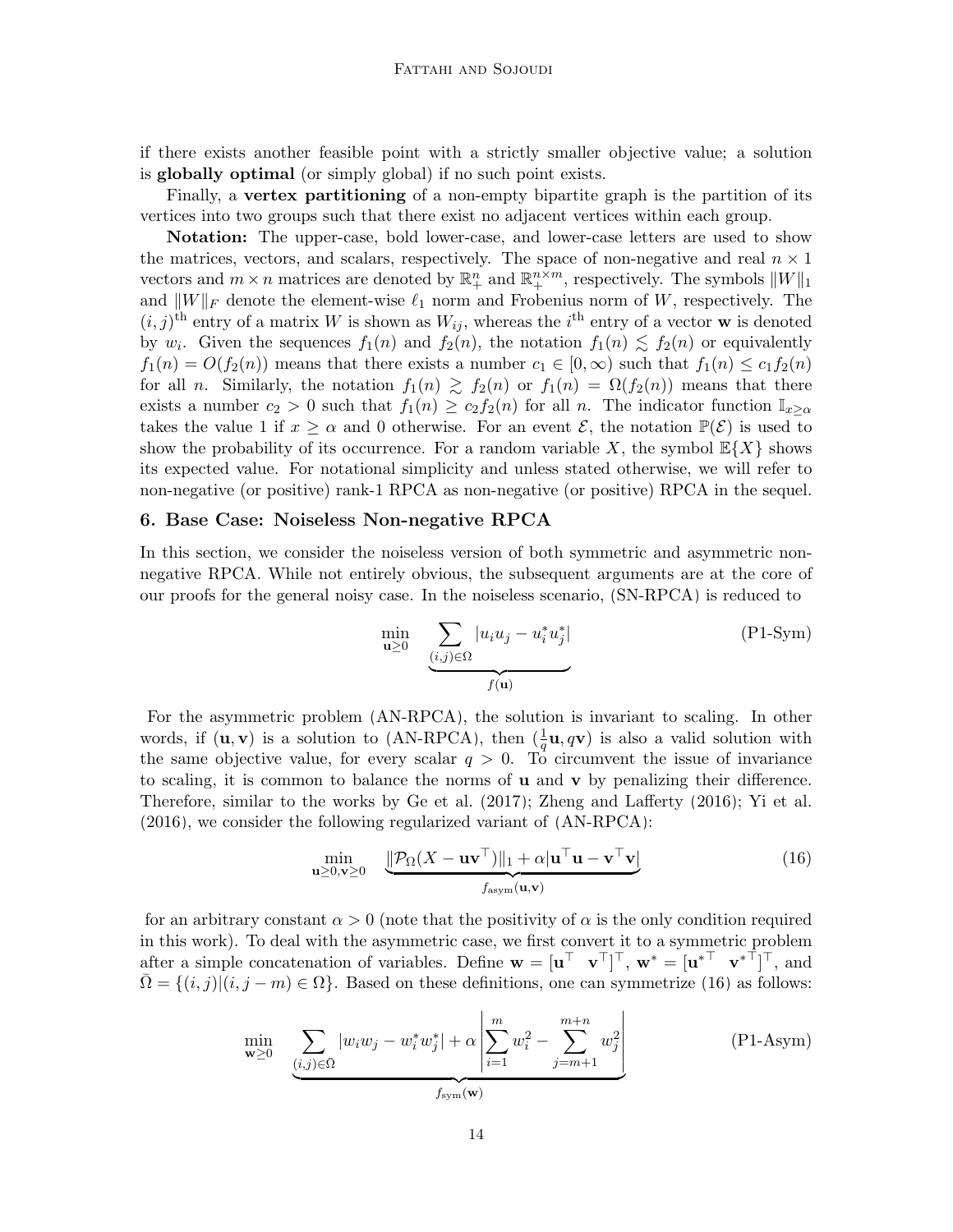To simplify the notation, we drop the subscript from  $f_{sym}(\mathbf{w})$  whenever there is no ambiguity in the context.

#### 6.1 Deterministic Guarantees

Symmetric case: First, we introduce deterministic conditions to guarantee a benign landscape for [\(P1-Sym\)](#page-13-1).

<span id="page-14-0"></span>**Theorem 8** Suppose that  $\mathbf{u}^* > 0$  and  $\mathcal{G}(\Omega)$  has no bipartite component. Then, the following statements hold for [\(P1-Sym\)](#page-13-1):

- 1. It does not have any spurious local minimum;
- 2. The point  $\mathbf{u} = \mathbf{u}^*$  is the unique global minimum;
- 3. In the positive orthant, the point  $\mathbf{u} = \mathbf{u}^*$  is the only D-stationary point.

Additionally, if  $\mathcal{G}(\Omega)$  is connected, the following statements hold for [\(P1-Sym\)](#page-13-1):

- 4. The points  $\mathbf{u} = \mathbf{u}^*$  and  $\mathbf{u} = 0$  are the only D-min-stationary points;
- 5. The point  $\mathbf{u} = 0$  is a local maximum.

The above theorem has a number of important implications for [\(P1-Sym\)](#page-13-1): 1) it has no spurious local solution, 2)  $\mathbf{u} = \mathbf{u}^*$  is its unique global solution, and 3) every feasible point  $\mathbf{u} > 0$  such that  $\mathbf{u} \neq \mathbf{u}^*$  has at least a strictly negative directional derivative. Additionally, if  $\mathcal{G}(\Omega)$  is connected, the feasible points of [\(P1-Sym\)](#page-13-1) with zero entries either have a strictly negative directional derivative or correspond to the origin that is a local maximum with a strictly negative curvature. Therefore, these points are not local/global minima and can be easily avoided using local search algorithms.

To prove Theorem [8,](#page-14-0) we first need the following important lemma.

<span id="page-14-1"></span>**Lemma 9** Suppose that  $\mathcal{G}(\Omega)$  has no bipartite component and  $\mathbf{u}^* > 0$ . Then, for every D-min-stationary point **u** of [\(P1-Sym\)](#page-13-1), we have  $u[c] > 0$  or  $u[c] = 0$ , where  $u[c]$  is a sub-vector of **u** induced by the  $c^{th}$  component of  $\mathcal{G}(\Omega)$ .

Proof See Appendix [A.](#page-0-2)

Now, we are ready to present the proof of Theorem [8.](#page-14-0)

**Proof of Theorem [8:](#page-14-0)** We prove the first three statements. Note that Statement 5 can be easily verified and Statement 4 is implied by Lemma [9](#page-14-1) and Statement 3.

Suppose that  $\mathbf{u} \neq \mathbf{u}^*$  is a local minimum. Note that if  $u_i = 0$  for some i, Lemma [9](#page-14-1) implies that  $\mathbf{u}[c] = 0$  for the  $c^{\text{th}}$  component that includes node *i*. However, a strictly positive perturbation of  $\mathbf{u}[c]$  decreases the objective function and, therefore, **u** cannot be a local minimum. Hence, it is enough to consider the case  $\mathbf{u} > 0$ . We show that **u** cannot be D-stationary. This immediately certifies the validity of the first three statements. First, we prove that

$$
\min_{k \in \Omega_i} \frac{u_k^*}{u_k} \le \frac{u_i}{u_i^*} \le \max_{k \in \Omega_i} \frac{u_k^*}{u_k} \tag{17}
$$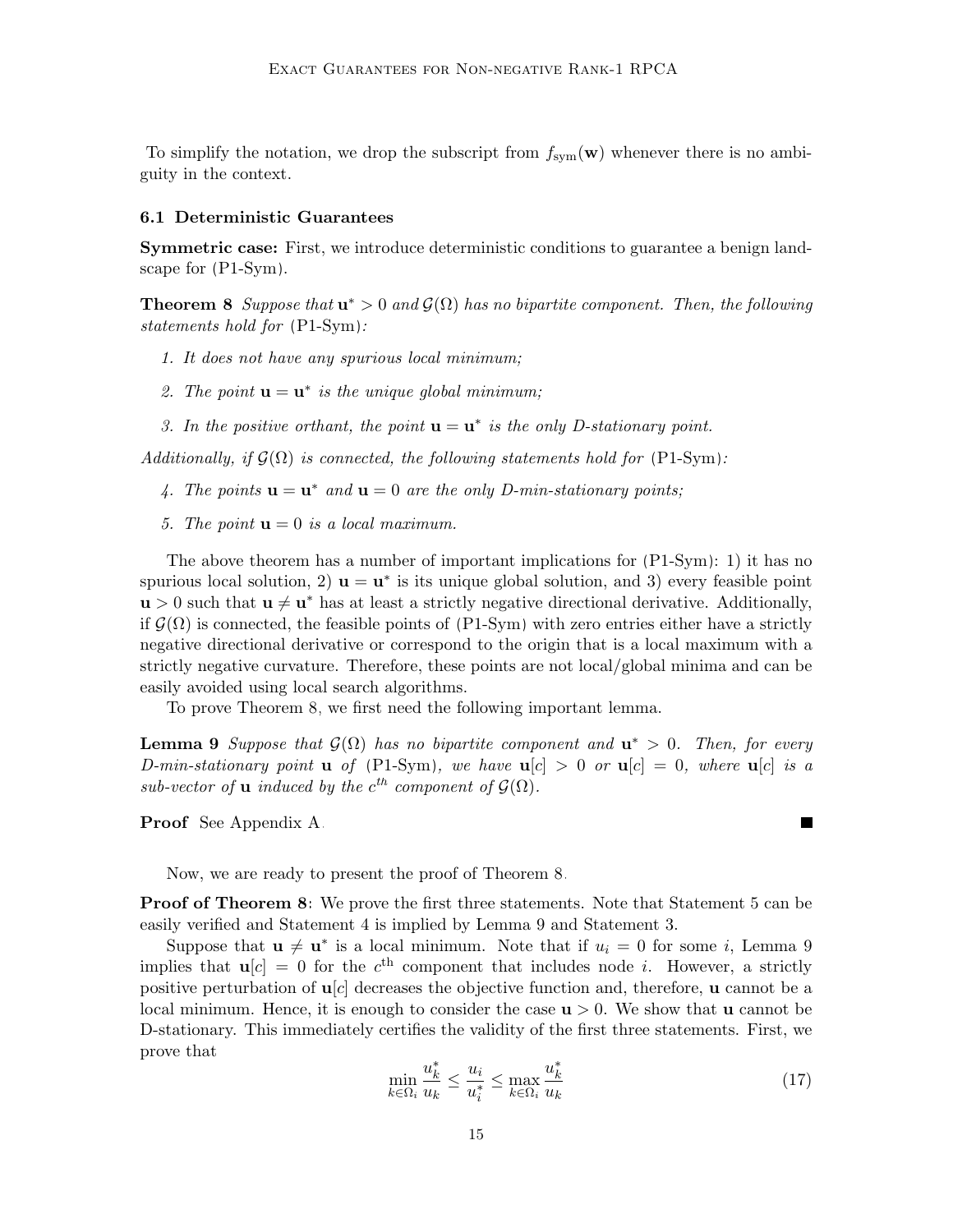for every  $i \in \{1, \dots, n\}$ , where  $\Omega_i = \{j | (i, j) \in \Omega\}$ . By contradiction and without loss of generality, suppose that  $u_i/u_i^* > \max_{k \in \Omega_i} u_k^*/u_k$  for some *i*. This implies that  $u_i u_j > u_i^* u_j^*$ for every  $j \in \Omega_i$ . Therefore, a negative or positive perturbation of  $u_i$  results in respective negative or positive directional derivatives, contradicting the D-stationarity of u. With no loss of generality, assume that the sparsity graph  $\mathcal{G}(\Omega)$  is connected (since the arguments made in the sequel can be readily applied to every disjoint component of  $\mathcal{G}(\Omega)$  and that the following ordering holds:

<span id="page-15-1"></span><span id="page-15-0"></span>
$$
0 < \frac{u_1^*}{u_1} \le \frac{u_2^*}{u_2} \le \dots \le \frac{u_n^*}{u_n} \tag{18}
$$

Therefore, due to [\(17\)](#page-13-2), we have

$$
0 < \frac{u_1^*}{u_1} \le \min_{k \in \Omega_i} \frac{u_k^*}{u_k} \le \frac{u_i}{u_i^*} \le \max_{k \in \Omega_i} \frac{u_k^*}{u_k} \le \frac{u_n^*}{u_n} \tag{19}
$$

for every  $i \in \{1, \cdots, n\}.$ 

Since  $\mathbf{u} \neq \mathbf{u}^*$ , there exists some index t such that  $u_t \neq u_t^*$ . This implies that  $u_n^*/u_n > 1$ ; otherwise, we should have  $u_n^*/u_n \leq 1$ . This together with [\(18\)](#page-15-0), implies that  $u_t^*/u_t < 1$  and  $u_t/u_t^* > 1$ , which contradicts [\(19\)](#page-15-1). Now, define the sets

<span id="page-15-2"></span>
$$
T_1 = \left\{ i \middle| \frac{u_i^*}{u_i} = \frac{u_n^*}{u_n}, 1 \le i \le n \right\}
$$
\n(20)

$$
T_2 = \left\{ j | \frac{u_j}{u_j^*} = \frac{u_n^*}{u_n}, 1 \le j \le n \right\}
$$
 (21)

Moreover, define the set  $N = V \setminus (T_1 \cup T_2)$  and let **d** be

<span id="page-15-4"></span><span id="page-15-3"></span>
$$
d_i = \begin{cases} \frac{u_i}{u_n} & \text{if } i \in T_1\\ -\frac{u_i}{u_n} & \text{if } i \in T_2\\ 0 & \text{if } i \in N \end{cases}
$$
 (22)

Define a perturbation of **u** as  $\hat{\mathbf{u}} = \mathbf{u} + \mathbf{d}\epsilon$  where  $\epsilon > 0$  is chosen to be sufficiently small. Next, the effect of the above perturbation on different terms of [\(P1-Sym\)](#page-13-1) will be analyzed. To this goal, we divide  $\Omega$  into four sets

1.  $(i, j) \in \Omega$  and  $i, j \in T_1$ : In this case, since  $u_i < u_i^*$  and  $u_j < u_j^*$ , one can write

$$
|\hat{u}_i\hat{u}_j - u_i^*u_j^*| = u_i^*u_j^* - \hat{u}_i\hat{u}_j = u_i^*u_j^* - \left(u_i + \frac{u_i}{u_n}\epsilon\right)\left(u_j + \frac{u_j}{u_n}\epsilon\right)
$$
  

$$
= |u_iu_j - u_i^*u_j^*| - \left(\frac{2u_iu_j}{u_n}\right)\epsilon - \left(\frac{u_iu_j}{u_n^2}\right)\epsilon^2
$$
(23)

where we have used the assumption  $\mathbf{u}^*, \mathbf{u} > 0$ .

2.  $(i, j) \in \Omega$  and  $i, j \in T_2$ : In this case, since  $u_i > u_i^*$  and  $u_j > u_j^*$ , one can write

$$
|\hat{u}_i\hat{u}_j - u_i^*u_j^*| = \hat{u}_i\hat{u}_j - u_i^*u_j^* = \left(u_i - \frac{u_i}{u_n}\epsilon\right)\left(u_j - \frac{u_j}{u_n}\epsilon\right) - u_i^*u_j^* = |u_iu_j - u_i^*u_j^*| - \left(\frac{2u_iu_j}{u_n}\right)\epsilon + \left(\frac{u_iu_j}{u_n^2}\right)\epsilon^2
$$
(24)

where we have used the assumption  $\mathbf{u}^*, \mathbf{u} > 0$ .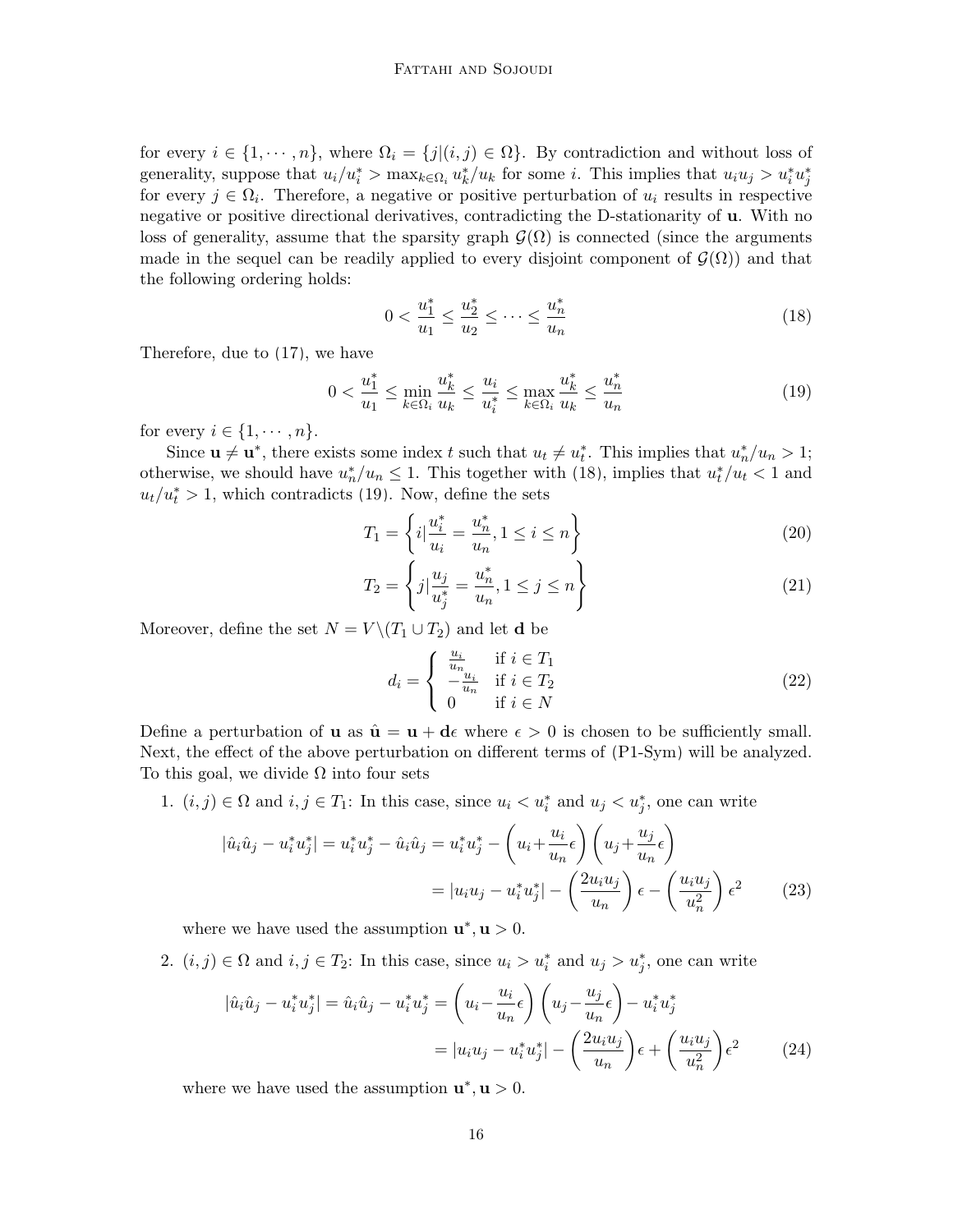3.  $(i, j) \in \Omega$ ,  $i \in N$ , and  $j \in T_1 \cup T_2$ : According to the definitions of  $T_1$  and  $T_2$ , we have

$$
\frac{u_i}{u_i^*} < \frac{u_n^*}{u_n}, \qquad \frac{u_i^*}{u_i} < \frac{u_n^*}{u_n} \tag{25}
$$

Now, if  $j \in T_1$ , one can write

$$
\frac{u_i}{u_i^*} < \frac{u_j^*}{u_j} \implies u_i u_j < u_i^* u_j^* \tag{26}
$$

which implies that

$$
|\hat{u}_i\hat{u}_j - u_i^*u_j^*| = u_i^*u_j^* - \hat{u}_i\hat{u}_j = u_i^*u_j^* - u_i\left(u_j + \frac{u_j}{u_n}\epsilon\right) = |u_iu_j - u_i^*u_j^*| - \left(\frac{u_iu_j}{u_n}\right)\epsilon
$$
 (27)

Similarly, if  $j \in T_2$ , one can verify that

$$
|\hat{u}_i\hat{u}_j - u_i^*u_j^*| = |u_iu_j - u_i^*u_j^*| - \left(\frac{u_iu_j}{u_n}\right)\epsilon
$$
\n(28)

4.  $(i, j) \in \Omega$ ,  $i \in T_1$ , and  $j \in T_2$ : In this case, note that

$$
|\hat{u}_i\hat{u}_j - u_i^*u_j^*| = \left| \left(u_i + \frac{u_i}{u_n}\epsilon\right) \left(u_j - \frac{u_j}{u_n}\epsilon\right) - u_i^*u_j^* \right| \leq |u_iu_j - u_i^*u_j^*| + \left(\frac{u_iu_j}{u_n^2}\right)\epsilon^2
$$
 (29)

The above analysis entails that—unless N and the subgraphs of  $\mathcal{G}(\Omega)$  induced by the nodes in  $T_1$  or  $T_2$  are empty— $f'(\mathbf{u}, \mathbf{d}) > 0$  and  $f'(\mathbf{u}, -\mathbf{d}) < 0$ , implying that **u** cannot be D-stationary. On the other hand, these conditions enforce  $\mathcal{G}(\Omega)$  to be bipartite, which is a contradiction. This completes the proof.

Next, we show that  $\mathbf{u}^* > 0$  is *almost* necessary to guarantee the absence of spurious local minima for [\(P1-Sym\)](#page-13-1).

<span id="page-16-1"></span>**Proposition 10** Assume that  $\mathbf{u}^* \geq 0$  and that  $\mathbf{u}^* \neq 0$  with  $u_i^* = 0$  for some i. Then, upon choosing  $\Omega = \{1, \ldots, n\}^2 \setminus \{(i, i)\}\$ , [\(P1-Sym\)](#page-13-1) has a spurious local minimum.

Proof See Appendix [B.](#page-3-1)

The above corollary shows that if  $\mathbf{u}^*$  is non-negative with at least one zero element, even in the almost perfect scenario where the set  $\Omega$  includes all of the measurements except for one, it may not be free of spurious local minima. The next corollary shows that the assumption on the absence of bipartite components in  $\mathcal{G}(\Omega)$  is also necessary for the uniqueness of the global solution.

<span id="page-16-0"></span>**Proposition 11** Given any vector  $\mathbf{u}^* > 0$  and set  $\Omega$ , suppose that  $\mathcal{G}(\Omega)$  has a bipartite component. Then, the global solution of [\(P1-Sym\)](#page-13-1) is not unique.

 $\overline{\phantom{a}}$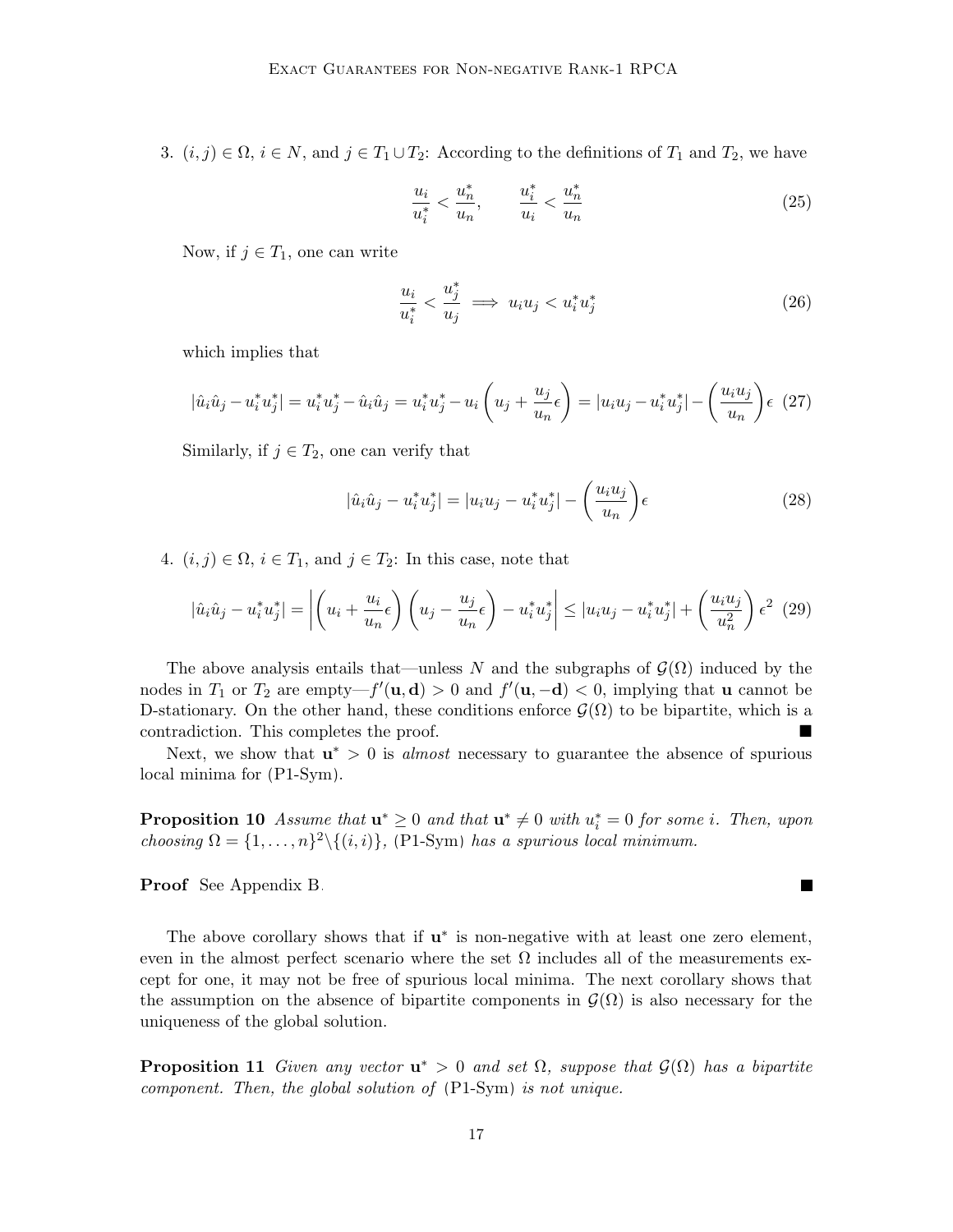**Proof** Without loss of generality, suppose that  $\mathcal{G}(\Omega)$  is a connected bipartite graph. For any vector  $\mathbf{u}^* > 0$ , the solution  $\mathbf{u} = \mathbf{u}^*$  is globally optimal for [\(P1-Sym\)](#page-13-1). Suppose that the bipartite graph  $\mathcal{G}(\Omega)$  partitions the entries of **u** into two sets  $V_1$  and  $V_2$  such that  $u_n \in V_1$ . Based on some simple algebra, one can easily verify that, for a sufficiently small  $\epsilon > 0$ , the solution

$$
\hat{u}_i \leftarrow \begin{cases} u_i + \frac{u_i}{u_n} \epsilon & \text{if } i \in V_1 \\ u_i - \frac{u_i}{u_n + \epsilon} \epsilon & \text{if } i \in V_2 \end{cases}
$$
\n(30)

is also globally optimal for [\(P1-Sym\)](#page-13-1).

**Remark 12** Suppose that  $u^*$  is a globally optimal solution of [\(P1-Sym\)](#page-13-1) and that  $\mathcal{G}(G)$ includes a bipartite component. Then, according to Proposition [11,](#page-16-0) the part of  $\mathbf{u}^*$  whose elements correspond to the nodes in this bipartite component can be perturbed to attain another globally optimal solution, thereby resulting in the **non-uniqueness of the global** solution. On the other hand, the connectedness assumption is required to eliminate the undesirable stationary points on the boundary of the feasible region. Roughly speaking, the elements of the vector variable u corresponding to different disconnected components can behave independently from each other, giving rise to spurious D-stationary points in the problem. To elaborate, recall that  $\mathbf{u}[c]$  is a sub-vector of  $\mathbf{u}$  induced by the  $c^{th}$  component of  $\mathcal{G}(G)$ . Based on Lemma [9,](#page-14-1) the D-stationary points restricted to each disjoint component of  $G(G)$  are either strictly positive or equal to zero. Therefore, upon having two disconnected components  $c_1$  and  $c_2$ , the points  $\mathbf{u}' = \begin{bmatrix} \mathbf{u}^* [c_1]^{\top} & 0 \end{bmatrix}^{\top}$  and  $\mathbf{u}'' = \begin{bmatrix} 0 & \mathbf{u}^* [c_2]^{\top} \end{bmatrix}^{\top}$  are indeed D-stationary points of [\(SN-RPCA\)](#page-3-0), thereby resulting in spurious stationary points.

Asymmetric case: Next, we consider [\(16\)](#page-13-1) in the noiseless scenario by analyzing its sym-metrized counterpart [\(P1-Asym\)](#page-13-2). Based on the construction of  $\Omega$ , the corresponding sparsity graph  $\mathcal{G}(\Omega)$  is bipartite. On the other hand, according to Proposition [11,](#page-16-0) the existence of a bipartite component in  $\mathcal{G}(\overline{\Omega})$  makes a part of the solution *invariant to scaling*, which subsequently results in the non-uniqueness of the global minimum. The additional regularization term in [\(P1-Asym\)](#page-13-2) is introduced to circumvent this issue by penalizing the difference in the norms of u and v.

<span id="page-17-0"></span>**Theorem 13** Suppose that  $\mathbf{w}^* > 0$  and  $\mathcal{G}(\bar{\Omega})$  is connected. Then, the following statements hold for  $(P1-Asym)$ :

- 1. The points  $\mathbf{w} = 0$  and  $\mathbf{w}$  with the properties  $\mathbf{w}\mathbf{w}^{\top} = \mathbf{w}^*\mathbf{w}^{*\top}$  and  $\sum_{i=1}^{m} w_i^2$  $\sum$ ie points  $\mathbf{w} = 0$  and  $\mathbf{w}$  with the properties  $\mathbf{w}\mathbf{w}^{\top} = \mathbf{w}^*\mathbf{w}^*$  and  $\sum_{i=1}^m w_i^2 = \sum_{j=m+1}^{m+n} w_j^2$  are the only D-min-stationary points;
- 2. The point  $\mathbf{w} = 0$  is a local maximum;
- 3. In the positive orthant, the point **w** with the properties  $\mathbf{w}\mathbf{w}^{\top} = \mathbf{w}^*\mathbf{w}^{*\top}$  and  $\sum_{i=1}^m w_i^2$  $\sum$ the positive orthant, the point **w** with the properties  $\mathbf{w}\mathbf{w}^{\top} = \mathbf{w}^*\mathbf{w}^{* \top}$  and  $\sum_{i=1}^m w_i^2 = \sum_{j=m+1}^{m+n} w_j^2$  is the only D-stationary point.

Proof See Appendix [C.](#page-6-1)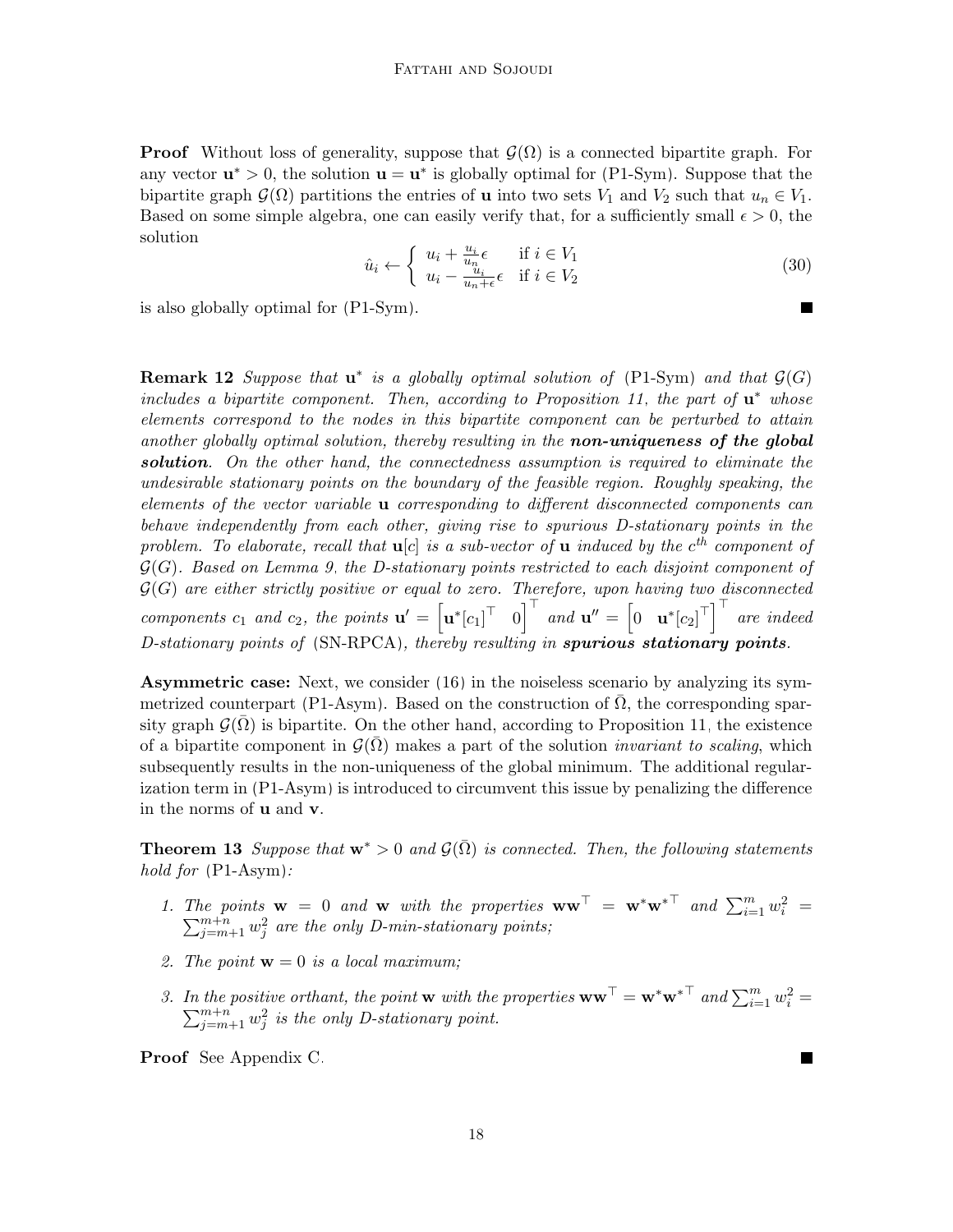**Remark 14** Notice that, unlike the symmetric case, Theorem [13](#page-17-0) requires the connectedness of  $\mathcal{G}(\Omega)$ . This is due to the additional regularization term in [\(AN-RPCA\)](#page-3-0). In particular, similar arguments do not necessarily hold for the disjoint components of  $\mathcal{G}(\bar{\Omega})$  because of the coupling nature of the regularization term.

# 6.2 Probabilistic Guarantees

Next, we consider the random sampling regime. Similar to the previous subsection, we first focus on the symmetric case.

Symmetric case: Suppose that every element of the upper triangular part of the matrix  $\mathbf{u}^*\mathbf{u}^{*T}$  is measured independently with probability p. In other words, for every  $(i, j) \in$  $\{1, 2, ..., n\}^2$  and  $i \leq j$ , the probability of  $(i, j)$  belonging to  $\Omega$  is equal to p.

<span id="page-18-0"></span>**Theorem 15** Suppose that  $n \geq 2$ ,  $\mathbf{u}^* > 0$ , and  $p \geq \min\left\{1, \frac{(2\eta+2)\log n + 2}{n-1}\right\}$  $\frac{2 \log n + 2}{n-1}$ } for some constant  $\eta \geq 1$ . Then, the following statements hold for [\(SN-RPCA\)](#page-3-0) with probability of at least  $1-\frac{3}{2}$  $\frac{3}{2}n^{-\eta}$ :

- 1. The points  $\mathbf{u} = \mathbf{u}^*$  and  $\mathbf{u} = 0$  are the only D-min-stationary points;
- 2. The point  $\mathbf{u} = 0$  is a local maximum;
- 3. In the positive orthant, the point  $\mathbf{u} = \mathbf{u}^*$  is the only D-stationary point.

Before presenting the proof of Theorem [15,](#page-18-0) we note that the required lower bound on p is to guarantee that the random graph  $\mathcal{G}(\Omega)$  is connected with high probability. This implies that Theorem [8](#page-14-0) can be invoked to verify the statements of Theorem [15.](#page-18-0) It is worthwhile to mention that the classical results on  $Erd\ddot{o}s$ -Rényi graphs characterize the asymptotic properties of  $\mathcal{G}(\Omega)$  as n approaches infinity. In particular, it is shown by Erdös and Rényi [\(1959\)](#page-33-10) that with the choice of  $p = \frac{\log n + c}{n}$  $\frac{n+c}{n}$  for some  $c > 0$ ,  $\mathcal{G}(\Omega)$  becomes connected with probability of at least  $\Omega(e^{-e^{-c}})$  as  $n \to \infty$ . In contrast, we introduce the following nonasymptotic result characterizing the probability that  $\mathcal{G}(\Omega)$  is connected and non-bipartite for any finite  $n \geq 2$ , and subsequently use it to prove Theorem [15.](#page-18-0)

<span id="page-18-1"></span>**Lemma 16** Given a constant  $\eta \geq 1$ , suppose that  $p \geq \min\left\{1, \frac{(2\eta+2)\log n + 2}{n-1}\right\}$  $\frac{2 \log n + 2}{n-1}$  and  $n \geq 2$ . Then,  $\mathcal{G}(\Omega)$  is connected and non-bipartite with probability of at least  $1-\frac{3}{2}$  $\frac{3}{2}n^{-\eta}$ .

Proof See Appendix [D.](#page-9-1)

**Proof of Theorem [15:](#page-18-0)** The proof immediately follows from Theorem [8](#page-14-0) and Lemma [16.](#page-18-1)  $\blacksquare$ 

Similar to the deterministic case, we will show that both assumptions  $\mathbf{u}^* > 0$  and  $p \geq 0$  $\log n/n$  are *almost* necessary for the successful recovery of the global solution of [\(P1-Sym\)](#page-13-1). In particular, it will be proven that relaxing  $\mathbf{u}^* > 0$  to  $\mathbf{u}^* \geq 0$  will result in an instance that possesses a spurious local solution with non-negligible probability. Furthermore, it will be shown that the choice  $p \approx \log n/n$  is optimal—modulo log n-factor—for the unique recovery of the global solution.

 $\blacksquare$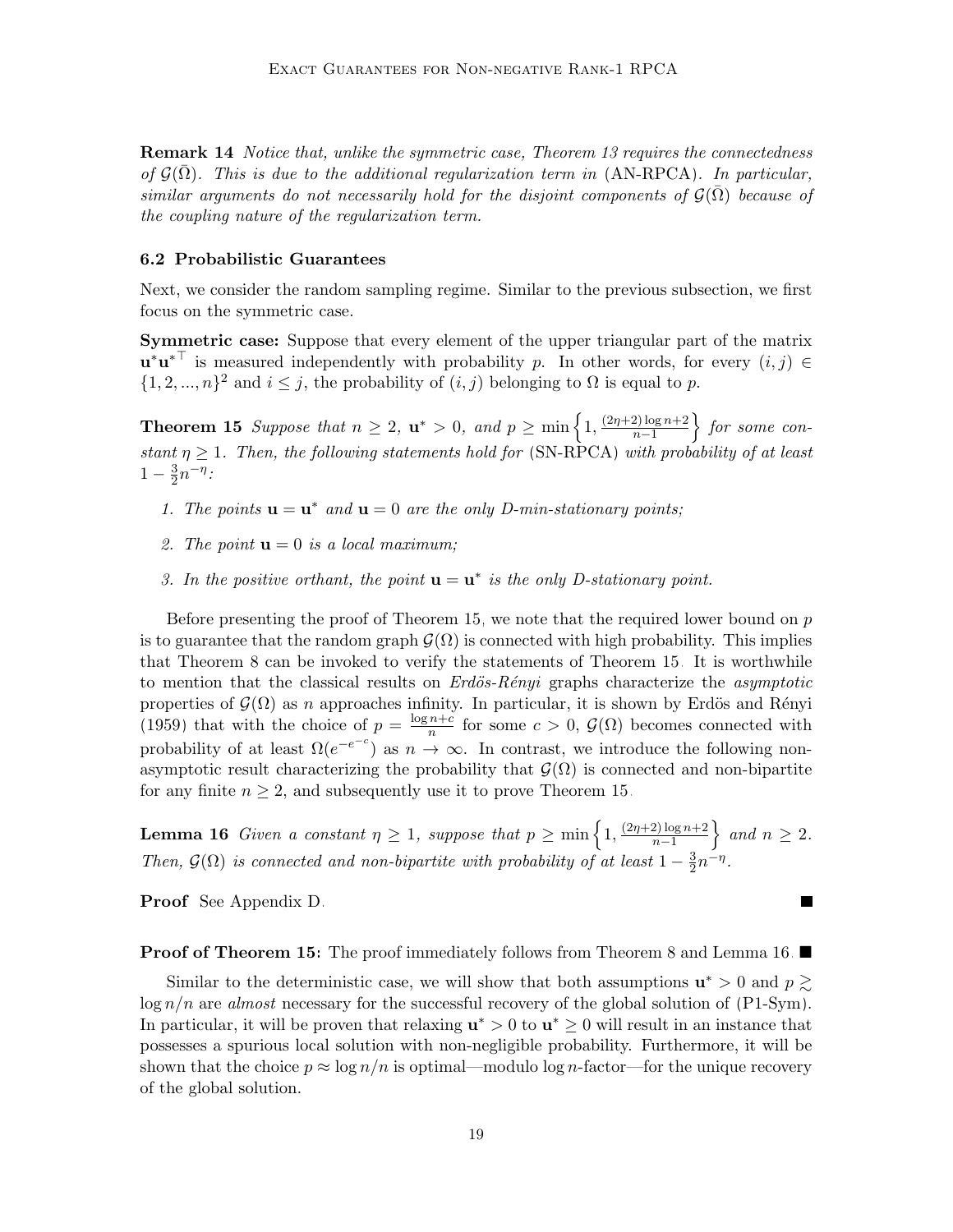**Proposition 17** Assuming that  $\mathbf{u}^* \geq 0$  with  $u_i^* = 0$  for some  $i \in \{1, ..., n\}$  and that  $p < 1$ , [\(P1-Sym\)](#page-13-1) has a spurious local minimum with probability of at least  $1 - p > 0$ .

**Proof** Suppose that  $\mathbf{u}^* \geq 0$  and there exists an index i such that  $u_i^* = 0$ . The proof of Proposition [10](#page-16-1) can be used to show that excluding the measurement  $(i, i)$  gives rise to a spurious local minimum. This occurs with probability  $1 - p$ . The details are omitted due to their similarities to the proof of Proposition [10.](#page-16-1)

<span id="page-19-2"></span>**Proposition 18** Given any  $u^* > 0$ , suppose that  $np \to 0$  as  $n \to \infty$ . Then, the global solution of  $(PI-Sym)$  is not unique with probability approaching to one.

Proof See Appendix [E.](#page-12-0)

Asymmetric case: Consider [\(16\)](#page-13-1) under a random sampling regime, where each element of  $\mathbf{u}^*\mathbf{v}^{*\top}$  is independently observed with probability p. Next, the analog of Theorem [15](#page-18-0) for the asymmetric case is provided.

<span id="page-19-0"></span>**Theorem 19** Suppose that  $n, m \geq 2$ ,  $\mathbf{w}^* > 0$ , and  $p \geq \min\left\{1, \frac{(m+n)((1+\eta)\log(mn)+1)}{(m-1)(n-1)}\right\}$  for some constant  $\eta \geq 1$ . Then, the following statements hold for [\(P1-Asym\)](#page-13-2) with probability of at least  $1 - 2(mn)^{-\eta} - 4(mn)^{-2\eta}$ :

- 1. The points  $\mathbf{w} = 0$  and  $\mathbf{w}$  with the properties  $\mathbf{w}\mathbf{w}^{\top} = \mathbf{w}^*\mathbf{w}^{*\top}$  and  $\sum_{i=1}^{m} w_i^2$  $\sum$ ie points  $\mathbf{w} = 0$  and  $\mathbf{w}$  with the properties  $\mathbf{w}\mathbf{w}^{\top} = \mathbf{w}^*\mathbf{w}^*$  and  $\sum_{i=1}^m w_i^2 = \sum_{j=m+1}^{m+n} w_j^2$  are the only D-min-stationary points;
- 2. The point  $\mathbf{w} = 0$  is a local maximum;
- <span id="page-19-1"></span>3. In the positive orthant, the point **w** with the properties  $\mathbf{w}\mathbf{w}^{\top} = \mathbf{w}^*\mathbf{w}^{*\top}$  and  $\sum_{i=1}^m w_i^2$  $\sum$ the positive orthant, the point **w** with the properties  $\mathbf{w}\mathbf{w}^{\top} = \mathbf{w}^*\mathbf{w}^{* \top}$  and  $\sum_{i=1}^m w_i^2 = \sum_{j=m+1}^{m+n} w_j^2$  is the only D-stationary point.

Before presenting the proof of Theorem [19,](#page-19-0) we note that  $\mathcal{G}(\bar{\Omega})$  no longer corresponds to an Erdös-Rényi random graph due to its bipartite structure. Therefore, we present the analog of Lemma [16](#page-18-1) for random bipartite graphs.

**Lemma 20** Given a constant  $\eta \geq 1$ , suppose that  $p \geq \min\left\{1, \frac{(m+n)((1+\eta)\log(mn)+1)}{(m-1)(n-1)}\right\}$  and  $m, n \geq 2$ . Then,  $\mathcal{G}(\bar{\Omega})$  is connected with probability of at least  $1 - 2(mn)^{-\eta} - 4(mn)^{-2\eta}$ . Proof See Appendix [F.](#page-13-0) П

**Proof of Theorem [19:](#page-19-0)** The proof immediately follows from Theorem [13](#page-17-0) and Lemma [20.](#page-19-1)  $\blacksquare$ 

Before proceeding, we note that, similar to the classical results on the  $Erd\ddot{o}s-R\acute{e}nyi$ graphs, there are asymptotic results guaranteeing the connectedness of a random bipartite graph as a function of p. In particular, [Saltykov](#page-35-12) [\(1995\)](#page-35-12) shows that  $\mathcal{G}(\Omega)$  is connected with probability approaching to 1 as  $m + n \to \infty$ , provided that  $p \ge 3 \left(1 + \frac{m}{n}\right)^{-1} \frac{(n+m)\log(n+m)}{nm}$ . Lemma [20](#page-19-1) offers another lower bound on  $p$  that matches this threshold (modulo a constant factor), while being non-asymptotic in nature. In particular, it characterizes the probability that the random bipartite graph is connected for all  $m, n \geq 2$ .

 $\blacksquare$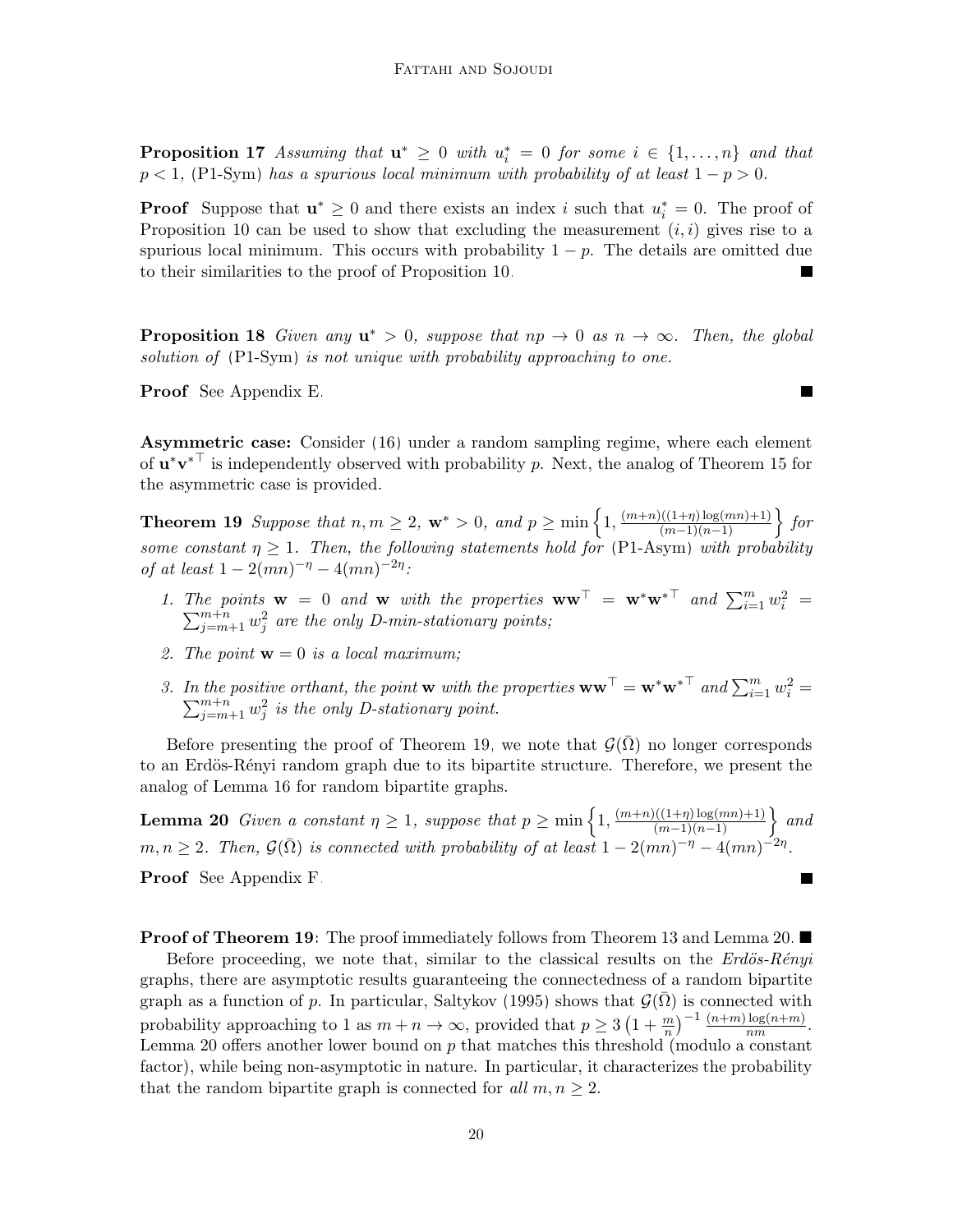# <span id="page-20-0"></span>7. Extension to Noisy Positive RPCA

In this section, we will show that an additive sparse noise with arbitrary values does not drastically change the landscape of the RPCA. In other words, a limited number of grossly wrong measurements will not introduce any spurious local solution to the positive RPCA. The key idea is to prove that the direction of descent that was introduced in the previous section is also valid when the measurements are not perfect, i.e., when they are subject to sparse noise. To this goal, consider the following problem in the symmetric case:

$$
\min_{\mathbf{u}\geq 0} \sum_{\substack{(i,j)\in\Omega\\f(\mathbf{u})}} |u_i u_j - X_{ij}| \tag{31}
$$

where

<span id="page-20-2"></span><span id="page-20-1"></span>
$$
X = \mathbf{u}^* \mathbf{u}^{* \top} + S \tag{32}
$$

is the matrix of true measurements perturbed with sparse noise. Similarly, consider the following problem for the asymmetric case:

$$
\min_{\mathbf{u} \ge 0, \mathbf{v} \ge 0} \quad \sum_{(i,j) \in \Omega} |u_i v_j - X_{ij}| + \alpha \left| \sum_{i=1}^m u_i^2 - \sum_{j=1}^n v_j^2 \right| \tag{33}
$$

where  $\alpha$  is an arbitrary positive number. After symmetrization, [\(33\)](#page-20-1) can be re-written as

$$
\min_{\mathbf{w} \ge 0} \sum_{\substack{(i,j) \in \bar{\Omega} \\ f(\mathbf{w})}} |w_i w_j - \bar{X}_{ij}| + \alpha \left| \sum_{i=1}^m w_i^2 - \sum_{j=m+1}^{m+n} w_j^2 \right| \tag{34}
$$

<span id="page-20-5"></span>where

<span id="page-20-6"></span><span id="page-20-3"></span>
$$
\bar{X} = \mathbf{w}\mathbf{w}^{\top} + \bar{S}
$$
 (35)

for  $\bar{X} \in \mathbb{R}^{(n+m)\times(n+m)}$  and

$$
\bar{S} = \begin{bmatrix} 0 & S \\ S^\top & 0 \end{bmatrix} \tag{36}
$$

Furthermore, define  $\bar{B} = \{(i, j) : (i, j) \in \bar{\Omega}, \bar{S}_{ij} \neq 0\}$  and  $\bar{G} = \{(i, j) : (i, j) \in \bar{\Omega}, \bar{S}_{ij} = 0\}$  as the sets of bad and good measurements for the symmetrized problem, respectively. In this work, we do not impose any assumption on the maximum value of the nonzero elements of S. However, without loss of generality, one may assume that  $\mathbf{u}^*\mathbf{u}^{*\top}+S > 0$  and  $\mathbf{w}^*\mathbf{w}^{*\top}+\bar{S} > 0$ ; otherwise, the non-positive elements can be discarded due to the assumptions  $\mathbf{u}^* > 0$  and  $(\mathbf{u}^*, \mathbf{v}^*) > 0$ . In fact, we impose a slightly more stronger condition in this work.

<span id="page-20-4"></span>**Assumption 1** There exists a constant  $c \in (0,1]$  such that  $S_{ij} + u_i^* u_j^* > cu_{\min}^{*2}$  and  $\bar{S}_{ij}$  +  $w_i^* w_j^* > c w_{\min}^{*^2}$  for [\(31\)](#page-20-2) and [\(34\)](#page-20-3), respectively.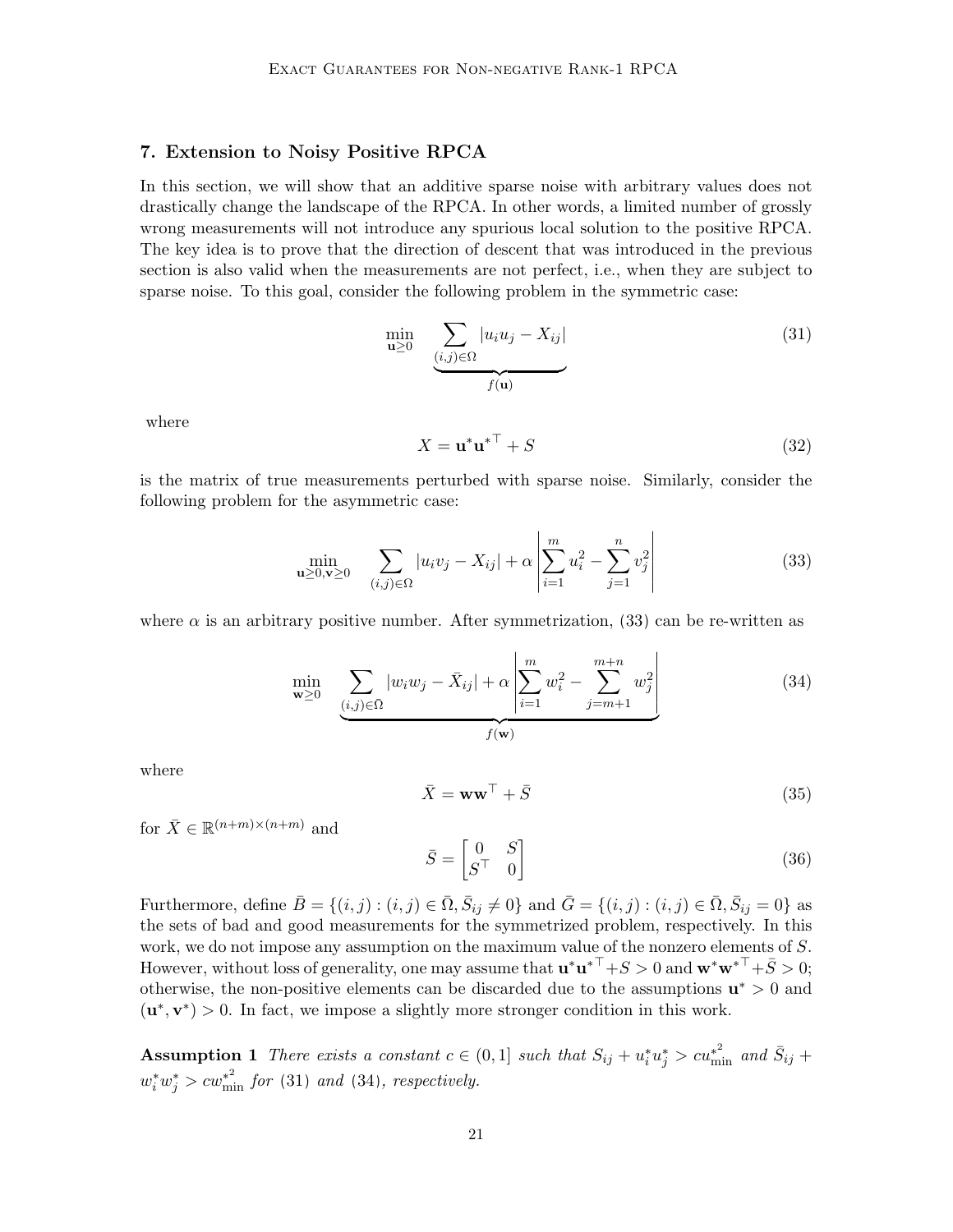### 7.1 Identifiability

Intuitively, the non-negative RPCA under the unknown-but-sparse noise is more challenging to solve than its noiseless counterpart. In particular, one may consider [\(31\)](#page-20-2) as a variant of [\(P1-Sym\)](#page-13-1) discussed in the previous section, where the locations of the bad measurements are unknown; if these locations were known, they could have been discarded to reduce the problem to [\(P1-Sym\)](#page-13-1). If the measurements are subject to unknown noise, one of the main issues arises from the identifiability of the solution. To further elaborate, we will offer an example below.

**Example 1** Suppose that  $X(\epsilon) = (e_1 + \mathbf{1}\epsilon)(e_1 + \mathbf{1}\epsilon)^{\top}$ , where  $e_1$  is the first unit vector and 1 is a vector of ones. Assuming that  $\Omega = \{1, ..., n\}^2$ , one can decompose  $X(\epsilon)$  in two forms

$$
X(\epsilon) = \underbrace{(e_1 + \mathbf{1}\epsilon)(e_1 + \mathbf{1}\epsilon)^{\top}}_{\mathbf{u}_1^* \mathbf{u}_1^{* \top}} + \underbrace{0}_{S_1}
$$
\n(37a)

$$
X(\epsilon) = \underbrace{\mathbf{1}\mathbf{1}^{\top}\epsilon^2}_{\mathbf{u}_2^* \mathbf{u}_2^{* \top}} + \underbrace{e_1 e_1^{\top} + \mathbf{1} e_1^{\top}\epsilon + e_1 \mathbf{1}^{\top}\epsilon}_{S_2}
$$
(37b)

For every  $\epsilon > 0$ , both  $S_1$  and  $S_2$  can be considered as sparse matrices since the number of nonzero elements in each of these matrices is at most on the order of  $O(n)$ . However, unless more restrictions on the number of nonzero elements at each row or column of S are imposed, it is impossible to distinguish between these two cases. This implies that the solution is not identifiable.

In order to ensure that the solution is identifiable in the symmetric case, we assume that  $\Delta(\mathcal{G}(B)) \leq \eta \cdot \delta(\mathcal{G}(G))$  for some constant  $\eta \leq 1$  to be defined later. Roughly speaking, this implies that at each row of the measurement matrix, the number of good measurements should be at least as large as the number of bad ones. Similar to the work by [Ge et al.](#page-33-0) [\(2016,](#page-33-0) [2017\)](#page-33-1), we consider the regularized version of the problem, as in

<span id="page-21-0"></span>
$$
\min_{\mathbf{u}\geq 0} \sum_{\underbrace{(i,j)\in\Omega} |u_i u_j - X_{ij}| + R_\beta(\mathbf{u})}_{f_{\text{reg}}(\mathbf{u})}
$$
 (P2-Sym)

where  $R_{\beta}(\mathbf{u})$  is a regularizer defined as

<span id="page-21-1"></span>
$$
R_{\beta}(\mathbf{u}) = \lambda \sum_{i=1}^{n} (u_i - \beta)^4 \mathbb{I}_{u_i \ge \beta}
$$
 (38)

for some fixed parameters  $\lambda$  and  $\beta$  to be specified later. Similarly, one can define an analogous regularization for [\(34\)](#page-20-3) as

$$
\min_{\mathbf{w}\geq 0} \sum_{\substack{(i,j)\in\bar{\Omega} \\ \text{free}(\mathbf{w})}} |w_i w_j - \bar{X}_{ij}| + \alpha \left| \sum_{i=1}^m w_i^2 - \sum_{j=m+1}^{m+n} w_j^2 \right| + R(\mathbf{w}) \tag{P2-Asym}
$$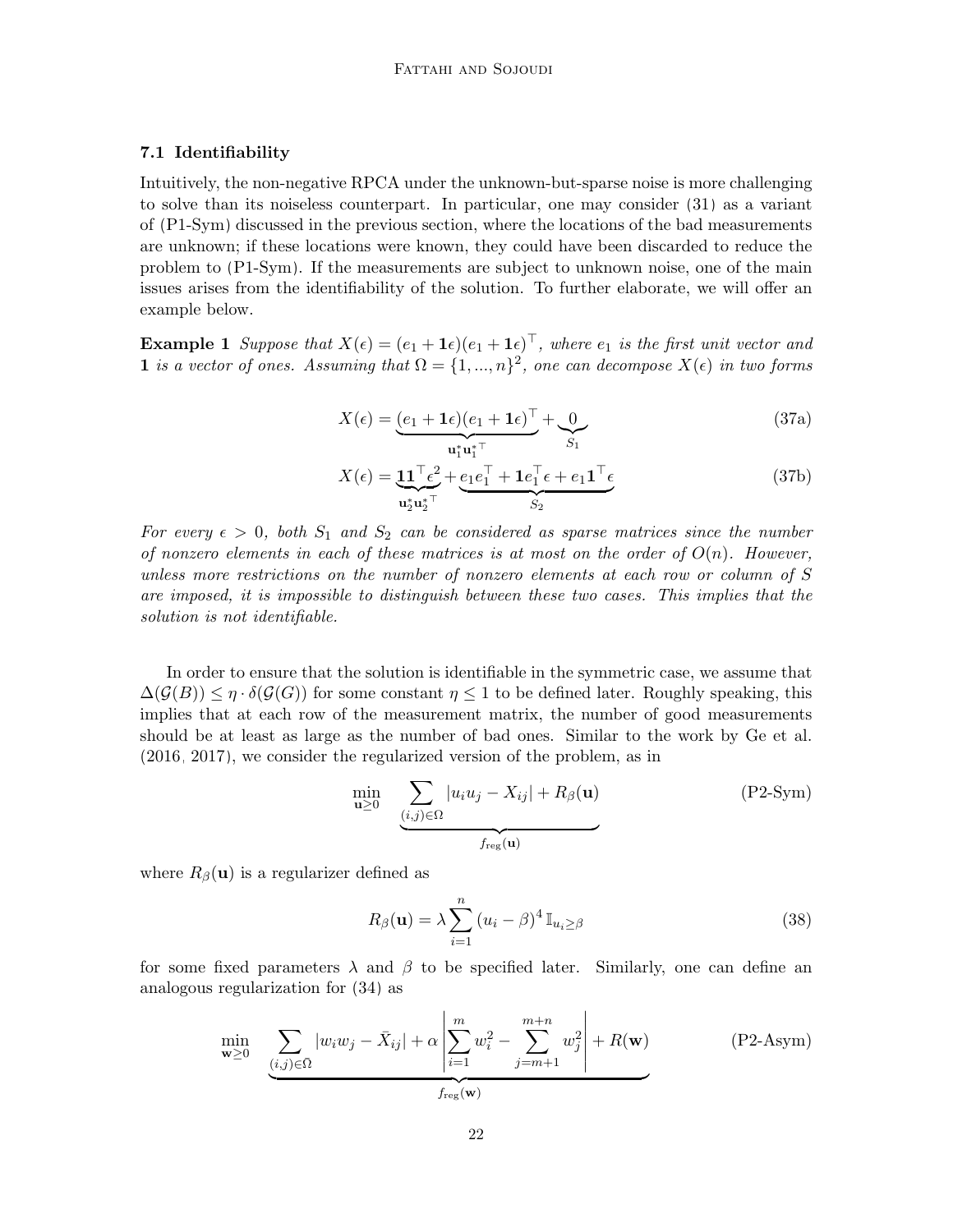with

<span id="page-22-1"></span>
$$
R_{\beta}(\mathbf{w}) = \lambda \sum_{i=1}^{m+n} (w_i - \beta)^4 \mathbb{I}_{w_i \ge \beta}
$$
 (39)

П

for some fixed parameters  $\lambda$  and  $\beta$  to be specified later. Note that the defined regularization function is convex in its domain. In particular, it eliminates the candidate solutions that are far from the true solution. Without loss of generality and to streamline the presentation, it is assumed that  $u_{\text{max}}^* = w_{\text{max}}^* = 1$  in the sequel.

**Lemma 21** Consider the parameter c defined in Assumption [1.](#page-20-4) The following statements hold:

- By choosing  $\beta = 1$  and  $\lambda = n/2$ , any D-stationary point  $\mathbf{u} > 0$  of [\(P2-Sym\)](#page-21-0) satisfies the inequalities  $(c/2)u_{\min}^{*^2} \le u_{\min} \le u_{\max} \le 2$ .
- By choosing  $\beta = 1$  and  $\lambda = (m + n)/2$ , any D-stationary point  $\mathbf{w} > 0$  of [\(P2-Asym\)](#page-21-1) satisfies the inequalities  $(c/2)w_{\min}^{*^2} \leq w_{\min} \leq w_{\max} \leq 2$ .

Proof See Appendix [G.](#page-20-0)

#### 7.2 Deterministic Guarantees

In what follows, the deterministic conditions under which [\(P2-Sym\)](#page-21-0) and [\(P2-Asym\)](#page-21-1) have benign landscape will be investigated. The results of this subsection will be the building blocks for the derivation of the main theorems for both symmetric and asymmetric positive RPCA under the random sampling and noise regime. Note that the analysis of the landscape will be more involved in this case since the effect of the regularizer should be taken into account.

**Symmetric case:** Recall that, for the sparsity graph  $\mathcal{G}(\Omega)$ ,  $\Delta(\mathcal{G}(\Omega))$  and  $\delta(\mathcal{G}(\Omega))$  correspond to its maximum and minimum degrees, respectively.

<span id="page-22-0"></span>Theorem 22 Suppose that

- *i*.  $\mathbf{u}^* > 0$ ;
- ii.  $\delta(\mathcal{G}(G)) > (48/c^2) \kappa(\mathbf{u}^*)^4 \Delta(\mathcal{G}(B));$
- iii.  $\mathcal{G}(\Omega)$  has no bipartite component.

Then, with the choice of  $\beta = 1$  and  $\lambda = n/2$  for the parameters of the regularization function  $R_\beta(\mathbf{u})$ , the following statements hold for [\(P2-Sym\)](#page-21-0):

- 1. It does not have any spurious local minimum;
- 2. The point  $\mathbf{u} = \mathbf{u}^*$  is the unique global minimum;
- 3. In the positive orthant, the point  $\mathbf{u} = \mathbf{u}^*$  is the only D-stationary point.

Additionally, if  $\mathcal{G}(\Omega)$  is connected, the following statements hold for [\(P2-Sym\)](#page-21-0):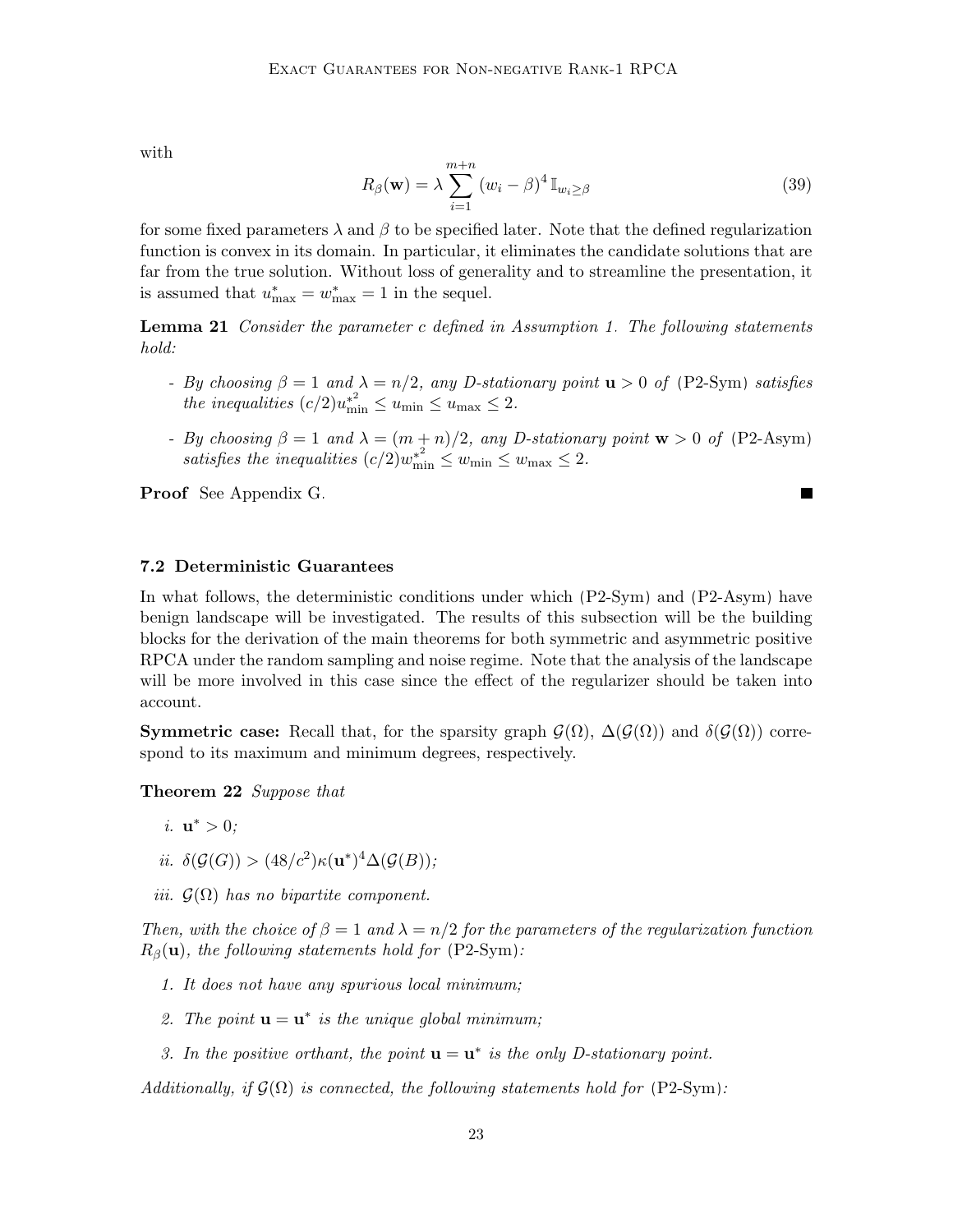- 4. The points  $\mathbf{u} = \mathbf{u}^*$  and  $\mathbf{u} = 0$  are the only D-min-stationary points;
- 5. The point  $\mathbf{u} = 0$  is a local maximum.

Proof See Appendix [H.](#page-27-0)

Asymmetric case: Theorem [22](#page-22-0) has the following natural extension to asymmetric problems.

٠

Theorem 23 Suppose that

- i.  $w^* > 0$ :
- ii.  $\delta(\mathcal{G}(\bar{G})) > (48/c^2) \kappa(\mathbf{w}^*)^4 \Delta(\mathcal{G}(\bar{B}));$
- iii.  $\mathcal{G}(\bar{G})$  is connected.

Then, with the choice of  $\beta = 1$  and  $\lambda = (m + n)/2$  for the parameters of the regularization function  $R(\mathbf{w})$ , the following statements hold for  $(P2\text{-Asym})$ :

- 1. The points  $\mathbf{w} = 0$  and  $\mathbf{w}$  with the properties  $\mathbf{w}\mathbf{w}^{\top} = \mathbf{w}^*\mathbf{w}^{*\top}$  and  $\sum_{i=1}^m w_i^2 =$  $\sum_{j=m+1}^{m+n} w_j^2$  are the only D-min-stationary points;
- 2. The point  $\mathbf{w} = 0$  is a local maximum;
- 3. In the positive orthant, the point **w** with the properties  $\mathbf{w}\mathbf{w}^{\top} = \mathbf{w}^*\mathbf{w}^{*\top}$  and  $\sum_{i=1}^m w_i^2 =$  $\sum_{j=m+1}^{m+n} w_j^2$  is the only D-stationary point.

**Proof** The proof is omitted due to its similarity to that of Theorem [22.](#page-22-0)

#### 7.3 Probabilistic Guarantees

As an extension to our previous results, we analyze the landscape of the noisy non-negative RPCA with randomness both in the location of the samples and in the structure of the noise matrix. Suppose that for the symmetric case, with probability  $d$ , each element of the upper triangular part of  $X$  is independently corrupted with an arbitrary noise value. In other words, for every  $(i, j)$  with  $i \leq j$ , one can write

<span id="page-23-0"></span>
$$
X_{ij} = \begin{cases} u_i^* u_j^* & \text{with probability } 1 - d \\ \text{arbitrary} & \text{with probability } d \end{cases}
$$
 (40)

Furthermore, similar to the preceding section, suppose that every element of the upper triangular part of  $X = \mathbf{u}^* \mathbf{u}^{*\top} + S$  is independently measured with probability p. The randomness in the location of the measurements and noise is naturally extended to the asymmetric case by considering the symmetrized  $\bar{X}$  and  $\bar{S}$  defined in [\(35\)](#page-20-5) and [\(36\)](#page-20-6), respectively.

Symmetric case: First, the main result in the symmetric case is presented below.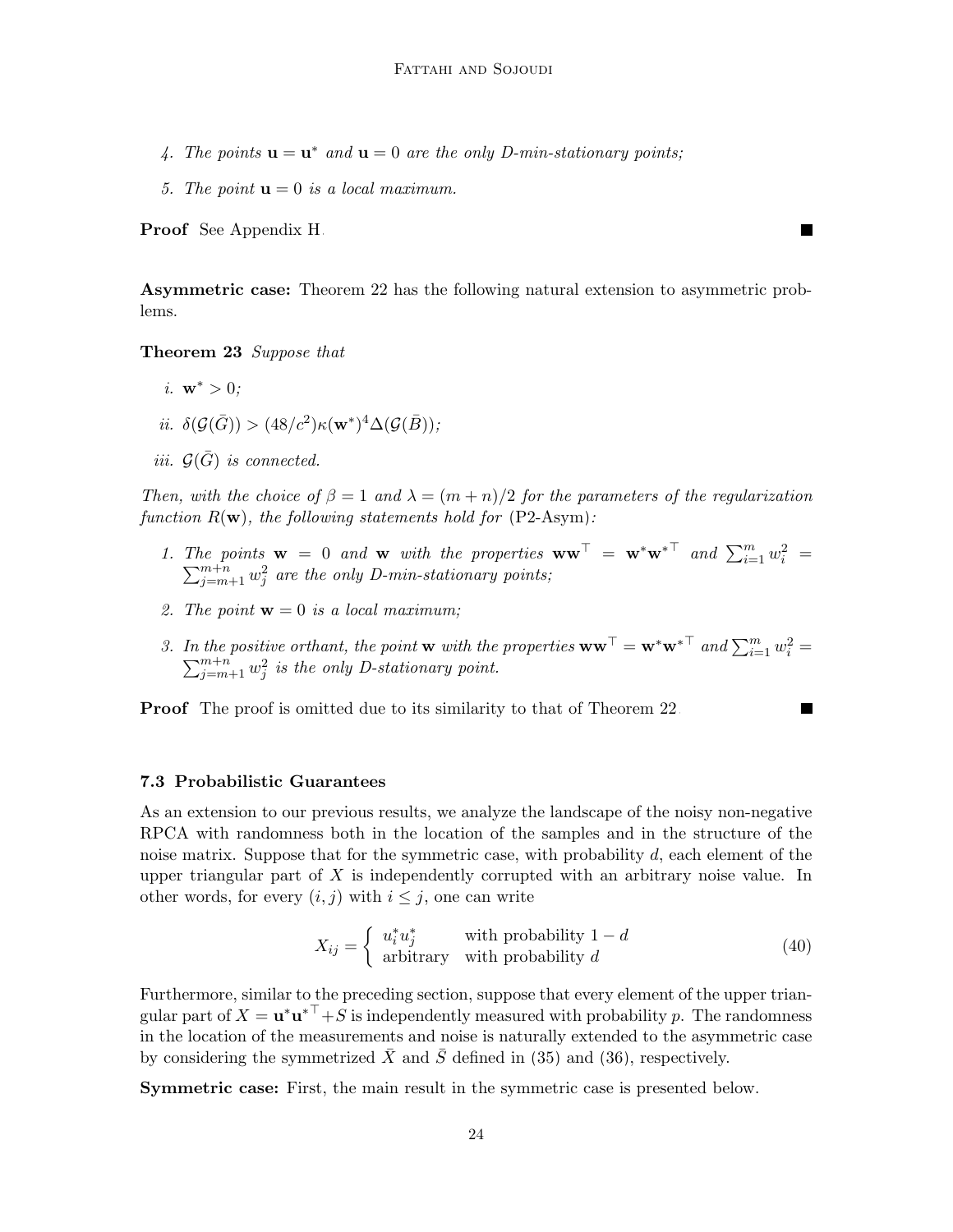Theorem 24 Suppose that

i.  $n \geq 2$ , ii.  $\mathbf{u}^* > 0$ , iii.  $d < \frac{1}{(144/c^2)k(\mathbf{u}^*)^4+1}$ , iv.  $p > \frac{(1740/c^2)\kappa(\mathbf{u}^*)^4(1+\eta)\log n}{n}$  $\frac{n^{1}}{n}$ ,  $\frac{n}{n}$ ,  $\frac{n(n+1)(n+1)}{n}$ ,

for some  $\eta > 0$ . Then, with the choice of  $\beta = 1$  and  $\lambda = n/2$  for the parameters of the regularization function  $R_\beta(\mathbf{u})$ , the following statements hold for [\(P2-Sym\)](#page-21-0) with probability of at least  $1 - 3n^{-\eta}$ :

- 1. The points  $\mathbf{u} = \mathbf{u}^*$  and  $\mathbf{u} = 0$  are the only D-min-stationary points;
- 2. The point  $\mathbf{u} = 0$  is a local maximum;
- 3. In the positive orthant, the point  $\mathbf{u} = \mathbf{u}^*$  is the only D-stationary point.

To prove Theorem [24,](#page-23-0) first we present the following lemma on the concentration of the minimum and maximum degrees of random graphs.

<span id="page-24-1"></span>**Lemma 25** Consider a random graph  $\mathcal{G}(n, p)$ . Given a constant  $\eta > 0$ , the inequality:

$$
\mathbb{P}\left(\Delta(\mathcal{G}(n,p)) \ge \max\left\{\frac{3np}{2}, 18(1+\eta)\log n\right\}\right) \le n^{-\eta} \tag{41}
$$

holds for every  $0 < p \leq 1$ . Furthermore, we have

$$
\mathbb{P}\left(\delta(\mathcal{G}(n,p)) \le \frac{np}{2}\right) \le n^{-\eta} \tag{42}
$$

<span id="page-24-0"></span> $\blacksquare$ 

provided that  $p \geq \frac{12(1+\eta)\log n}{n}$  $\frac{\eta \log n}{n}$ .

Proof See Appendix [I.](#page-29-0)

**Remark 26** Note that since the degree of each node in  $\mathcal{G}(n, p)$  is concentrated around np with high probability, one may speculate that  $\Delta(G(n, p))$  and  $\delta(G(n, p))$  should also concentrate around np for all values of p and hence the inclusion of  $18(1 + \eta) \log n$  in [\(41\)](#page-24-0) may seem redundant. Surprisingly, this is not the case in general. In fact, it can be shown that if  $p = 1/n$  (and hence  $np = 1$ ), there exists a node whose degree is lower bounded by  $\log n / \log \log n$  with high probability. This explains the reasoning behind the inclusion of  $18(1 + \eta) \log n$  in the lemma.

**Proof of Theorem [24:](#page-23-0)** In light of Lemma [16,](#page-18-1) the bounds on  $p$  and  $d$  guarantee that  $\mathcal{G}(G)$  is connected and non-bipartite with probability of at least  $1-\frac{3}{2}$  $\frac{3}{2}n^{-430(1+\eta)}$ . Therefore, the proof is completed by invoking Theorem [22,](#page-22-0) provided that the second condition of Theorem [22](#page-22-0) holds. Define the events  $\mathcal{E}_1 = \left\{ \Delta(\mathcal{G}(B)) \leq \max \left\{ \frac{3npd}{2} \right\}$  $\left\{\frac{2pd}{2}, 18(1+\eta)\log n\right\}\right\}$  and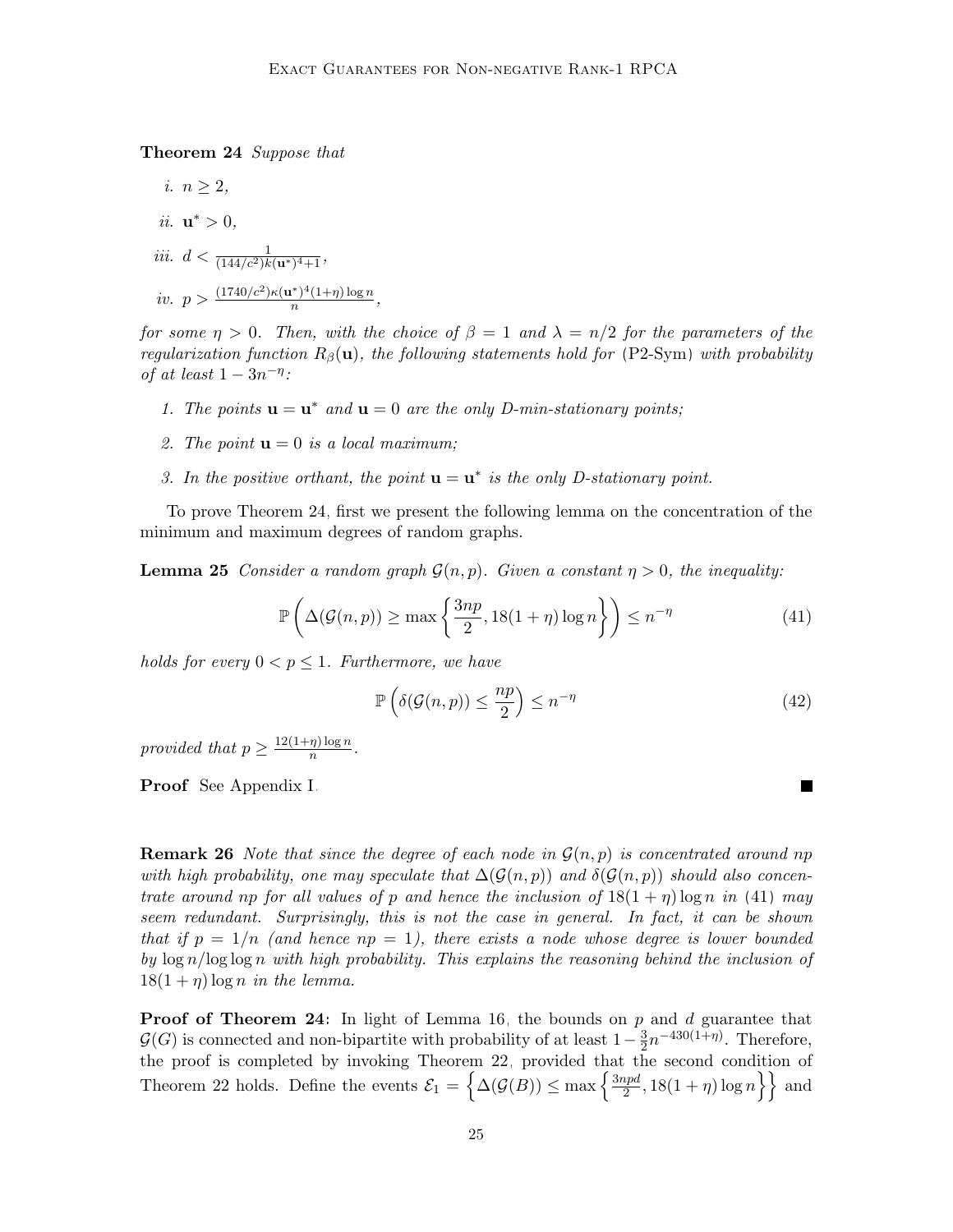$\mathcal{E}_2 = \left\{ \delta(\mathcal{G}(G)) \geq \frac{np(1-d)}{2} \right\}$  $\left\{\frac{1-d}{2}\right\}$ . Observe that Lemma [25](#page-24-1) together with the bounds on p and d results in the inequalities

$$
\mathbb{P}\left(\mathcal{E}_1\right) \ge 1 - n^{-\eta} \tag{43a}
$$

<span id="page-25-0"></span>
$$
\mathbb{P}\left(\mathcal{E}_2\right) \ge 1 - n^{-144\eta} \tag{43b}
$$

This in turn implies that the events  $\mathcal{E}_1$  and  $\mathcal{E}_2$  occur with probability of at least  $1 - n^{-\eta}$  $n^{-144\eta}$ . Conditioned on these events, it suffices to show that

$$
\frac{np(1-d)}{2} > \frac{48}{c^2} \kappa(\mathbf{u}^*)^4 \max\left\{\frac{3npd}{2}, 18(1+\eta)\log n\right\}
$$
(44)

in order to certify the validity of the second condition of Theorem [22.](#page-22-0) It can be easily verified that the assumed upper and lower bounds on  $p$  and  $d$  guarantee the validity of  $(44)$ . Therefore, a simple union bound and the fact that  $n^{-\eta} > \frac{3}{2}$  $\frac{3}{2}n^{-430(1+\eta)}$  imply that the conditions of Theorem [22](#page-22-0) are satisfied with probability of at least  $1 - 3n^{-\eta}$ .

A number of interesting corollaries can be derived based on Theorem [24.](#page-23-0)

<span id="page-25-1"></span>**Corollary 27** Suppose that p is a positive number independent of n and  $d \leq \log n/n$ . Then, under an appropriate choice of parameters for the regularization function, the statements of Theorem [24](#page-23-0) hold with overwhelming probability, provided that  $\kappa(\mathbf{u}^*) \lesssim (n/\log n)^{1/4}$ .

Corollary [27](#page-25-1) implies that, roughly speaking, if the total number of measurements is sufficiently large (i.e., on the order of  $n^2$ ), then up to factor of  $n \log n$  bad measurements with arbitrary magnitudes will not introduce any spurious local solution to the problem. Under such circumstances, the required upper bound on the ratio between the maximum and the minimum entries of  $\mathbf{u}^*$  will be more relaxed as the dimension of the problem grows.

<span id="page-25-2"></span>**Corollary 28** Suppose that p is a positive number independent of n and that  $d \leq n^{\epsilon-1}$  for some  $\epsilon \in [0, 1)$ . Then, under an appropriate choice of parameters for the regularization function, the statements of Theorem [24](#page-23-0) hold with overwhelming probability, provided that  $\kappa(\mathbf{u}^*) \lesssim n^{(1-\epsilon)/4}.$ 

Corollary [28](#page-25-2) describes an interesting trade-off between the sparsity level of the noise and the maximum allowable variation in the entries of  $\mathbf{u}^*$ ; roughly speaking, as  $\kappa(\mathbf{u}^*)$  decreases, a larger number of noisy elements can be added to the problem without creating any spurious local minimum. The next corollary shows that a constant fraction of the measurements can be grossly corrupted without affecting the landscape of the problem, provided that  $\kappa(\mathbf{u}^*)$ is uniformly bounded from above.

**Corollary 29** Suppose that p and d are positive numbers independent of n and that  $d <$  $\frac{1}{(144/c^2)+1}$ . Then, under an appropriate choice of parameters for the regularization function, the statements of Theorem [24](#page-23-0) hold with overwhelming probability, provided that  $\kappa(\mathbf{u}^*) \leq$  $\left(\frac{1-d}{(144/c^2)d}\right)^{1/4}.$ 

<span id="page-25-3"></span>Asymmetric case: The aforementioned results on the symmetric positive RPCA under random sampling and noise will be generalized to the asymmetric case below.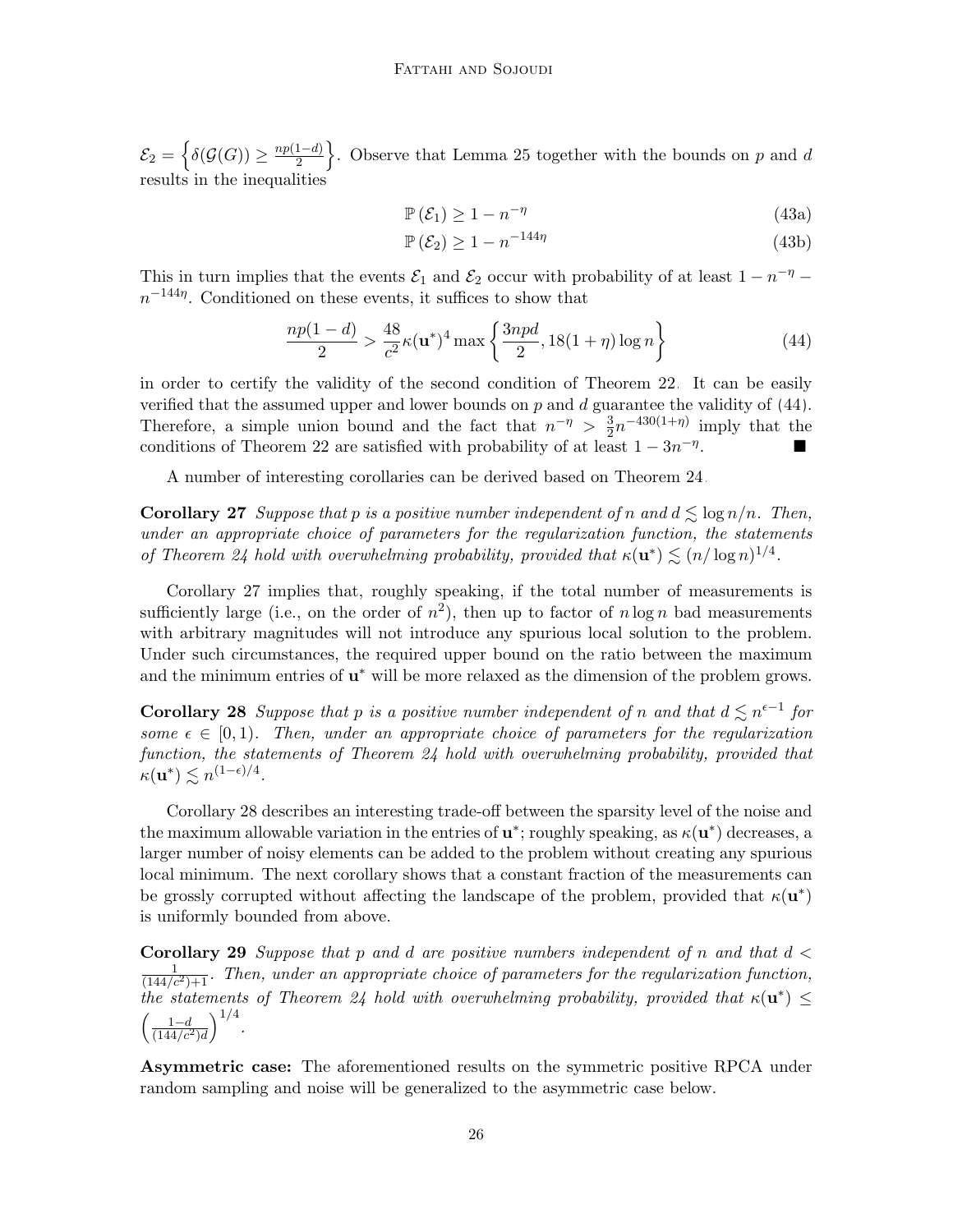**Theorem 30** Define  $r = m/n$  and suppose that

i.  $n \geq m \geq 2$ , ii.  $\mathbf{w}^* > 0$ , iii.  $d < \frac{r}{(144/c^2)\kappa(w^*)^4+r}$ , iv.  $p > \frac{(1740/c^2)\kappa(w^*)^4(1+\eta)n\log n}{m^2}$ ,

for some  $\eta > 0$ . Then, with the choice of  $\beta = 1$  and  $\lambda = (m+n)/2$  for the parameters of the regularization function  $R_\beta(\mathbf{w})$ , the following statements hold for [\(P2-Sym\)](#page-21-0) with probability of at least  $1 - 10n^{-\eta}$ :

- 1. The points  $\mathbf{w} = 0$  and  $\mathbf{w}$  with the properties  $\mathbf{w}\mathbf{w}^{\top} = \mathbf{w}^*\mathbf{w}^{*\top}$  and  $\sum_{i=1}^m w_i^2 =$  $\sum_{j=m+1}^{m+n} w_j^2$  are the only D-min-stationary points;
- 2. The point  $\mathbf{w} = 0$  is a local maximum;
- 3. In the positive orthant, the point **w** with the properties  $\mathbf{w}\mathbf{w}^{\top} = \mathbf{w}^*\mathbf{w}^{*\top}$  and  $\sum_{i=1}^m w_i^2 =$  $\sum_{j=m+1}^{m+n} w_j^2$  is the only D-stationary point.

To prove Theorem [30,](#page-25-3) we derive a concentration bound on the minimum and maximum degree of the random bipartite graphs. Define  $\mathcal{G}(m, n, p)$  as a bipartite graph with the vertex partitions  $V_u = \{1, \dots, m\}$  and  $V_v = \{m+1, \dots, m+n\}$  where each edge is independently included in the graph with probability p.

<span id="page-26-0"></span>**Lemma 31** Consider a random bipartite graph  $\mathcal{G}(m, n, p)$ . Given a constant  $\eta > 0$ , the inequality

$$
\mathbb{P}\left(\Delta(\mathcal{G}(m,n,p)) \ge \max\left\{\frac{3np}{2}, \frac{18(1+\eta)n\log n}{m}\right\}\right) \le 2n^{-\eta}
$$
\n(45)

holds for every  $0 < p \leq 1$ . Furthermore, we have

$$
\mathbb{P}\left(\delta(\mathcal{G}(m,n,p)) \le \frac{mp}{2}\right) \le 2n^{-\eta} \tag{46}
$$

provided that  $p \geq 12(1+\eta) \log n/m$ .

Proof See Appendix [J.](#page-31-0)

**Proof of Theorem [30:](#page-25-3)** The bounds on p and d indeed guarantee that  $\mathcal{G}(\bar{G})$  is connected with overwhelming probability. Based on this fact, the result of Lemma [31](#page-26-0) and the proof of Theorem [24](#page-23-0) can be combined to arrive at this theorem. The details are omitted for brevity.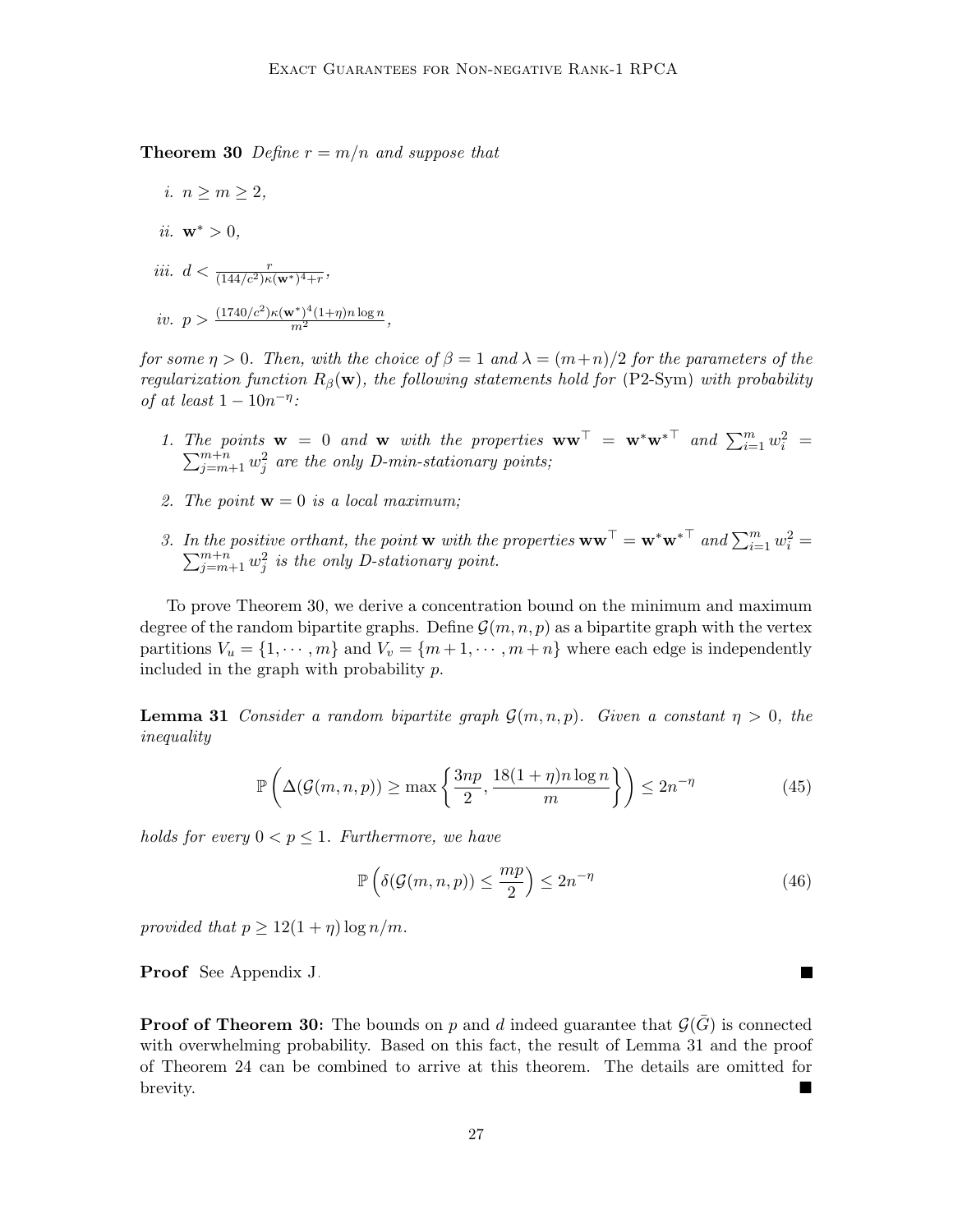**Remark 32** The presented probability guarantees for RPCA share some similarities with those derived for noisy matrix completion in [Ge et al.](#page-33-1) [\(2017,](#page-33-1) [2016\)](#page-33-0). In particular, according to Theorems [24](#page-23-0) and [30](#page-25-3) and similar to the results of [Ge et al.](#page-33-1) [\(2017,](#page-33-1) [2016\)](#page-33-0), the probability of having a spurious local solution decreases polynomially with respect to the dimension of the problem. Furthermore, similar to our work, the required lower bound on the sampling probability p in [Ge et al.](#page-33-1) [\(2017,](#page-33-1) [2016\)](#page-33-0) scales polynomially with respect to the condition number of the true solution. Finally, for non-symmetric noisy matrix completion problem, [Ge et al.](#page-33-1) [\(2017\)](#page-33-1) shows that the required lower bound on p scales as  $\frac{\log n}{m}$ . Comparing this dependency with the one introduced in Theorem [30,](#page-25-3) it can be inferred that our proposed lower bound is higher by a factor of  $\frac{n}{m}$ ; this is not surprising considering the fundamentally different natures of these problems. Furthermore, [Ge et al.](#page-33-1) [\(2017\)](#page-33-1) uses this result to solve a modified (smoothed) variant of the robust PCA. Due to this reformulation, their analysis does not directly apply to [\(SN-RPCA\)](#page-3-0) and [AN-RPCA.](#page-3-0) Moreover, unlike our results, the success of their method is contingent upon the knowledge of an upper bound on the number of nonzero elements in different rows and columns of the noise matrix.

# <span id="page-27-0"></span>8. Global Convergence of Local Search Algorithms

So far, it has been shown that the positive RPCA is free of spurious local minima. Furthermore, it has been proven that the global solution is the only D-stationary point in the positive orthant. The question of interest in this section is: How could this unique D-stationary point be obtained? Before answering this question, we will take a detour and revisit the notion of stationarity for smooth optimization problems. Recall that  $\bar{x}$  is a stationary point of a differentiable function  $f(\mathbf{x})$  if and only if  $\nabla f(\mathbf{x}) = 0$  and, under some mild conditions, basic local search algorithms will converge to a stationary point. Therefore, the uniqueness of the stationary point for a smooth optimization problem immediately implies the convergence to global solution. Extra caution should be taken when dealing with non-smooth optimization. In particular, the convergence of classical local search algorithms may fail to hold since the gradient and/or Hessian of the function may not exist at every iteration. To deal with this issue, different local search algorithms have been introduced to guarantee convergence to generalized notions of stationary points for non-smooth optimization, such as directional-stationary (which is used in this paper) or Clarke-stationary (to be defined next).

For a non-smooth and locally Lipschitz function  $h(\mathbf{x})$  over the convex set X, define the Clarke generalized directional derivative at the point  $\bar{x}$  in the feasible direction d as

$$
h^{\circ}(\mathbf{x}, \mathbf{d}) := \limsup_{\substack{\mathbf{y} \to \mathbf{x} \\ t \downarrow 0}} \frac{h(\mathbf{y} + t\mathbf{d}) - h(\mathbf{y})}{t}
$$
(47)

Note the difference between the ordinary directional derivative  $h'(\mathbf{x}, \mathbf{d})$  and its Clarke generalized counterpart: in the latter, the limit is taken with respect to a *variable* vector **y** that approaches  $\bar{\mathbf{x}}$ , rather than taking the limit exactly at  $\bar{\mathbf{x}}$ . The Clarke differential of  $h(\mathbf{x})$  at  $\bar{x}$  is defined as the following set [\(Clarke 1990\)](#page-33-7):

$$
\partial_C h(\bar{\mathbf{x}}) := \{ \psi | h^{\circ}(\mathbf{x}, \mathbf{d}) \ge \langle \psi, \mathbf{d} \rangle, \forall \mathbf{d} \in \mathbb{R}^n \text{ such that } \mathbf{x} + \mathbf{d} \in \mathcal{X} \}
$$
(48)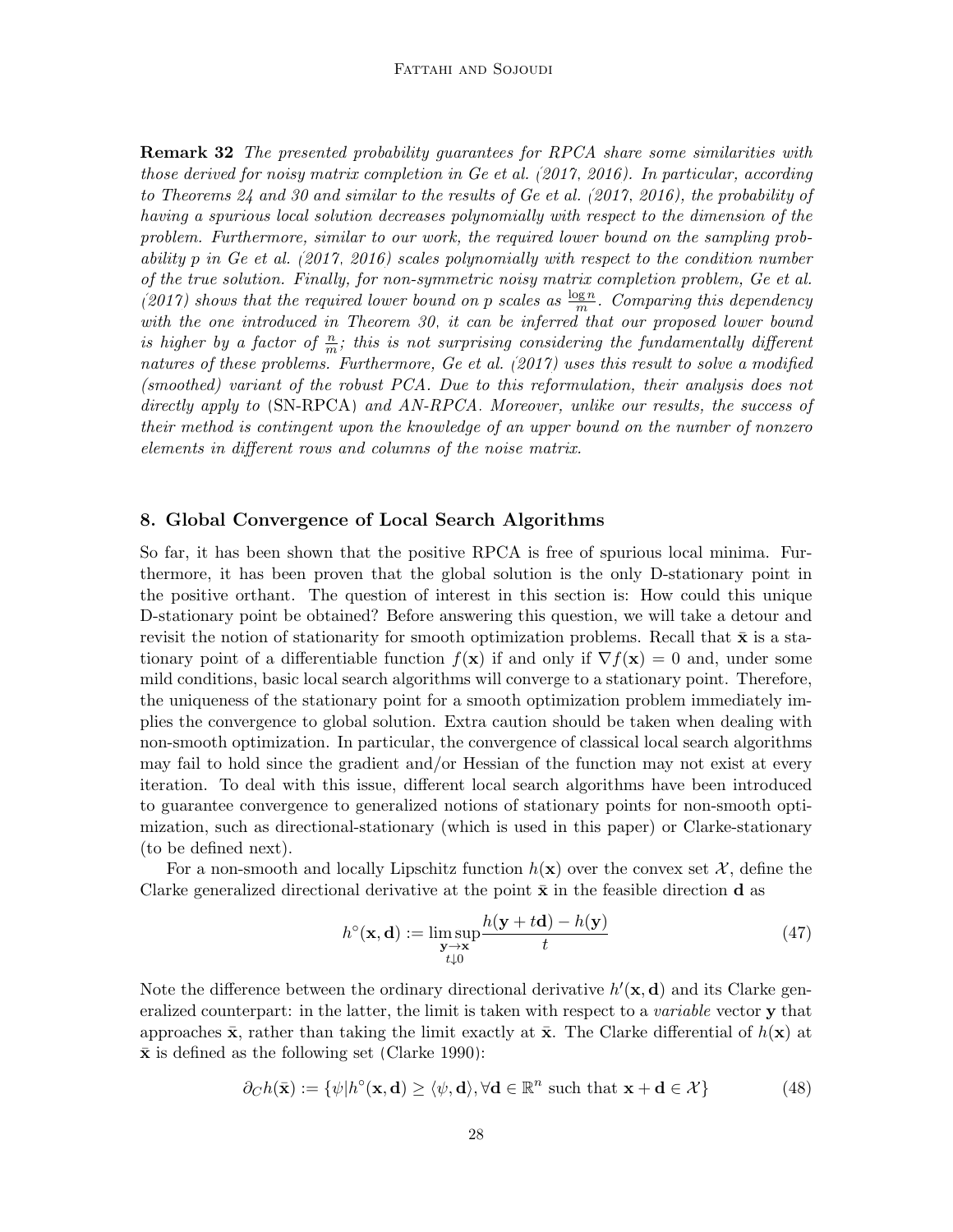where X is the feasible set of the problem. A point  $\bar{\mathbf{x}}$  is Clarke-stationary (or C-stationary) if  $0 \in \partial_C(\bar{\mathbf{x}})$ , or equivalently,  $h^{\circ}(\bar{\mathbf{x}}, \mathbf{d}) \geq 0$  for every feasible direction **d**. It is well known that C-stationary is a weaker condition than the D-min-stationarity. In particular, every D-min-stationary point is C-stationary but not all C-stationary points are D-min-stationary.

On the other hand, although some local search algorithms converge to D-min-stationary points for problems with special structures [\(Cui et al. 2018\)](#page-33-11), the most well-known numerical algorithms for non-smooth optimization—such as gradient sampling, sequential quadratic programming, and exact penalty algorithms—can only guarantee the C-stationarity of the obtained solutions [\(Burke et al. 2005;](#page-32-9) [Curtis and Overton 2012;](#page-33-9) [Fasano et al. 2014\)](#page-33-12). Therefore, it remains to study whether the global solution of the positive RPCA is the only C-stationary point. To answer this question, we need the following two lemmas.

<span id="page-28-0"></span>Lemma 33 The following statements hold:

- If  $h: \mathcal{X} \to \mathbb{R}$  and  $q: \mathcal{X} \to \mathbb{R}$  are continuously differentiable at  $\bar{\mathbf{x}} \in \mathcal{X}$ , then  $(h +$  $(g)^{\circ}(\bar{\mathbf{x}}, \mathbf{d}) = h^{\circ}(\bar{\mathbf{x}}, \mathbf{d}) + g^{\circ}(\bar{\mathbf{x}}, \mathbf{d})$  for every feasible direction **d**.
- If  $h: \mathcal{X} \to \mathbb{R}$  is continuously differentiable at  $\bar{\mathbf{x}} \in \mathcal{X}$ , then  $h^{\circ}(\bar{\mathbf{x}}, \mathbf{d}) = h'(\bar{\mathbf{x}}, \mathbf{d})$  for every feasible direction d.

<span id="page-28-1"></span>Proof Refer to the textbook by [Clarke](#page-33-7) [\(1990\)](#page-33-7).

**Lemma 34** Let  $h_1(\mathbf{x}), h_1(\mathbf{x}), ..., h_m(\mathbf{x}) : \mathcal{X} \to \mathbb{R}$  be continuous and locally Lipschitz functions at  $\bar{\mathbf{x}} \in \mathcal{X}$ . Define

$$
h(\mathbf{x}) = \max_{1 \le i \le m} h_i(\mathbf{x})
$$
\n(49)

ш

and let  $I(\bar{\mathbf{x}})$  be the set of indices i such that  $h(\bar{\mathbf{x}}) = h_i(\bar{\mathbf{x}})$ . Then,

$$
h^{\circ}(\bar{\mathbf{x}}, \mathbf{d}) \le \max_{i \in I(\bar{\mathbf{x}})} h_i^{\circ}(\bar{\mathbf{x}}, \mathbf{d})
$$
(50)

for every feasible direction d.

**Proof** Consider a feasible point  $y \in \mathcal{B}(\bar{x}, \epsilon) \cap \mathcal{X}$ , where  $\mathcal{B}(\bar{x}, \epsilon)$  is the Euclidean ball with the center  $\bar{\mathbf{x}}$  and radius  $\epsilon$ . First, we prove that  $I(\mathbf{y}) \subseteq I(\bar{\mathbf{x}})$  for sufficiently small  $\epsilon > 0$ . Notice that  $h_i(\bar{\mathbf{x}}) < h_i(\bar{\mathbf{x}})$  for every  $i \in I(\bar{\mathbf{x}})$  and  $j \in \{1, ..., m\} \setminus I(\bar{\mathbf{x}})$ . Therefore, due to the continuity of  $h_i(\cdot)$  for every  $i \in \{1, ..., m\}$ , it follows that there exists  $\bar{\epsilon} > 0$ such that  $h_i(\mathbf{y}) < h_i(\mathbf{y})$  for every  $\mathbf{y} \in \mathcal{B}(\bar{\mathbf{x}}, \epsilon) \cap \mathcal{X}$  with  $0 < \epsilon < \bar{\epsilon}$ . This implies that  $I(\mathbf{y} + t\mathbf{d}) \subseteq I(\mathbf{y}) \subseteq I(\bar{\mathbf{x}})$  for every  $\mathbf{y} \in \mathcal{B}(\bar{\mathbf{x}}, \epsilon) \cap \mathcal{X}$  and every feasible direction d with sufficiently small  $\epsilon > 0$  and  $t > 0$ . Now, note that

$$
h(\mathbf{y} + t\mathbf{d}) - h(\mathbf{y}) = \max_{i \in I(\mathbf{y} + t\mathbf{d})} h_i(\mathbf{y} + t\mathbf{d}) - h_i(\mathbf{y}) \le \max_{i \in I(\bar{\mathbf{x}})} h_i(\mathbf{y} + t\mathbf{d}) - h_i(\mathbf{y}) \tag{51}
$$

This implies that

$$
h^{\circ}(\bar{\mathbf{x}}, \mathbf{d}) = \limsup_{\substack{\mathbf{y} \to \mathbf{x} \\ t \downarrow 0}} \frac{h(\mathbf{y} + t\mathbf{d}) - h(\mathbf{y})}{t} \le \max_{i \in I(\bar{\mathbf{x}})} \left\{ \limsup_{\substack{\mathbf{y} \to \mathbf{x} \\ t \downarrow 0}} \frac{h_i(\mathbf{y} + t\mathbf{d}) - h_i(\mathbf{y})}{t} \right\} = \max_{i \in I(\bar{\mathbf{x}})} h_i^{\circ}(\bar{\mathbf{x}}, \mathbf{d})
$$
(52)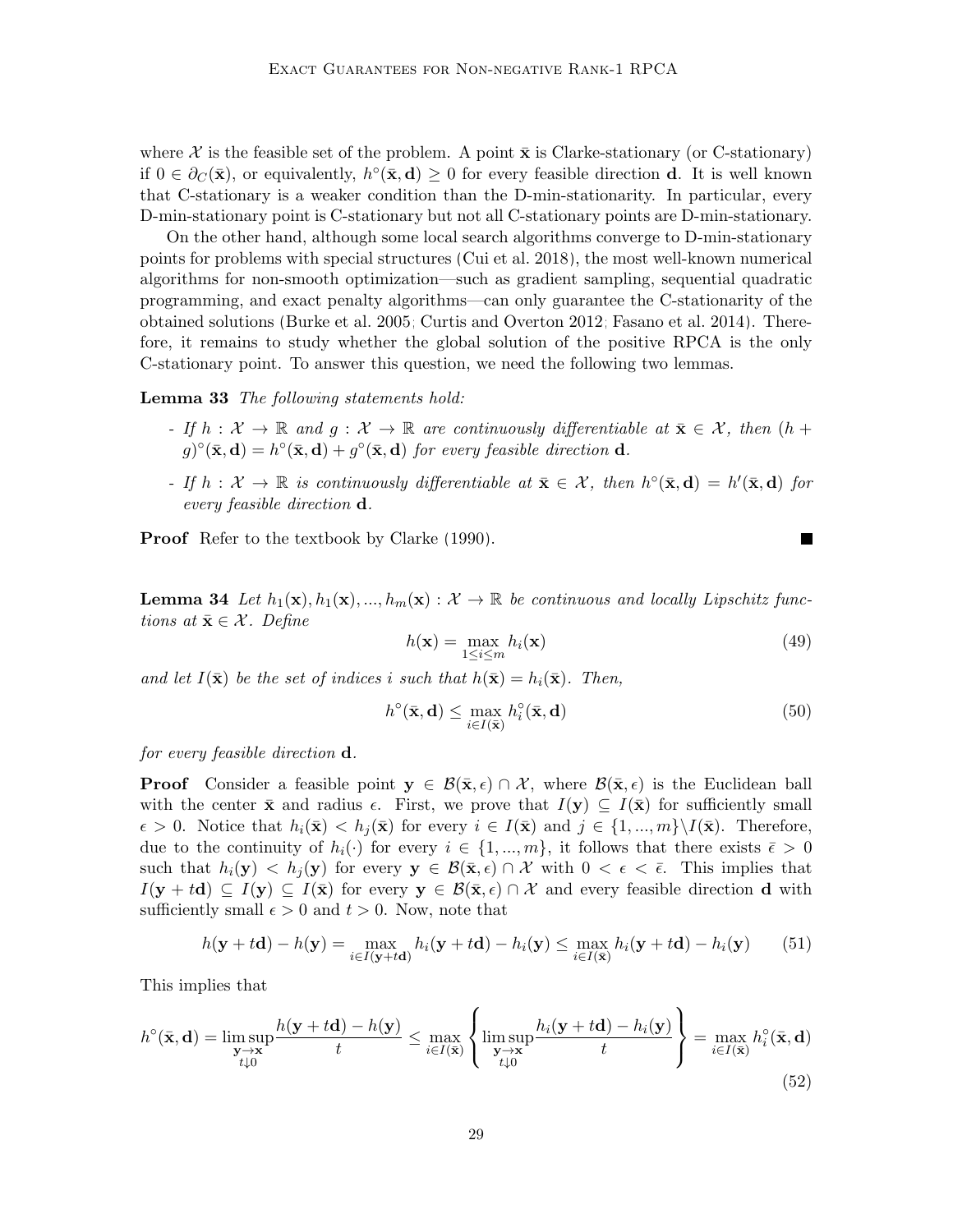This completes the proof.

Based on the above lemmas, we develop the following theorem.

**Theorem 35** Under the conditions of Theorems [22](#page-22-0) and assuming that  $\mathcal{G}(\Omega)$  is connected, the global solution and the origin are the only C-stationary points of the symmetric positive RPCA. A similar result holds for the asymmetric positive RPCA.

**Proof** Without loss of generality, we only consider the symmetric case. At a given point **u**, the function  $f(\mathbf{u})$  is locally Lipschitz and can be written as

$$
f(\mathbf{u}) = \sum_{(i,j)\in\Omega} \max\{u_i u_j - X_{ij}, -u_i u_j + X_{ij}\} = \max_{\sigma \in \mathcal{M}} f_\sigma(\mathbf{u})
$$
(53)

where M is the class of functions from  $\Omega$  to  $\{-1, +1\}$  and  $f_{\sigma}(\mathbf{u})$  is defined as

$$
f_{\sigma}(\mathbf{u}) = \sum_{(i,j)\in\Omega} \sigma(i,j)(u_i u_j - X_{ij}).
$$
\n(54)

 $\blacksquare$ 

Hence,

$$
f_{\text{reg}}(\mathbf{u}) = R_{\beta}(\mathbf{u}) + \max_{\sigma \in \mathcal{M}} f_{\sigma}(\mathbf{u})
$$
\n(55)

Notice that each function  $f_{\sigma}(\mathbf{u})$  is differentiable and locally Lipschitz for every  $\sigma \in \mathcal{M}$ . By contradiction, suppose that there exists  $\mathbf{u} \geq 0$  such that  $\mathbf{u} \notin {\mathbf{u}^*,0}$  and  $0 \in \partial_C f_{\text{reg}}(\mathbf{u})$ . Furthermore, define  $I(\mathbf{u})$  as the set of all functions  $\sigma \in \mathcal{M}$  for which  $f_{\sigma}(\mathbf{u}) = f(\mathbf{u})$ . Using the proof technique developed in Theorem [22,](#page-22-0) one can easily verify that there exists a feasible direction **d** such that  $f'_{\sigma}(\mathbf{u}, \mathbf{d}) + R'(\mathbf{u}, \mathbf{d}) < 0$  for every  $\sigma \in I(\mathbf{u})$ . By invoking Lemma [33](#page-28-0) for every  $\sigma \in I(\mathbf{u})$ , it can be concluded that  $f_{\sigma}^{\circ}(\mathbf{u}, \mathbf{d}) + R^{\circ}(\mathbf{u}, \mathbf{d}) < 0$ . This, together with Lemma [34,](#page-28-1) certifies that  $f_{reg}^{\circ}(\mathbf{u}, \mathbf{d}) < 0$ , hence contradicting the assumption  $0 \in \partial_C f_{reg}(\mathbf{u})$ .

#### <span id="page-29-0"></span>9. Discussions on Extension to Rank- $r$

So far, we have characterized the conditions under which the non-negative rank-1 RPCA has no spurious local solution. However, the following question has been left unanswered: Can these results be extended to the general robust non-negative rank-r  $RPCA$ ?

As a first step toward answering this question and similar to our analysis in the rank-1 case, we consider the noiseless non-negative rank-r RPCA defined as

$$
\min_{U \in \mathbb{R}_+^{n \times r}} f(U) = \|\mathcal{P}_{\Omega}(UU^\top - U^*U^{*\top})\|_1 \tag{P1-Sym-r}
$$

for the symmetric version, and

$$
\min_{U \in \mathbb{R}_+^{m \times r}, V \in \mathbb{R}_+^{n \times r}} f(U, V) = ||\mathcal{P}_{\Omega}(UV^\top - U^*{V^*}^\top)||_1
$$
\n
$$
(P1\text{-}Asym-r)
$$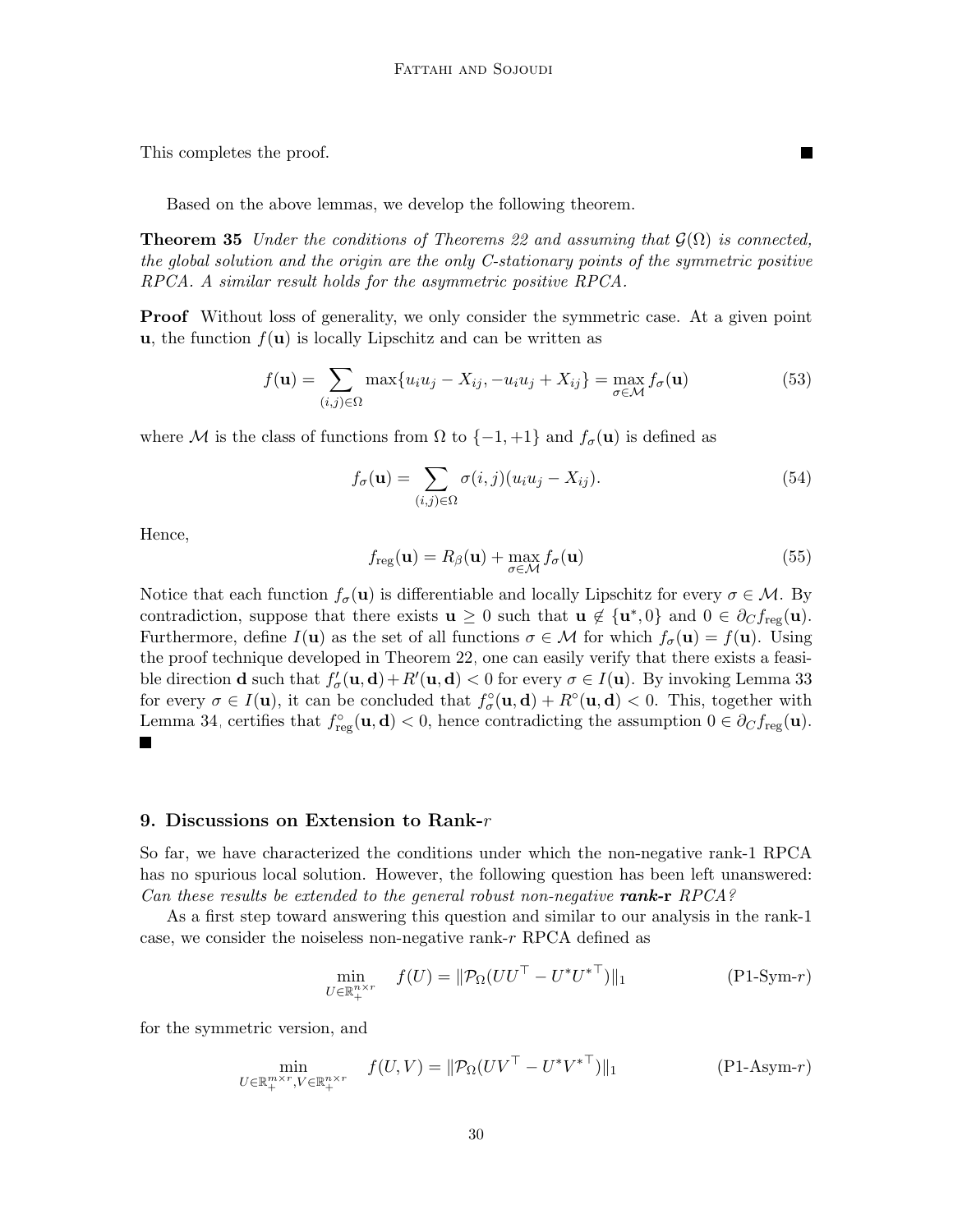for the asymmetric version. The non-negative rank- $r$  RPCA appears in many applications, such as robust inference in gene networks and motion detection with dynamic back-ground. For instance, according to Section [1](#page-0-2) and equation [\(3\)](#page-1-0), one can define  $U^*$  =  $\begin{bmatrix} \mathbf{u}_{(1)} & \mathbf{u}_{(2)} & \dots & \mathbf{u}_{(k)} \end{bmatrix}$  and  $V^* = \begin{bmatrix} \mathbf{v}_{(1)} & \mathbf{v}_{(2)} & \dots & \mathbf{v}_{(k)} \end{bmatrix}$  in gene regulatory networks, and formulate the problem of estimating the non-negative participation values of different genes and samples as an instance of the non-negative rank-k RPCA [\(P1-Asym-](#page-29-0)r) (here, k is the number of gene-blocks). Another example is the dynamic variant of the motion detection problem in which the background changes over time. In particular, one can model this problem as a non-negative rank-r RPCA, where the rank r corresponds to the number of baseline backgrounds that appear in the video frames. In particular, suppose that in any given video frame at time t, the background  $B^t$  can be characterized as  $\sum_{i=1}^r w_i^t B_{(i)}$ . In other words, the background at time  $t$  is a non-negative weighted combination of  $r$  baseline backgrounds  ${B_{(i)}}_{i=1}^r$ . Under such circumstances, the motion detection problem with a dynamic back-ground can be written as a non-negative rank-r RPCA [\(P1-Asym-](#page-29-0)r), where  $U^*$  collects the vectorized version of the baseline backgrounds, and the  $t<sup>th</sup>$  row of  $V^*$  corresponds to the non-negative weights  $\begin{bmatrix} w_1^t & w_2^t & \dots w_r^t \end{bmatrix}$ . Other applications of the non-negative rank-r RPCA include topic modeling in text and image processing, as well as other applications of non-negative matrix factorization [\(Cichocki et al. 2009\)](#page-33-13).

A fundamental roadblock in extending the results of Section [6](#page-13-0) to  $(P1-Sym-r)$  $(P1-Sym-r)$ and  $(P1-Asym-r)$  $(P1-Asym-r)$  is the implicit *rotational symmetry* in the solution: given a rotation matrix R and a solution  $U (U, V)$  to  $(P1-Sym-r)$  $(P1-Sym-r)$  ( $(P1-Sym-r)$ ) when  $m = n$ ), the matrix  $\tilde{U}R(\tilde{U}R, \tilde{V}R)$  is another feasible solution with  $f(\tilde{U}R) = f(\tilde{U}) (f(\tilde{U}R, \tilde{V}R) = f(\tilde{U}, \tilde{V}))$ , provided that  $\hat{U}R(\hat{U}R,\hat{V}R)$  is a non-negative matrix. In the rank-1 case, this does not pose any problem since  $R = 1$  is the only possible value. However, for the general rank-r case with  $r \geq 2$ , this rotational symmetry undermines the strict positivity assumption of the true components. In particular, even if the true solution  $U^*$  is strictly positive, there exists a rotation matrix R such that  $U^*R$  is non-negative with at least one zero entry. Furthermore, it is easy to see that the same rotational symmetry exists in the regularized variant of the problem and in the presence of the noise. An important consequence of this phenomenon is that Lemma [9](#page-14-1) and, as a result, the technique used in Theorem [8](#page-14-0) may not be readily extended to the rank-r case.

Despite the theoretical difficulties in extending the presented results to the general rank $r$  instances, we have indeed observed—through thousands of simulations—that in general, the sub-gradient method introduced in Section [3](#page-6-1) successfully converges to a solution  $U$  that satisfies  $UU^{\top} = U^*U^{*\top}$ , even if the measurement matrix is corrupted with a surprisingly dense noise matrix. To illustrate this, we consider randomly generated instances of the problem with the dimension  $n = 100$  and the rank  $r \in \{2, 3, 4, 5\}$ . For each instance, the elements of  $U^*$  are uniformly chosen from the interval [0.5, 2.5]. Furthermore, each element in the upper triangular part of the noise matrix  $S$  is set to 2 and 0 with probabilities d and  $1-d$ , respectively. For each rank r and the noise probability d, we consider 500 independent instances of the problem and solve them using the randomly initialized subgradient method. Similar to Subsection [3.1,](#page-6-2) we assume that a solution is recovered exactly if  $||UU^{\top} - U^*U^{*^{\top}}||_F / ||U^*U^{*^{\top}}||_F \le 10^{-4}$ . Figure [4](#page-31-1) demonstrates the ratio of the instances for which the sub-gradient method successfully recovers the true solution. As illustrated in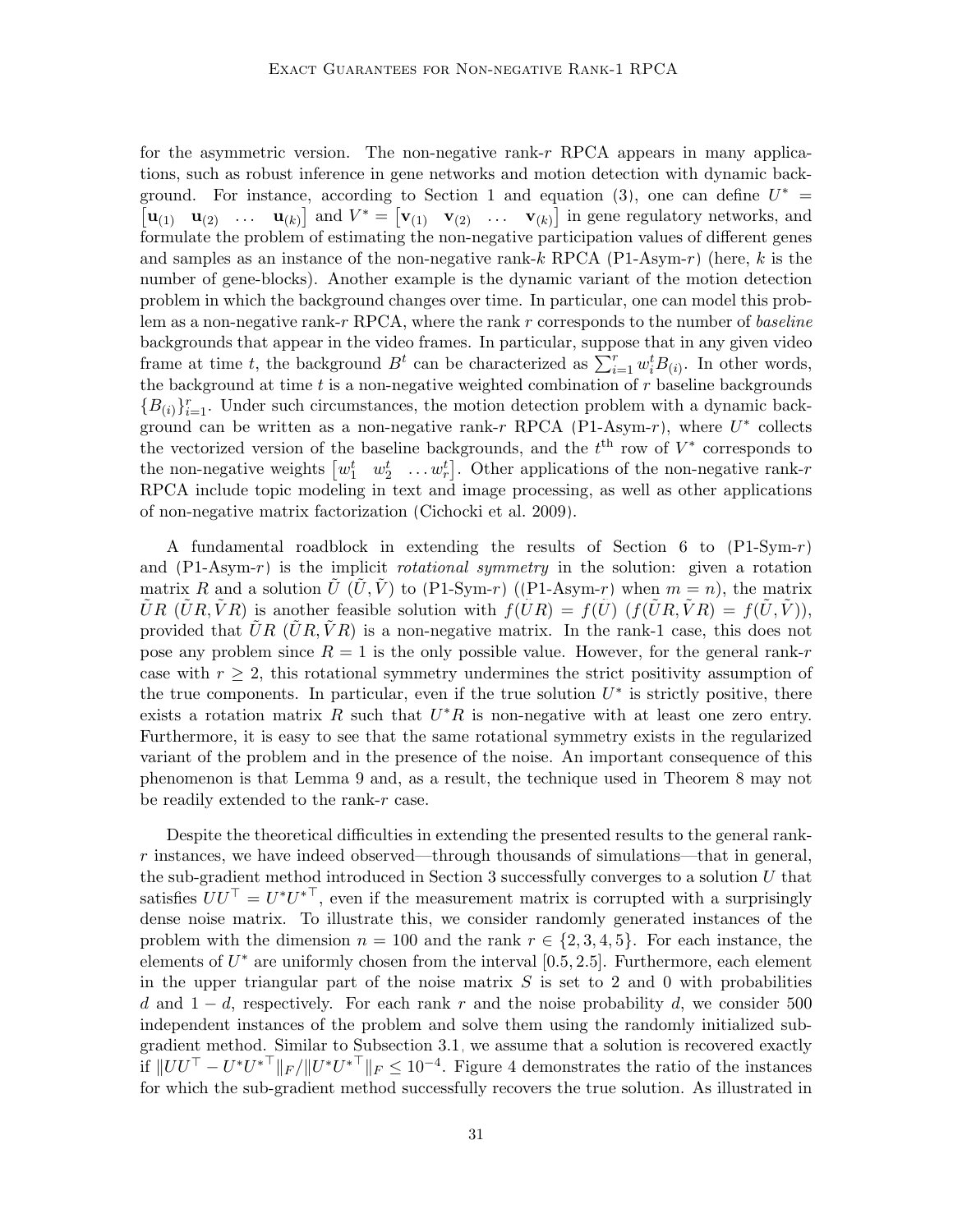<span id="page-31-1"></span>

Figure 4: The success rate of the randomly initialized sub-gradient method for the positive rank-r RPCA.

this figure, d can be as large as  $0.30, 0.28, 0.26,$  and  $0.25$  to guarantee a success rate of at least  $90\%$  when r is equal to 2, 3, 4, and 5, respectively.

This empirical study suggests that one of the following statements may hold for the positive rank-r RPCA: (1) it is devoid of spurious local minima, or (2) its spurious local minima can be escaped efficiently using the sub-gradient method. Further investigation of this direction is left as an enticing challenge for future research.

#### <span id="page-31-0"></span>10. Conclusion

This paper deals with the non-negative rank-1 robust principal component analysis (RPCA), where the goal is to recover the true non-negative principal component of the data matrix exactly, using partial and potentially noisy measurements of the data matrix. The main difference between the RPCA and its classical counterpart is the sparse-but-arbitrarilylarge values of the additive noise. The most commonly known methods for solving the RPCA are based on convex relaxations, where the problem is *convexified* at the expense of significantly increasing the number of variables. In this work, we show that the original non-convex and non-smooth  $\ell_1$  formulation of the positive rank-1 RPCA problem based on the well-known Burer-Monteiro approach has benign landscape, i.e., it does not have any spurious local solution and has a unique global solution that coincides with the true components. In particular, we provide strong deterministic and statistical guarantees for the benign landscape of the positive rank-1 RPCA and show that the absence of spurious local solutions is guaranteed to hold with a surprisingly large number of corrupted measurements. While the results on "no spurious local minima" are ubiquitous for smooth problems related to matrix completion and sensing, to the best of our knowledge, the results presented in this paper are the first to prove the absence of local minima when the objective function is nonsmooth. Finally, through extensive simulations, we provide strong evidence suggesting that the proposed results may hold for the general non-negative rank- $r$  RPCA. The extension of our theoretical results to this generalized problem is left as a future work.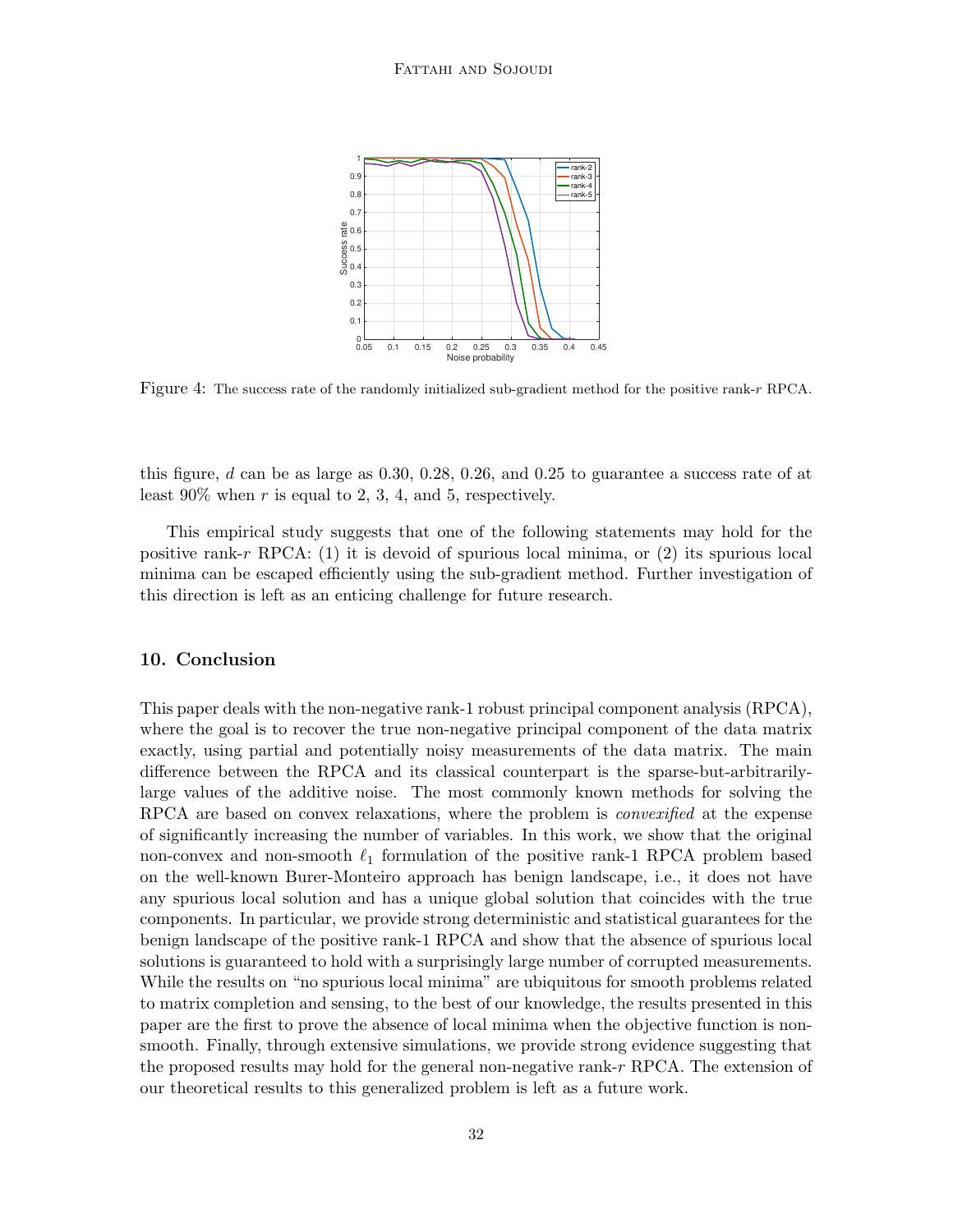# Acknowledgments

The authors are grateful to Javad Lavaei, Richard Zhang, and Cedric Josz for insightful discussions on earlier versions of this manuscript. Moreover, the authors thank Richard Zhang for his assistance in providing us with the code for the simulations. This work was supported by grants from ONR, AFOSR and NSF.

# References

- <span id="page-32-7"></span>Francis Bach. Breaking the curse of dimensionality with convex neural networks. *Journal* of Machine Learning Research, 18(19):1–53, 2017.
- <span id="page-32-4"></span>Srinadh Bhojanapalli, Behnam Neyshabur, and Nati Srebro. Global optimality of local search for low rank matrix recovery. In Advances in Neural Information Processing Systems, pages 3873–3881, 2016.
- <span id="page-32-5"></span>Léon Bottou, Frank E Curtis, and Jorge Nocedal. Optimization methods for large-scale machine learning. SIAM Review, 60(2):223–311, 2018.
- <span id="page-32-1"></span>Naama Brenner, William Bialek, and Rob de Ruyter Van Steveninck. Adaptive rescaling maximizes information transmission. Neuron, 26(3):695–702, 2000.
- <span id="page-32-3"></span>Samuel Burer and Renato DC Monteiro. A nonlinear programming algorithm for solving semidefinite programs via low-rank factorization. Mathematical Programming, 95(2):329– 357, 2003.
- <span id="page-32-9"></span>James V Burke, Adrian S Lewis, and Michael L Overton. A robust gradient sampling algorithm for nonsmooth, nonconvex optimization. SIAM Journal on Optimization, 15 (3):751–779, 2005.
- <span id="page-32-8"></span>Emmanuel J Candes and Terence Tao. Decoding by linear programming. IEEE transactions on information theory, 51(12):4203–4215, 2005.
- <span id="page-32-6"></span>Emmanuel J Candes, Justin K Romberg, and Terence Tao. Stable signal recovery from incomplete and inaccurate measurements. Communications on Pure and Applied Mathematics: A Journal Issued by the Courant Institute of Mathematical Sciences, 59(8): 1207–1223, 2006.
- <span id="page-32-2"></span>Emmanuel J Cand`es, Xiaodong Li, Yi Ma, and John Wright. Robust principal component analysis? Journal of the ACM  $(JACM)$ , 58(3):11, 2011.
- <span id="page-32-0"></span>Arvind Caprihan, Godfrey D Pearlson, and Vincent D Calhoun. Application of principal component analysis to distinguish patients with schizophrenia from healthy controls based on fractional anisotropy measurements. Neuroimage, 42(2):675–682, 2008.
- <span id="page-32-10"></span>Venkat Chandrasekaran, Sujay Sanghavi, Pablo A Parrilo, and Alan S Willsky. Ranksparsity incoherence for matrix decomposition.  $SIAM$  Journal on Optimization, 21(2): 572–596, 2011.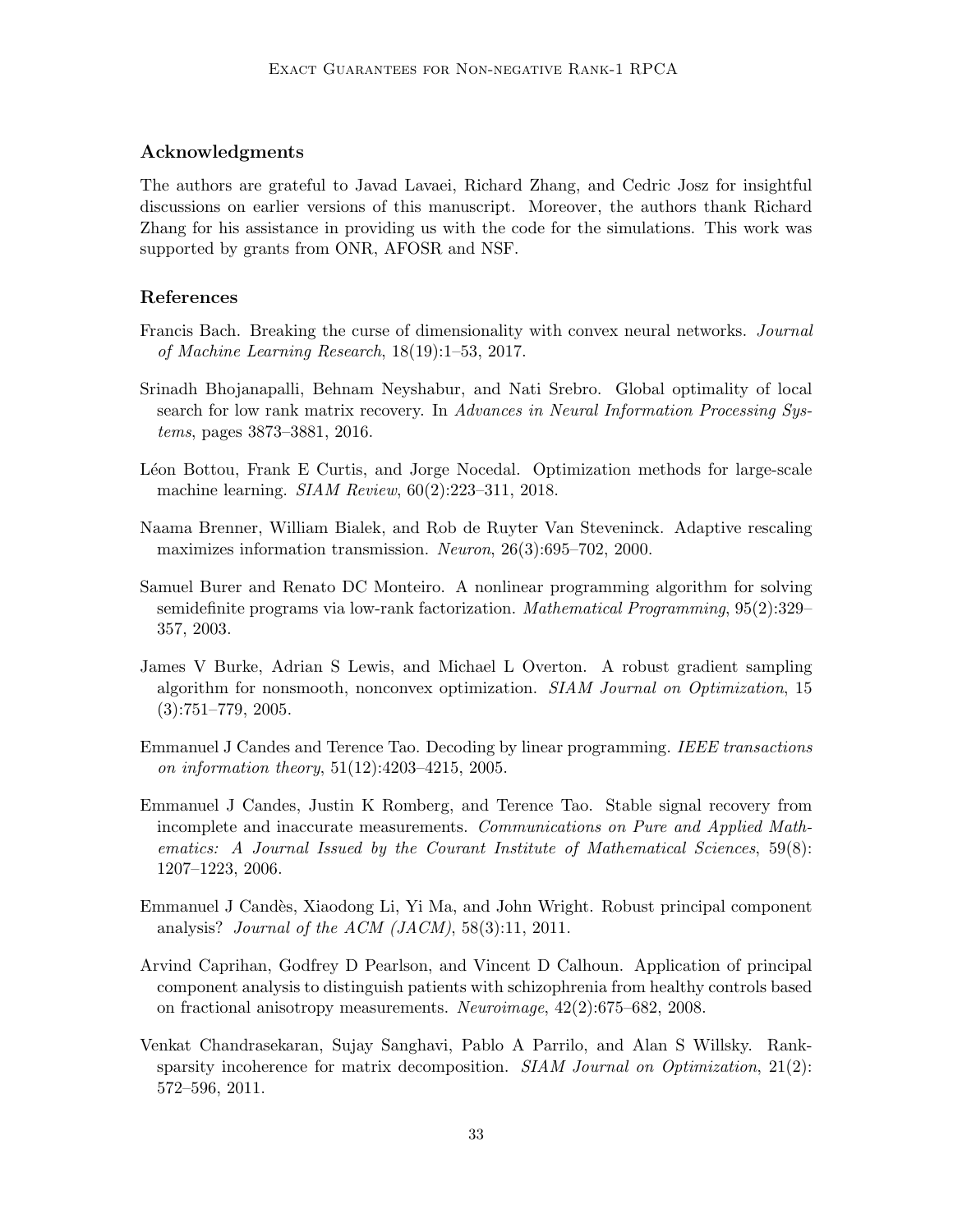- <span id="page-33-8"></span>Robin Chaney and Allen Goldstein. An extension of the method of subgradients. Nonsmooth Optimization, pages 51–70, 1978.
- <span id="page-33-5"></span>Yuejie Chi, Yue M Lu, and Yuxin Chen. Nonconvex optimization meets low-rank matrix factorization: An overview. IEEE Transactions on Signal Processing, 67(20):5239–5269, 2019.
- <span id="page-33-13"></span>Andrzej Cichocki, Rafal Zdunek, Anh Huy Phan, and Shun-ichi Amari. Nonnegative matrix and tensor factorizations: applications to exploratory multi-way data analysis and blind source separation. John Wiley & Sons, 2009.
- <span id="page-33-7"></span>Frank H Clarke. Optimization and nonsmooth analysis, volume 5. Siam, 1990.
- <span id="page-33-2"></span>Rita Cucchiara, Costantino Grana, Massimo Piccardi, and Andrea Prati. Detecting moving objects, ghosts, and shadows in video streams. IEEE transactions on pattern analysis and machine intelligence, 2003.
- <span id="page-33-11"></span>Ying Cui, Jong-Shi Pang, and Bodhisattva Sen. Composite difference-max programs for modern statistical estimation problems. SIAM Journal on Optimization, 28(4):3344–3374, 2018.
- <span id="page-33-9"></span>Frank E Curtis and Michael L Overton. A sequential quadratic programming algorithm for nonconvex, nonsmooth constrained optimization. SIAM Journal on Optimization, 22(2): 474–500, 2012.
- <span id="page-33-4"></span>David L Donoho. For most large underdetermined systems of linear equations the minimal  $l_1$ -norm solution is also the sparsest solution. Communications on Pure and Applied Mathematics: A Journal Issued by the Courant Institute of Mathematical Sciences, 59  $(6):797-829, 2006.$
- <span id="page-33-3"></span>Susan Dumais, John Platt, David Heckerman, and Mehran Sahami. Inductive learning algorithms and representations for text categorization. In Proceedings of the seventh international conference on Information and knowledge management, pages 148–155. ACM, 1998.
- <span id="page-33-10"></span>P Erdös and A Rényi. On random graphs i. Publ. Math. Debrecen, 6:290–297, 1959.
- <span id="page-33-12"></span>Giovanni Fasano, Giampaolo Liuzzi, Stefano Lucidi, and Francesco Rinaldi. A linesearchbased derivative-free approach for nonsmooth constrained optimization. SIAM Journal on Optimization, 24(3):959–992, 2014.
- <span id="page-33-6"></span>Rong Ge, Furong Huang, Chi Jin, and Yang Yuan. Escaping from saddle points-online stochastic gradient for tensor decomposition. In Conference on Learning Theory, pages 797–842, 2015.
- <span id="page-33-0"></span>Rong Ge, Jason D Lee, and Tengyu Ma. Matrix completion has no spurious local minimum. In Advances in Neural Information Processing Systems, pages 2973–2981, 2016.
- <span id="page-33-1"></span>Rong Ge, Chi Jin, and Yi Zheng. No spurious local minima in nonconvex low rank problems: A unified geometric analysis. pages 1233–1242, 2017.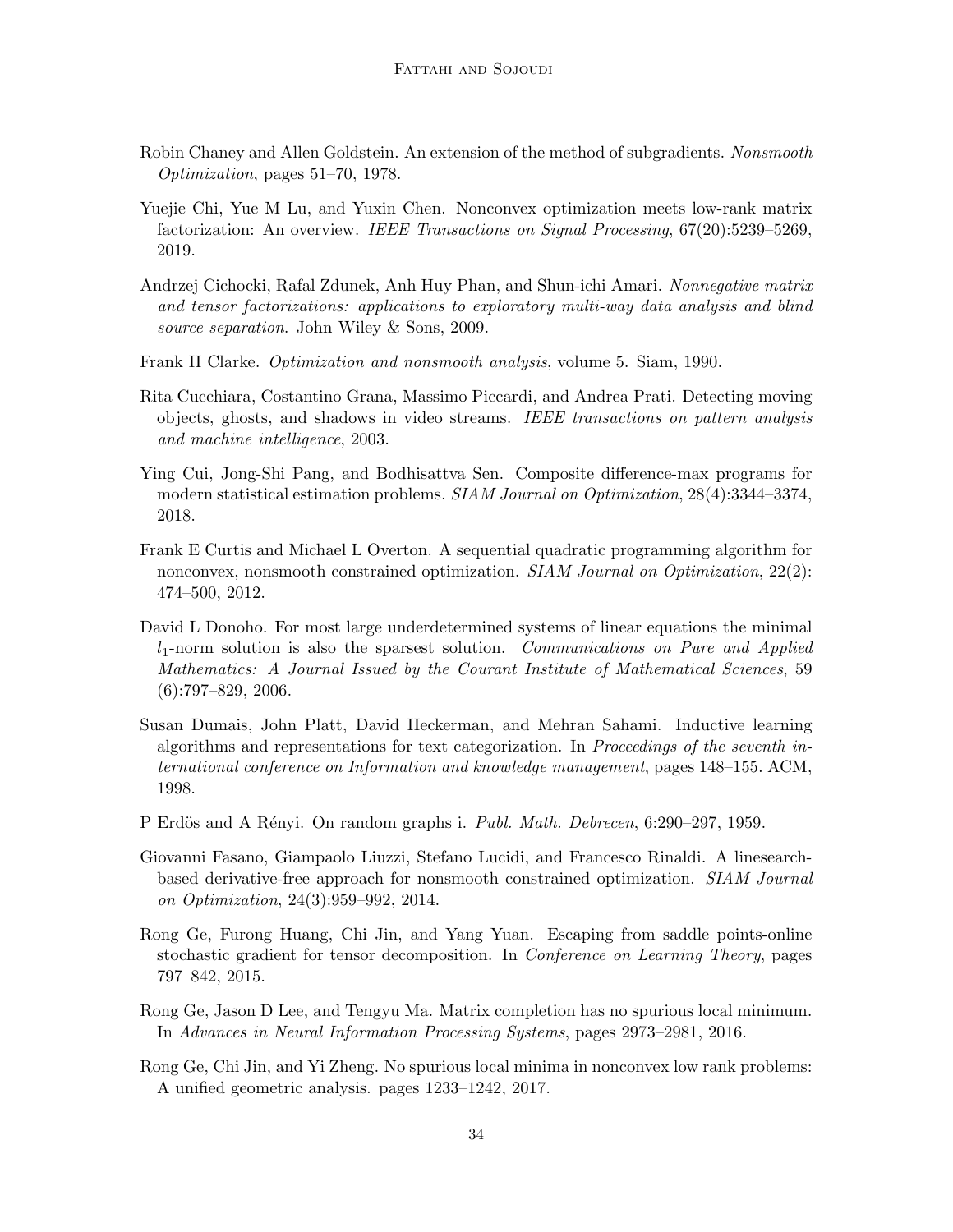- <span id="page-34-10"></span>AA Goldstein. Optimization of lipschitz continuous functions. Mathematical Programming,  $13(1):14-22, 1977.$
- <span id="page-34-2"></span>Alexander N Gorban, Balázs Kégl, Donald C Wunsch, Andrei Y Zinovyev, et al. *Principal* manifolds for data visualization and dimension reduction, volume 58. Springer, 2008.
- <span id="page-34-13"></span>Quanquan Gu, Zhaoran Wang Wang, and Han Liu. Low-rank and sparse structure pursuit via alternating minimization. In Artificial Intelligence and Statistics, pages 600–609, 2016.
- <span id="page-34-14"></span>Nora Hartsfield and Gerhard Ringel. Pearls in graph theory: a comprehensive introduction. Courier Corporation, 2013.
- <span id="page-34-11"></span>Patrik O Hoyer. Non-negative matrix factorization with sparseness constraints. *Journal of* machine learning research, 5(Nov):1457–1469, 2004.
- <span id="page-34-12"></span>Daniel Hsu, Sham M Kakade, and Tong Zhang. Robust matrix decomposition with sparse corruptions. IEEE Transactions on Information Theory, 57(11):7221–7234, 2011.
- <span id="page-34-1"></span>John Hull and Alan White. Pricing interest-rate-derivative securities. The Review of Financial Studies, 3(4):573–592, 1990.
- <span id="page-34-0"></span>Ian Jolliffe. Principal component analysis. In *International encyclopedia of statistical sci*ence, pages 1094–1096. Springer, 2011.
- <span id="page-34-8"></span>Cedric Josz, Yi Ouyang, Richard Zhang, Javad Lavaei, and Somayeh Sojoudi. A theory on the absence of spurious solutions for nonconvex and nonsmooth optimization. Advances in neural information processing systems, 2018.
- <span id="page-34-4"></span>Laura Lazzeroni and Art Owen. Plaid models for gene expression data. Statistica sinica, pages 61–86, 2002.
- <span id="page-34-3"></span>Daniel D Lee and H Sebastian Seung. Learning the parts of objects by non-negative matrix factorization. Nature, 401(6755):788, 1999.
- <span id="page-34-5"></span>Xiao Li, Zhihui Zhu, Anthony Man-Cho So, and Rene Vidal. Nonconvex robust low-rank matrix recovery. *SIAM Journal on Optimization*,  $30(1)$ :660–686, 2020.
- <span id="page-34-9"></span>Yao Ma, Alexander Olshevsky, Csaba Szepesvari, and Venkatesh Saligrama. Gradient descent for sparse rank-one matrix completion for crowd-sourced aggregation of sparsely interacting workers. In International Conference on Machine Learning, pages 3341–3350, 2018.
- <span id="page-34-7"></span>Ramtin Madani, Mohsen Kheirandishfard, Javad Lavaei, and Alper Atamtürk. Polynomial optimization via penalized conic relaxation, 2018. URL [http://www.uta.edu/faculty/](http://www.uta.edu/faculty/madanir/poly_conic.pdf) [madanir/poly\\_conic.pdf](http://www.uta.edu/faculty/madanir/poly_conic.pdf).
- <span id="page-34-6"></span>Igor Molybog, Ramtin Madani, and Javad Lavaei. Conic optimization for robust quadratic regression: Deterministic bounds and statistical analysis. IEEE 57th Conference on Decision and Control, 2018.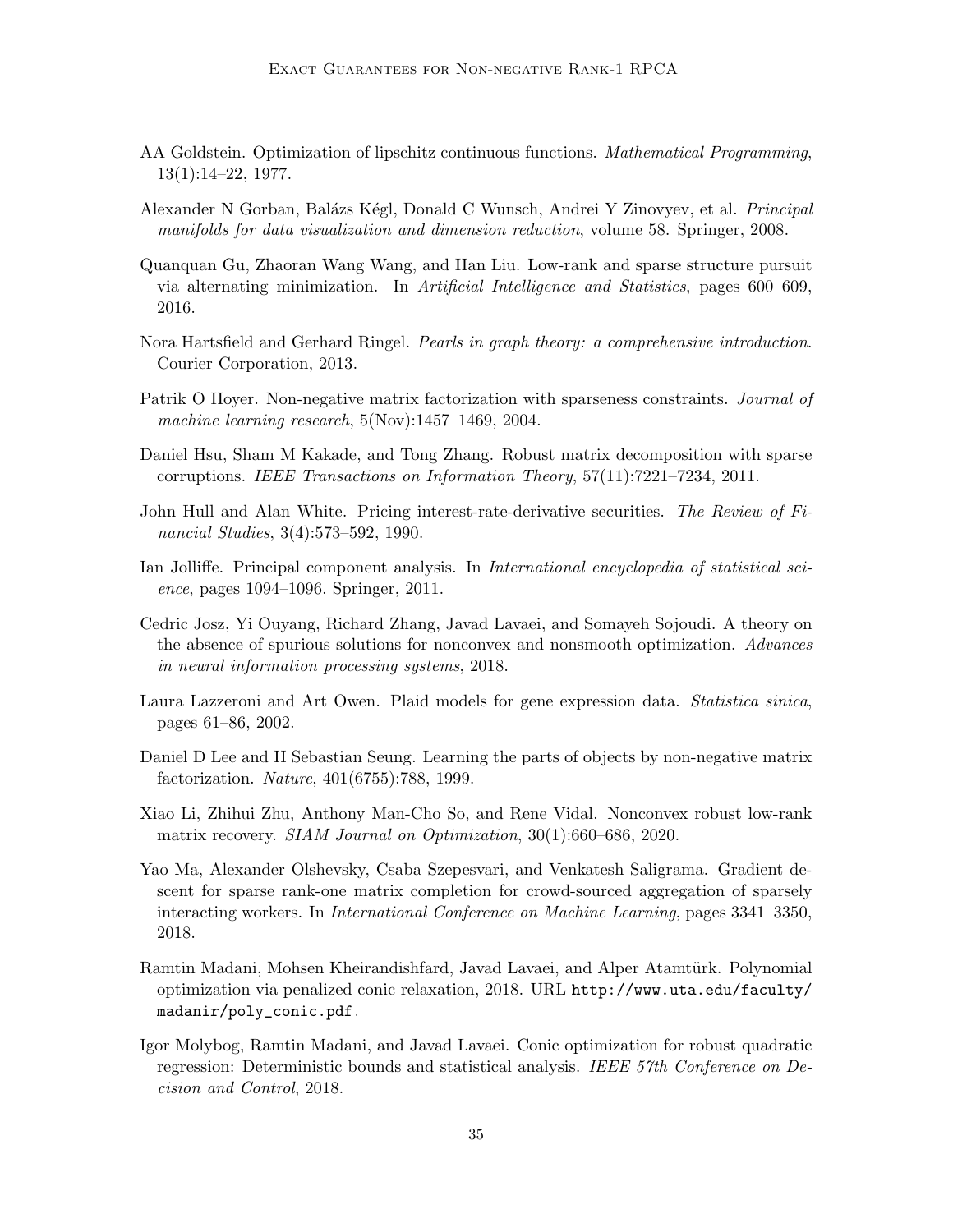- <span id="page-35-0"></span>Andrea Montanari and Emile Richard. Non-negative principal component analysis: Message passing algorithms and sharp asymptotics. IEEE Transactions on Information Theory, 62(3):1458–1484, 2016.
- <span id="page-35-9"></span>Praneeth Netrapalli, UN Niranjan, Sujay Sanghavi, Animashree Anandkumar, and Prateek Jain. Non-convex robust pca. In Advances in Neural Information Processing Systems, pages 1107–1115, 2014.
- <span id="page-35-5"></span>Matt Olfat and Anil Aswani. Spectral algorithms for computing fair support vector machines. International Conference on Artificial Intelligence and Statistics, 2018.
- <span id="page-35-1"></span>Bin Ren, Laurent Pueyo, Guangtun Ben Zhu, John Debes, and Gaspard Duchêne. Nonnegative matrix factorization: Robust extraction of extended structures. The Astrophysical Journal, 852(2):104, 2018.
- <span id="page-35-12"></span>AI Saltykov. The number of components in a random bipartite graph. Discrete Mathematics and Applications, 5(6):515–524, 1995.
- <span id="page-35-3"></span>Ali Sharif Razavian, Hossein Azizpour, Josephine Sullivan, and Stefan Carlsson. Cnn features off-the-shelf: an astounding baseline for recognition. In *Proceedings of the IEEE* conference on computer vision and pattern recognition workshops, pages 806–813, 2014.
- <span id="page-35-7"></span>Ju Sun, Qing Qu, and John Wright. Complete dictionary recovery over the sphere i: Overview and the geometric picture. IEEE Transactions on Information Theory, 63 (2):853–884, 2017.
- <span id="page-35-6"></span>Ju Sun, Qing Qu, and John Wright. A geometric analysis of phase retrieval. Foundations of Computational Mathematics, 18(5):1131–1198, 2018.
- <span id="page-35-2"></span>Kentaro Toyama, John Krumm, Barry Brumitt, and Brian Meyers. Wallflower: Principles and practice of background maintenance. In Computer Vision, 1999. The Proceedings of the Seventh IEEE International Conference on, volume 1, pages 255–261. IEEE, 1999.
- <span id="page-35-11"></span>John Wright, Arvind Ganesh, Shankar Rao, Yigang Peng, and Yi Ma. Robust principal component analysis: Exact recovery of corrupted low-rank matrices via convex optimization. In Advances in neural information processing systems, pages 2080–2088, 2009.
- <span id="page-35-10"></span>Xinyang Yi, Dohyung Park, Yudong Chen, and Constantine Caramanis. Fast algorithms for robust pca via gradient descent. In Advances in neural information processing systems, pages 4152–4160, 2016.
- <span id="page-35-4"></span>Richard Zhang, Salar Fattahi, and Somayeh Sojoudi. Large-scale sparse inverse covariance estimation via thresholding and max-det matrix completion. In International Conference on Machine Learning, pages 5761–5770, 2018a.
- <span id="page-35-8"></span>Richard Y Zhang, C´edric Josz, Somayeh Sojoudi, and Javad Lavaei. How much restricted isometry is needed in nonconvex matrix recovery? Advances in neural information processing systems, 2018b.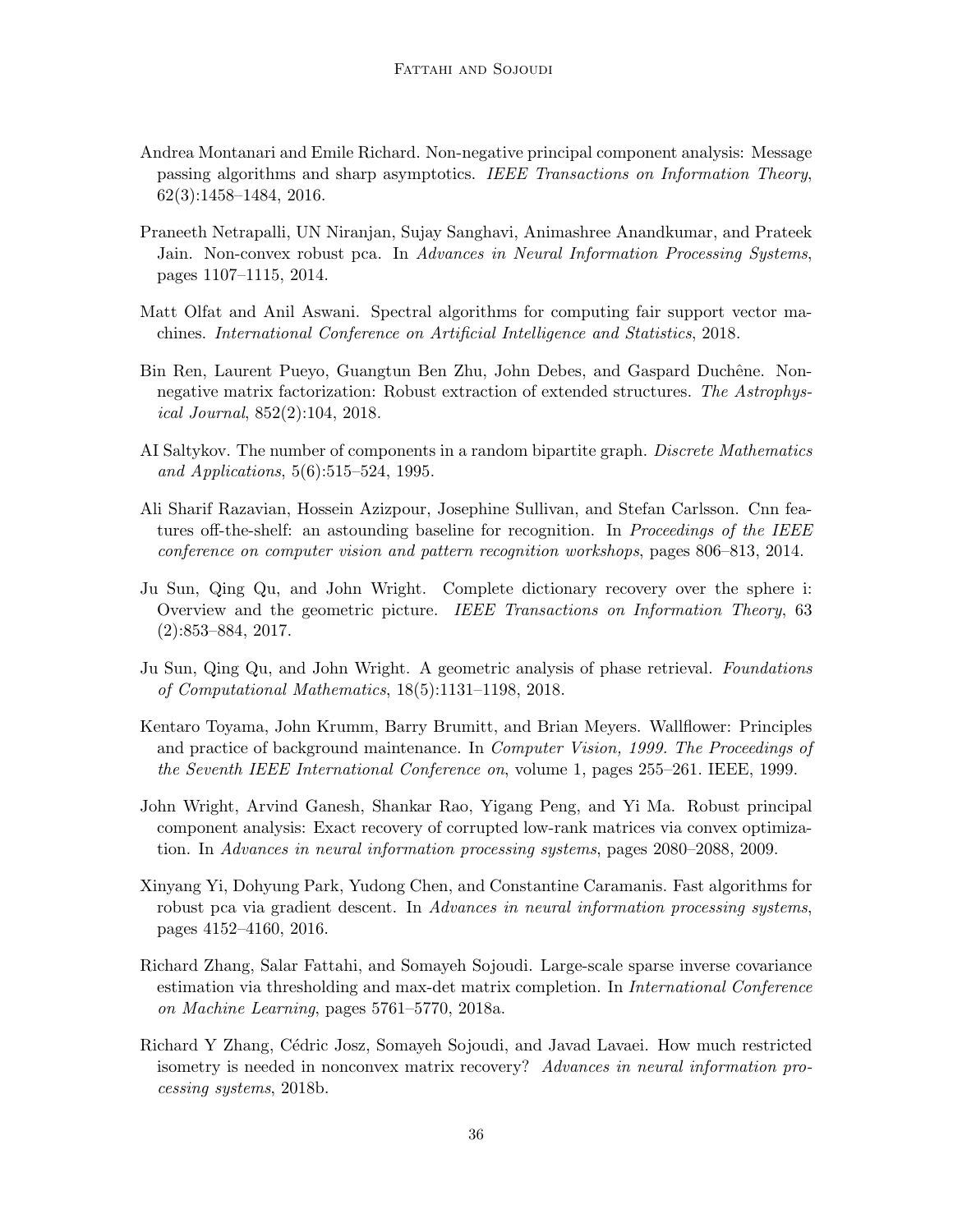- <span id="page-36-2"></span>Xiao Zhang, Lingxiao Wang, Yaodong Yu, and Quanquan Gu. A primal-dual analysis of global optimality in nonconvex low-rank matrix recovery. In International conference on machine learning, pages 5857–5866, 2018c.
- <span id="page-36-4"></span>Xiao Zhang, Lingxiao Wang Wang, and Quanquan Gu. A unified framework for nonconvex low-rank plus sparse matrix recovery. In *International Conference on Artificial Intelli*gence and Statistics, 2018d.
- <span id="page-36-5"></span>Qinqing Zheng and John Lafferty. Convergence analysis for rectangular matrix completion using burer-monteiro factorization and gradient descent. arXiv preprint arXiv:1605.07051, 2016.
- <span id="page-36-3"></span>Zihan Zhou, Xiaodong Li, John Wright, Emmanuel Candes, and Yi Ma. Stable principal component pursuit. In 2010 IEEE international symposium on information theory, pages 1518–1522. IEEE, 2010.
- <span id="page-36-1"></span>Zhihui Zhu, Qiuwei Li, Gongguo Tang, and Michael B Wakin. Global optimality in lowrank matrix optimization. In 2017 IEEE Global Conference on Signal and Information Processing (GlobalSIP), pages 1275–1279. IEEE, 2017.
- <span id="page-36-0"></span>Hui Zou, Trevor Hastie, and Robert Tibshirani. Sparse principal component analysis. Journal of computational and graphical statistics, 15(2):265–286, 2006.

# Appendix A. Proof of Lemma [9:](#page-14-1)

Without loss of generality and for simplicity, we will assume that  $\mathcal{G}(\Omega)$  is connected since the proof can be readily applied to each disjoint component of  $\mathcal{G}(\Omega)$ . Consider a point  $\mathbf{u} \geq 0$ with  $u_k = 0$  for some k. Consider  $\Omega_k = \{j | (k, j) \in \Omega\}$  and note that it is non-empty due to the assumption that  $\mathcal{G}(\Omega)$  is connected and non-bipartite. Furthermore, if there exists  $r \in \Omega_k$  such that  $u_r > 0$ , a positive perturbation of  $u_k$  will result in a feasible and negative directional derivative. Therefore, suppose that  $u_r = 0$  for every  $r \in \Omega_k$ . Similarly, one can show that if  $u_t > 0$  for some  $t \in \Omega_r$  and  $r \in \Omega_k$ , then **u** has a feasible and strictly negative directional derivative. Invoking the same argument for the neighbors of the nodes with the zero value, one can infer that  $\mathbf{u} = 0$ . This completes the proof.

# Appendix B. Proof of Proposition [10:](#page-16-1)

Suppose that  $\mathbf{u}^* \geq 0$  and there exists an index i such that  $u_i^* = 0$ . Without loss of generality, assume that  $i = 1$  and  $u_j^* > 0$  for every  $j \geq 2$ . Next, we will show that **u** defined as  $u_1 = \beta > 0$  and  $u_j = 0$  for  $j \ge 2$  is a local minimum of [\(P1-Sym\)](#page-13-1). Consider the perturbed version of u as

$$
\hat{u}_1 \leftarrow \beta + \epsilon_1 \tag{56}
$$

$$
\hat{u}_j \leftarrow \epsilon_j \qquad \forall j \in \{2, ..., n\} \tag{57}
$$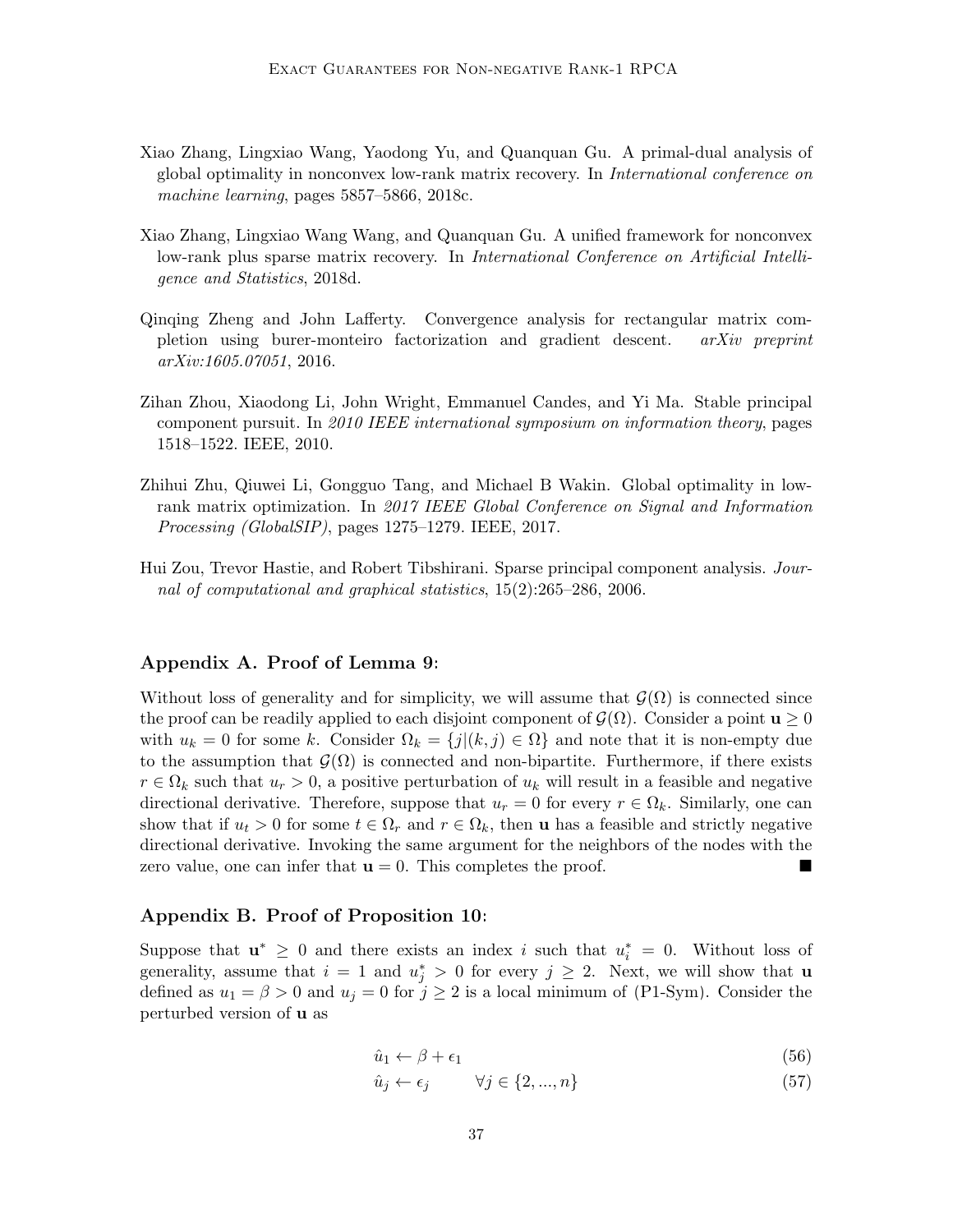for sufficiently small  $|\epsilon_1|$  and  $\epsilon_2, ..., \epsilon_n \geq 0$ . Upon defining  $\Omega = \{1, ..., n\}^2 \setminus \{(1, 1)\}$ , one can write

$$
f(\mathbf{u}) = \sum_{j=2}^{n} u_j^{*2} + \sum_{j,k=2,j\neq k}^{n} u_j^* u_k^*
$$
 (58)

$$
f(\hat{\mathbf{u}}) = \sum_{j=2}^{n} u_j^{*2} - \epsilon_j^2 + \sum_{j=2}^{n} (\beta + \epsilon_1) \epsilon_j + \sum_{j,k=2, i \neq j}^{n} |u_j^* u_k^* - \epsilon_j \epsilon_k| \ge f(\mathbf{u}) + \beta \sum_{j=2}^{n} \epsilon_j - \left(\sum_{j=1}^{n} \epsilon_j\right)^2 + \epsilon_1^2
$$
\n(59)

It is easy to verify that there exist constants  $\bar{\epsilon}_1 > 0$  and  $\bar{\epsilon} > 0$  such that for every  $-\bar{\epsilon}_1 \leq$  $\epsilon_1 \leq \bar{\epsilon}_1$  and  $0 \leq \sum_{j=2}^n \epsilon_j \leq \bar{\epsilon}$ , we have

$$
\beta \sum_{j=2}^{n} \epsilon_i - \left(\sum_{i=1}^{n} \epsilon_i\right)^2 + \epsilon_1^2 \ge 0
$$
\n(60)

П

and hence  $f(\hat{\mathbf{u}}) \ge f(\mathbf{u})$ . This implies that **u** is a local minimum for  $f(\mathbf{u})$ .

# Appendix C. Proof of Theorem [13:](#page-17-0)

<span id="page-37-0"></span>First, we present a number of lemmas that are crucial to the proof of this theorem.

**Lemma 36** Suppose that  $\mathcal{G}(\Omega)$  is connected and  $\mathbf{w}^* > 0$ . Then, for every D-min-stationary point **w**, we have  $\mathbf{w} > 0$  or  $\mathbf{w} = 0$ .

<span id="page-37-1"></span>**Proof** The proof is omitted due to its similarity to that of Lemma [9.](#page-14-1)

**Lemma 37** Suppose that  $\mathcal{G}(\bar{\Omega})$  is connected and  $\mathbf{w}^* > 0$ . Then,  $\sum_{i=1}^{m} w_i^2 = \sum_{j=m+1}^{m+n} w_j^2$ holds for every D-stationary point  $w > 0$  of [\(P1-Asym\)](#page-13-2).

**Proof** By contradiction, suppose that  $\sum_{i=1}^{m} w_i^2 \neq \sum_{j=m+1}^{m+n} w_j^2$  for a D-stationary point  $\mathbf{w} > 0$ . Without loss of generality, suppose that  $\sum_{i=1}^{m} w_i^2 > \sum_{j=m+1}^{m+n} w_j^2$  and consider the following perturbation of w

$$
\hat{w}_i \leftarrow \begin{cases} w_i - w_i \epsilon & \text{if } 1 \le i \le n \\ w_i + w_i \epsilon & \text{if } n+1 \le i \le n+m \end{cases} \tag{61}
$$

For  $(i, j) \in \overline{\Omega}$ , one can write

$$
|\hat{w}_i \hat{w}_j - \hat{w}_i^* \hat{w}_j^*| = |(w_i - w_i \epsilon)(w_j + w_j \epsilon) - \hat{w}_i^* \hat{w}_j^*| = |w_i w_j - \hat{w}_i^* \hat{w}_j^*| + w_i w_j \epsilon^2
$$
(62)

Therefore, we have

$$
f(\hat{\mathbf{w}}) - f(\mathbf{w}) \le -2\alpha \left( \sum_{i=1}^{m} w_i^2 - \sum_{j=m+1}^{m+n} w_j^2 \right) \epsilon + O(\epsilon^2)
$$
 (63)

<span id="page-37-2"></span>This implies the existence of strictly positive and negative directional derivatives, thus resulting in a contradiction. This completes the proof.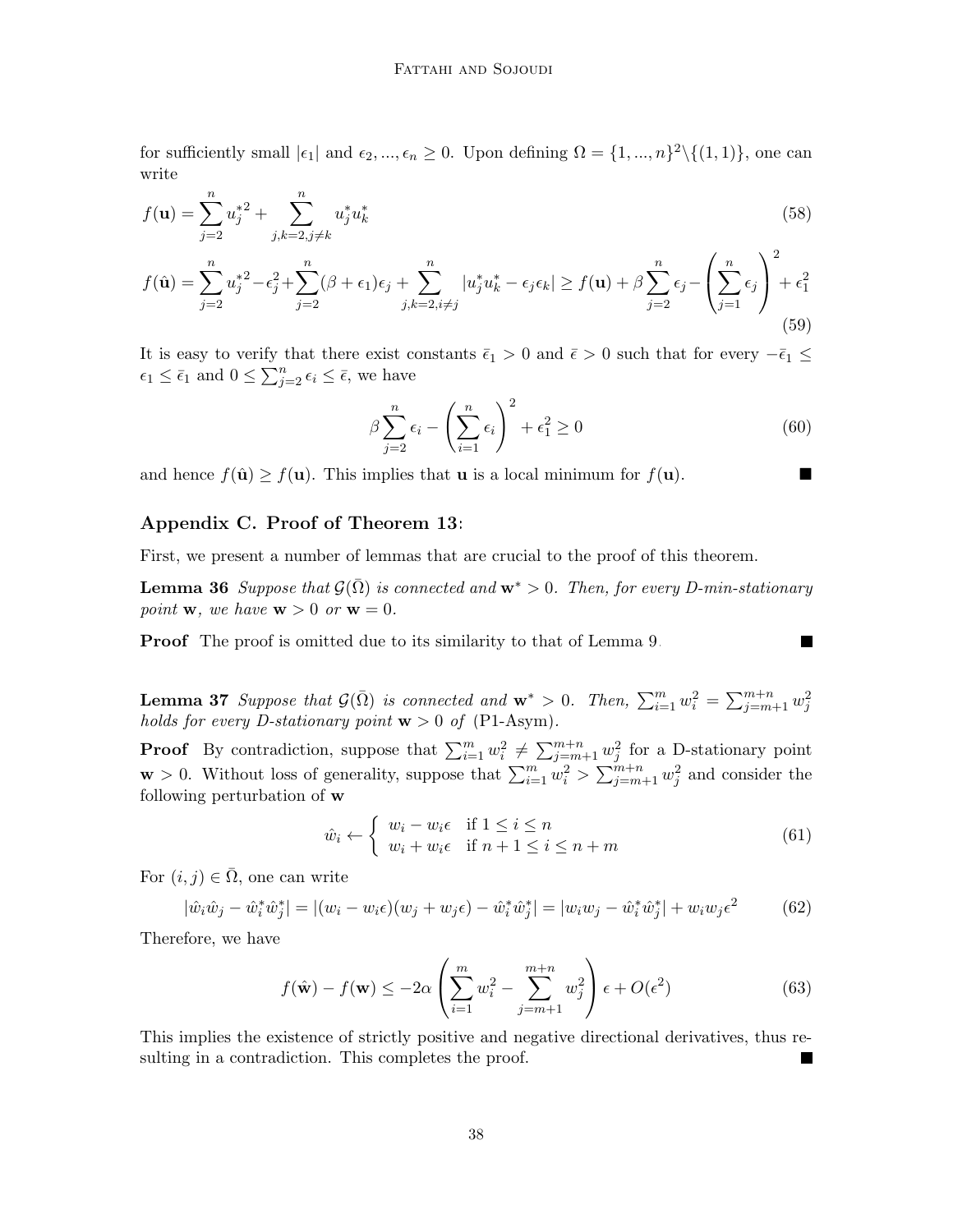**Lemma 38**  $\mathcal{G}(\bar{\Omega})$  has a unique vertex partitioning.

**Proof** By contradiction, suppose that there exist two different vertex partitions  $(S, T)$  and  $(\bar{S}, \bar{T})$  for  $\mathcal{G}(\bar{\Omega})$ . Since  $\mathcal{G}(\bar{\Omega})$  is a connected bipartite graph,  $\bar{S}$  is not equal to S or T, and therefore,  $S \cap \overline{S}$  and  $T \cap \overline{T}$  are not empty. Now, it is easy to observe that the nodes in  $S \cap \overline{S}$ can only be connected to those in  $T \cap \overline{T}$  and, similarly, the nodes in  $T \cap \overline{T}$  can only be connected to those in  $S \cap \overline{S}$ . Therefore, unless  $(S \cap \overline{S}) \cup (T \cap \overline{T})$  includes all the nodes, the graph will be disconnected, contradicting our assumption. On the other hand, this implies that  $S \cap \overline{S} = S$  and  $T \cap \overline{T} = T$ , contradicting the assumption that  $(S, T)$  and  $(\overline{S}, \overline{T})$  are different.

**Proof of Theorem [13](#page-17-0)** For a D-min-stationary point w, note that if  $w_i = 0$  for some index i, then Lemma [36](#page-37-0) implies that  $w = 0$ , which can be easily verified to be a local maximum. We assume that  $\mathbf{w}^*$  satisfies  $\sum_{i=1}^m w_i^{*^2} = \sum_{j=m+1}^{m+n} w_j^{*^2}$  $j^*$ , which can be ensured by an appropriate scaling of  $\mathbf{u}^*$  and  $\mathbf{v}^*$  while keeping  $\mathbf{u}^*\mathbf{v}^{*\top}$  intact. Now, it suffices to show that for a D-stationary point  $w > 0$ , we have  $w = w^*$ . This proves the validity of the statements of the theorem.

By contradiction, suppose that  $w > 0$  with  $w \neq w^*$  is a D-stationary point. In what follows, we will construct directions with strictly positive and negative directional derivatives at this point. Similar to the proof of Theorem [8,](#page-14-0) one can show that

<span id="page-38-0"></span>
$$
0 < \frac{w_1^*}{w_1} \le \min_{k \in \bar{\Omega}_i} \frac{w_k^*}{w_k} \le \frac{w_i}{w_i^*} \le \max_{k \in \bar{\Omega}_i} \frac{w_k^*}{w_k} \le \frac{w_{m+n}^*}{w_{m+n}} \tag{64}
$$

for every  $1 \leq i \leq m+n$ . By contradiction, suppose that  $w_i \neq w_i^*$  for some index *i*. First, note that  $w_{m+n}^* / w_{m+n} > 1$ ; otherwise, it holds that  $w_{m+n}^* / w_{m+n} \leq 1$  and  $w_i/w_i^* > 1$ , which contradict with [\(64\)](#page-38-0). Define

$$
T_1^u = \left\{ i \Big| \frac{w_i^*}{w_i} = \frac{w_{m+n}^*}{w_{m+n}}, 1 \le i \le m \right\}, \qquad T_2^u = \left\{ i \Big| \frac{w_i}{w_i^*} = \frac{w_{m+n}^*}{w_{m+n}}, 1 \le i \le m \right\}
$$
  

$$
T_1^v = \left\{ i \Big| \frac{w_i^*}{w_i} = \frac{w_{m+n}^*}{w_{m+n}}, m+1 \le i \le m+n \right\}, T_2^v = \left\{ i \Big| \frac{w_i}{w_i^*} = \frac{w_{m+n}^*}{w_{m+n}}, m+1 \le i \le m+n \right\}
$$
  
(65)

and

$$
N^u = \{1, \dots, m\} \backslash (T_1^u \cup T_2^u) \tag{66a}
$$

$$
N^v = \{m+1, \dots, m+n\} \backslash (T_1^u \cup T_2^u) \tag{66b}
$$

Furthermore, define **d** as

$$
\bar{d}_{i} = \begin{cases}\n\frac{w_{i}}{w_{m+n}} - w_{i}\gamma & \text{if } i \in T_{1}^{u} \\
-w_{i}\gamma & \text{if } i \in N^{u} \\
-\frac{w_{i}}{w_{m+n}} - w_{i}\gamma & \text{if } i \in T_{2}^{u} \\
\frac{w_{i}}{w_{m+n}} + w_{i}\gamma & \text{if } i \in T_{1}^{v} \\
w_{i}\gamma & \text{if } i \in N^{v} \\
-\frac{w_{i}}{w_{m+n}} + w_{i}\gamma & \text{if } i \in T_{2}^{v}\n\end{cases}
$$
\n(67)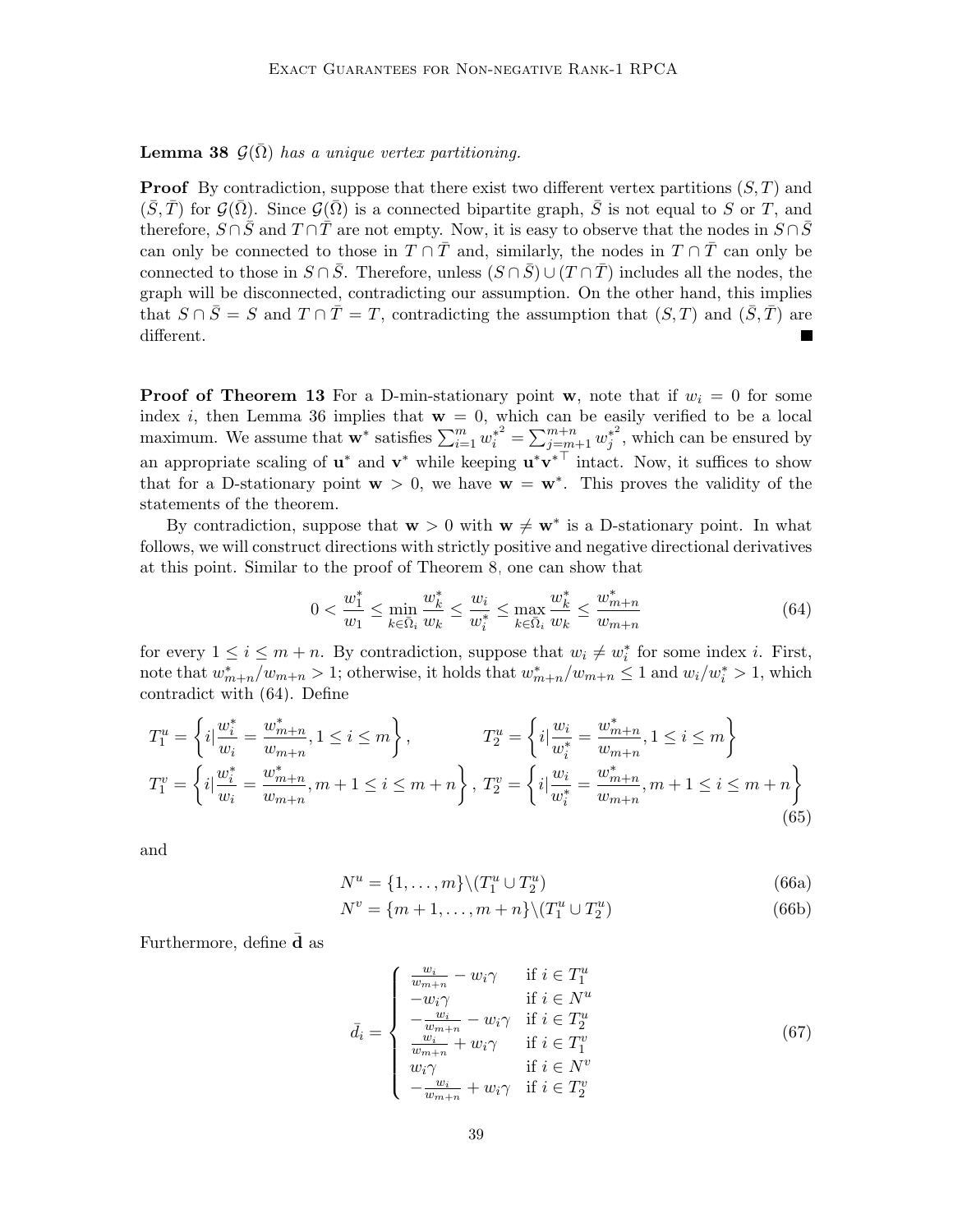where

 $\overline{1}$ 

$$
\gamma = \frac{\sum_{i \in T_1^u} w_i - \sum_{i \in T_2^u} w_i - \sum_{i \in T_1^v} w_i + \sum_{i \in T_2^v} w_i}{w_n \sum_{i=1}^{m+n} w_i}
$$
(68)

Similar to the symmetric case, we show that if  $T_1^u \cup T_1^v$  is non-empty, then  $f'(\mathbf{w}, \mathbf{d}) < 0$  and  $f'(\mathbf{w}, -\mathbf{d}) > 0$ , which contradicts the D-stationarity of **w**. We will only show  $f'(\mathbf{w}, \mathbf{d}) < 0$ since  $f'(\mathbf{w}, -\bar{\mathbf{d}}) > 0$  can be proven in a similar way. Define a perturbation of **w** as  $\hat{\mathbf{w}} =$  $\mathbf{w} + \mathbf{d}\epsilon$  where  $\epsilon > 0$  is chosen to be sufficiently small.

First, we analyze the regularization term in [\(P1-Asym\)](#page-13-2). One can write

$$
\left| \sum_{i=1}^{m} \hat{w}_i^2 - \sum_{j=m+1}^{m+n} \hat{w}_j^2 \right| \le \left| \sum_{i=1}^{m} w_i^2 - \sum_{j=m+1}^{m+n} w_j^2 \right|
$$
  
+2  $\left( \sum_{i \in T_1^u} \frac{w_i}{w_{m+n}} - \sum_{i \in T_2^u} \frac{w_i}{w_{m+n}} - \sum_{i \in T_1^v} \frac{w_i}{w_{m+n}} + \sum_{i \in T_2^v} \frac{w_i}{w_{m+n}} \right) \epsilon$   
-2 $\gamma \left( \sum_{i=1}^{m} w_i + \sum_{i=m+1}^{m+n} w_i \right) \epsilon + (\frac{1}{w_n} + \gamma)^2 \left( \sum_{i=1}^{m+n} w_i \right) \epsilon^2$  (69)

Now, according to the definition of  $\gamma$ , one can easily verify that

$$
2\left(\sum_{i\in T_1^u} \frac{w_i}{w_{m+n}} - \sum_{i\in T_2^u} \frac{w_i}{w_{m+n}} - \sum_{i\in T_1^v} \frac{w_i}{w_{m+n}} + \sum_{i\in T_2^v} \frac{w_i}{w_{m+n}}\right)\epsilon - 2\gamma \left(\sum_{i=1}^m w_i + \sum_{i=m+1}^{m+n} w_i\right)\epsilon = 0\tag{70}
$$

This together with Lemma [37,](#page-37-1) reduces [\(69\)](#page-39-0) to

<span id="page-39-0"></span>
$$
\left| \sum_{i=1}^{m} \hat{w}_i^2 - \sum_{j=m+1}^{m+n} \hat{w}_j^2 \right| \le \left( \frac{1}{w_n} + \gamma \right)^2 \left( \sum_{i=1}^{m+n} w_i \right) \epsilon^2 \tag{71}
$$

To analyze the first term of [\(P1-Asym\)](#page-13-2), similar to our previous proofs, we will divide the set  $\Omega$  into different cases (4 cases to be precise) and analyze the effect of the defined perturbation in each case. For the sake of simplicity and to streamline the presentation, we only report the final inequalities for these cases:

1. If  $(i, j) \in \overline{\Omega}$  and  $(i, j) \in (T_1^u \times T_1^v) \cup (T_2^u \times T_2^v)$ , then

$$
|\hat{w}_i \hat{w}_j - w_i^* w_j^*| \le |w_i w_j - w_i^* w_j^*| - \frac{2w_i w_j}{w_{m+n}} \epsilon + w_i w_j \left(\frac{1}{w_{m+n}^2} - \gamma^2\right) \epsilon^2 \tag{72}
$$

2. If  $(i, j) \in \overline{\Omega}$  and  $(i, j) \in (N^u \times (T^v_1 \cup T^v_2)) \cup ((T^u_1 \cup T^u_2) \times N^v)$ , then

$$
|\hat{w}_i\hat{w}_j - w_i^* w_j^*| \le |w_i w_j - w_i^* w_j^*| - \frac{w_i w_j}{w_{m+n}} \epsilon + w_i w_j \left(\frac{\gamma}{w_{m+n}^2} - \gamma^2\right) \epsilon^2 \tag{73}
$$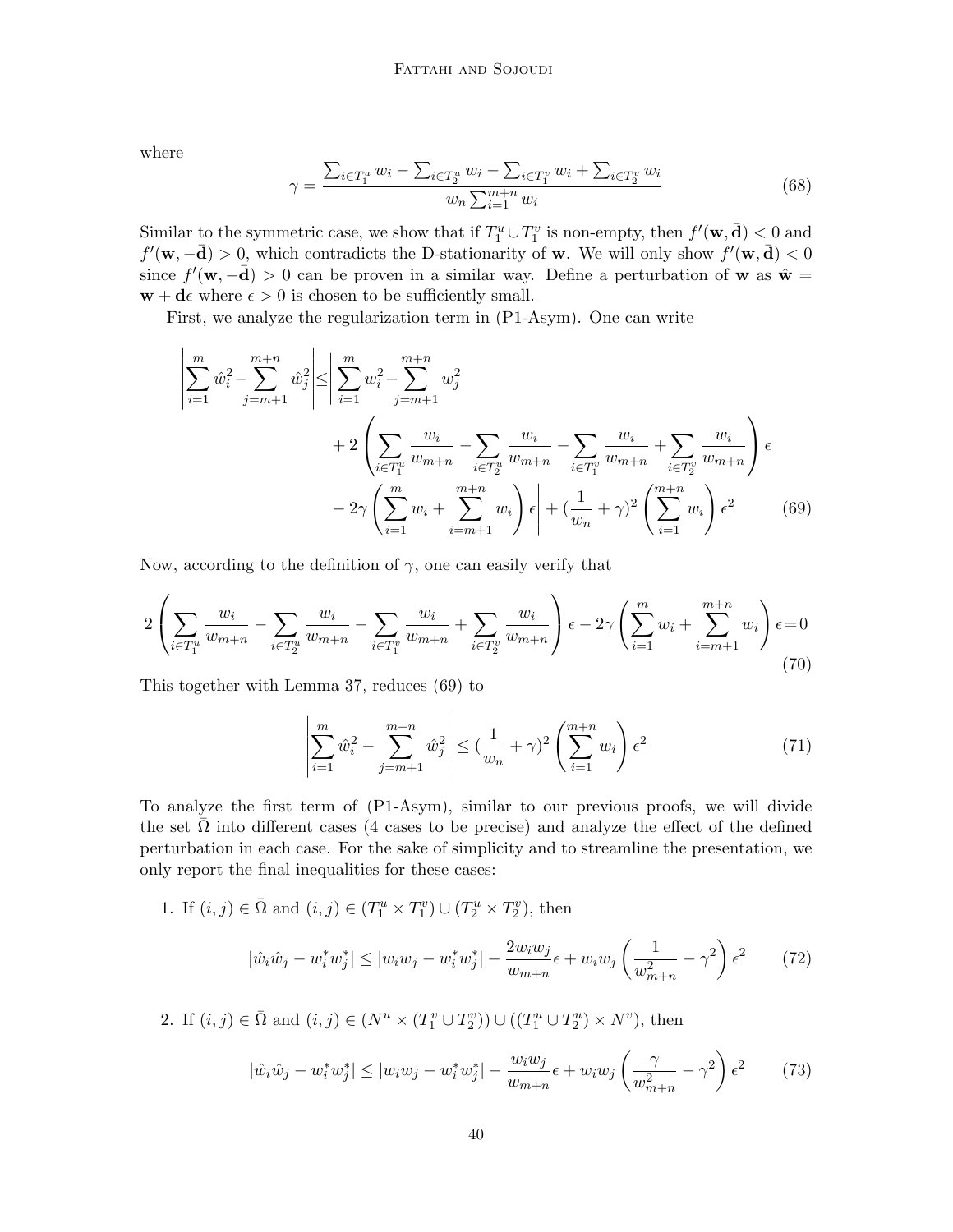3. If  $(i, j) \in \overline{\Omega}$  and  $(i, j) \in (T_1^u \times T_2^v) \cup (T_2^u \times T_1^v)$ , then

$$
|\hat{w}_i \hat{w}_j - w_i^* w_j^*| \le |w_i w_j - w_i^* w_j^*| + w_i w_j \left(\frac{\gamma}{w_{m+n}} - \gamma\right)^2 \epsilon^2
$$
 (74)

4. If  $(i, j) \in \overline{\Omega}$  and  $(i, j) \in N^u \times N^v$ , then

$$
|\hat{w}_i \hat{w}_j - w_i^* w_j^*| \le |w_i w_j - w_i^* w_j^*| + w_i w_j \gamma^2 \epsilon^2
$$
\n(75)

Based on the above inequalities and due to the fact that  $G(\overline{\Omega})$  is connected, one can easily verify that  $N^u \cup N^v$  should be empty; otherwise, w has a strictly negative (and positive) directional derivative. Based on the same reasoning, the graph induced by  $T_1^u \cup T_1^v$  or  $T_2^u \cup T_2^v$ should be empty. Therefore,  $\mathcal G$  is bipartite with the components  $T_1^u \cup T_1^v$  and  $T_2^u \cup T_2^v$ . Now, based on Lemma [38,](#page-37-2)  $(T_1^u \cup T_1^v, T_2^u \cup T_2^v)$  induces the same vertex partitioning as  $(V_u, V_v)$ (without loss of generality, assume that  $T_1^u \cup T_1^v = V_u$  and  $T_2^u \cup T_2^v = V_v$ ). This implies that

$$
\frac{w_1}{w_1^*} = \dots = \frac{w_m}{w_m^*} = \frac{w_{m+1}^*}{w_{m+1}} = \dots = \frac{w_{m+n}^*}{w_{m+n}} > 1\tag{76}
$$

Therefore,

$$
\sum_{i=1}^{m} w_i > \sum_{i=1}^{m} w_i^*, \quad \sum_{i=m+1}^{m+n} w_i^* > \sum_{i=m+1}^{m+n} w_i \tag{77}
$$

Together with the assumption  $\sum_{i=1}^{m} w_i^* = \sum_{i=m+1}^{m+n} w_i^*$ , this implies that

<span id="page-40-1"></span>
$$
\sum_{i=1}^{m} w_i > \sum_{i=m+1}^{m+n} w_i
$$
\n(78)

which, according to Lemma [37,](#page-37-1) contradicts the D-stationarity of  $\bf{w}$ . This completes the proof.

# Appendix D. Proof of Lemma [16:](#page-18-1)

To prove this lemma, first we provide a lower bound on the probability of  $\mathcal{G}(\Omega)$  being connected. Define  $C_k$  as the number of connected components with exactly k vertices in  $\mathcal{G}(\Omega)$ . Then, one can write:

$$
\mathbb{P}(\mathcal{G}(\Omega) \text{ is connected}) = 1 - \mathbb{P}\left(\bigcup_{k=1}^{\lceil n/2 \rceil} \{C_k > 0\}\right) = 1 - \mathbb{P}(C_1 > 0) - \sum_{k=2}^{\lceil n/2 \rceil} \mathbb{P}(C_k > 0) \quad (79)
$$

where  $\lceil n/2 \rceil$  denotes the smallest integer that is greater than or equal to  $n/2$ . Next, we provide an upper bound on  $\mathbb{P}(C_k > 0)$  for every  $k \in \{2, ..., [n/2]\}$ . We have

<span id="page-40-0"></span>
$$
\mathbb{P}(C_k > 0) \le \mathbb{E}\{C_k\} = \sum_{\mathcal{X} \subseteq [1:n], |\mathcal{X}| = k} \mathbb{E}\{I_{\mathcal{X}}\}
$$
\n(80)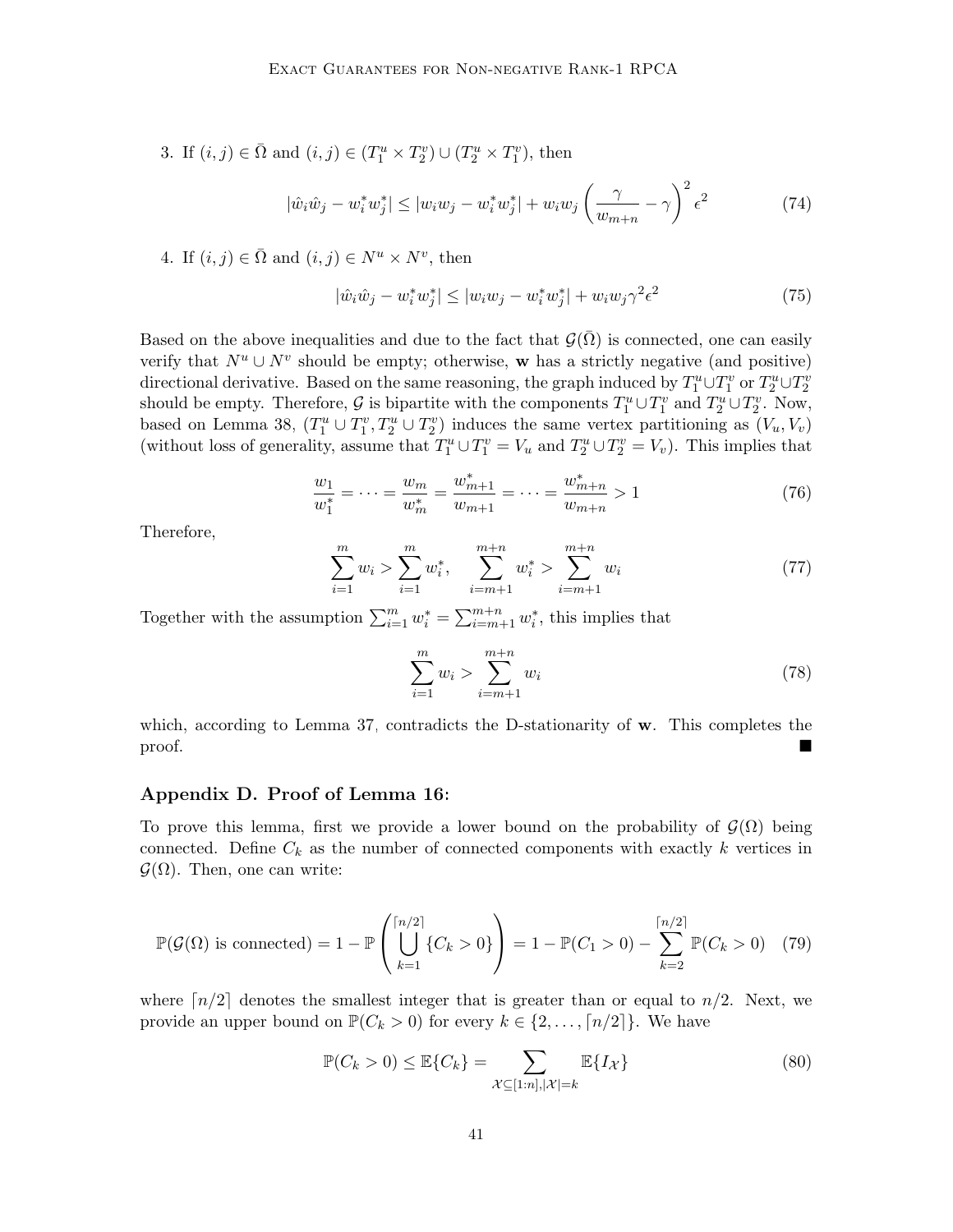where  $I_{\mathcal{X}}$  is an indicator random variable taking the value 1 if the subgraph  $\mathcal{G}_{\mathcal{X}}(\Omega)$  of  $\mathcal{G}(\Omega)$ induced by the set of vertices in X is an isolated connected component of  $\mathcal{G}(\Omega)$ , and it takes the value 0 otherwise. On the other hand, note that  $\mathcal{G}_{\mathcal{X}}(\Omega)$  is connected if and only if it contains a spanning tree. Therefore, one can write

$$
\mathbb{E}\{I_{\mathcal{X}}\} = \mathbb{P}(\mathcal{G}_{\mathcal{X}}(\Omega) \text{ has a spanning tree})
$$
  
\n
$$
\leq \sum_{\mathcal{T} \subset \mathcal{K}_k} \mathbb{P}(\mathcal{T} \text{ belongs to } \mathcal{G}_{\mathcal{X}}(\Omega))
$$
  
\n
$$
\leq k^{k-2} p^{k-1}
$$
 (81)

where  $\mathcal{K}_k$  is a complete graph over k vertices and  $\mathcal T$  is a spanning tree. The last inequality is due to the fact that the number of different spanning trees in  $\mathcal{K}_k$  is equal to  $k^{k-2}$  [\(Hartsfield](#page-34-14) [and Ringel 2013\)](#page-34-14). Combining the above inequality with [\(80\)](#page-40-0) results in

$$
\mathbb{P}(C_k > 0) \le \binom{n}{k} k^{k-2} p^{k-1} (1-p)^{k(n-k)}
$$
  
\n
$$
\le \left(\frac{ne}{k}\right)^k k^{k-2} e^{-pk(n-k)}
$$
  
\n
$$
\le \frac{1}{k^2} e^{-pk(n-k) + k \log n + k}
$$
  
\n
$$
\le \frac{1}{k^2} e^{-\frac{k(n-1)}{2} (p - \frac{2\log n + 2}{n-1})}
$$
 (82)

where the second inequality is due to the relations  $\binom{n}{k}$  $\binom{n}{k} \leq \left(\frac{ne}{k}\right)$  $\left(\frac{ne}{k}\right)^k$  and  $(1-p)^{k(n-k)} \leq$  $e^{-pk(n-k)}$ . Furthermore, the last inequality is due to  $k \leq (n+1)/2$ . Now, upon choosing  $p \geq \frac{(2\eta+2) \log n + 2}{n-1}$  $\frac{\alpha}{n-1}$  for some  $\eta > 0$ , one can write

$$
\mathbb{P}(C_k > 0) \le \frac{1}{k^2} e^{-\eta k \log n} = \frac{1}{k^2} (n^{-\eta})^k
$$
\n(83)

Revisiting [\(79\)](#page-40-1), one can also verify that

$$
\mathbb{P}(C_1 > 0) \le n(1-p)^{n-1} \le e^{-p(n-1)+\log n} \le n^{-\eta}
$$
\n(84)

provided that  $p \geq \frac{(n+1)\log n}{n-1}$  $\frac{(-1)\log n}{n-1}$ , which is implied by  $p \geq \frac{(2\eta+2)\log n+2}{n-1}$  $\frac{\mu_1}{n-1}$ . Combining this bound with [\(79\)](#page-40-1), one can write

$$
\mathbb{P}(\mathcal{G}(\Omega) \text{ is connected}) \ge 1 - n^{-\eta} - \sum_{k=2}^{\lceil n/2 \rceil} \frac{1}{k^2} (n^{-\eta})^k
$$
  
 
$$
\ge 1 - n^{-\eta} - \frac{1}{4} \frac{n^{-2\eta}}{1 - n^{-\eta}}
$$
  
 
$$
\ge 1 - \left(1 + \frac{1}{4(n^{\eta} - 1)}\right) n^{-\eta}
$$
  
 
$$
\ge 1 - \frac{5}{4} n^{-\eta}
$$
 (85)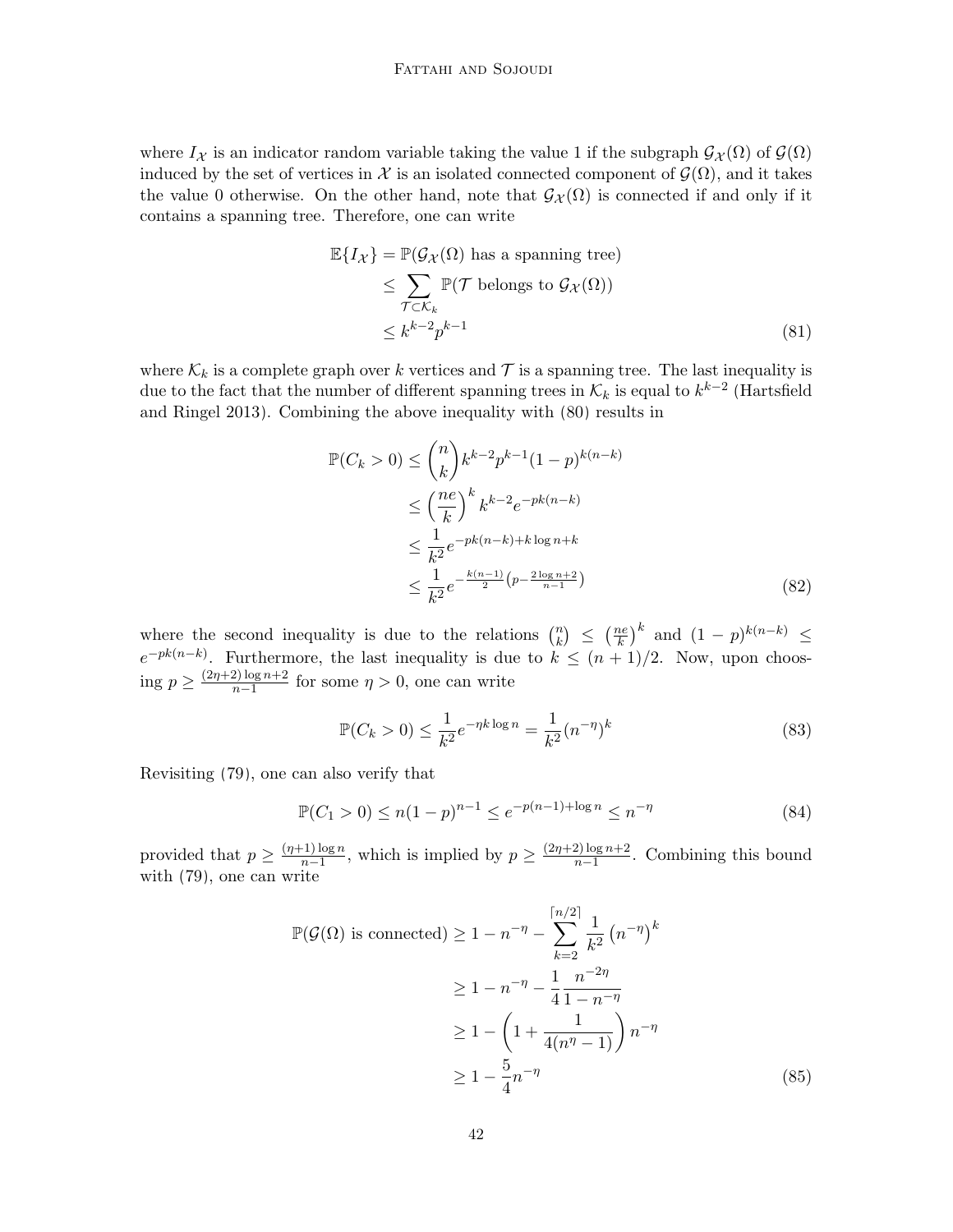where we have used the assumption  $n \geq 2$  and  $\eta \geq 1$ . Finally, given the event that  $\mathcal{G}(\Omega)$ is connected, it is non-bipartite if it has at least one self-loop. Therefore, the probability of  $\mathcal{G}(\Omega)$  being non-bipartite is lower bounded by  $1 - (1 - p)^n$ . This implies that

$$
\mathbb{P}(\mathcal{G}(\Omega) \text{ is connected and non-bipartite}) \ge \left(1 - \frac{5}{4}n^{-\eta}\right)\left(1 - (1 - p)^n\right)
$$

$$
\ge \left(1 - \frac{5}{4}n^{-\eta}\right)\left(1 - e^{-np}\right)
$$

$$
\ge \left(1 - \frac{5}{4}n^{-\eta}\right)\left(1 - e^{-(n-1)p}\right)
$$

$$
\ge \left(1 - \frac{5}{4}n^{-\eta}\right)\left(1 - e^{-2n^{-(2\eta+2)}}\right)
$$

$$
\ge 1 - \frac{3}{2}n^{-\eta} \tag{86}
$$

This completes the proof.

#### Appendix E. Proof of Proposition [18:](#page-19-2)

To prove Proposition [18,](#page-19-2) we present another important result on Erdös-Rényi random graphs.

<span id="page-42-0"></span>Lemma 39 (Erdös and Rényi 1959) Assuming that  $np \to 0$  as  $n \to \infty$ , the following properties hold with probability approaching to one:

- $-G(n, p)$  is acyclic.
- The size of every component of  $\mathcal{G}(n, p)$  is  $O(\log n)$ .

**Proof of Proposition [18:](#page-19-2)** Assuming that  $np \to 0$ , Lemma [39](#page-42-0) implies that  $\mathcal{G}(\Omega)$  is the union of disjoint tree components, each with the size of at most  $O(\log n)$ . In what follows, we will show that, with probability approaching to one,  $\mathcal{G}(\Omega)$  has at least a bipartite component without any self loops. This, together with Proposition [11,](#page-16-0) will immediately conclude the proof. One can write

 $\mathbb{P}(\mathcal{G}(\Omega))$  has a bipartite comp.)  $\geq \mathbb{P}(\mathcal{G}(\Omega))$  has a tree comp. without self loops)

 $\geq \mathbb{P}(\text{every comp. is a tree with size } O(\log n))$ 

 $\times \mathbb{P}(\text{no self-loop in at least one complex}$  complexity comp. is a tree with size  $O(\log n)$ 

 $\stackrel{(b)}{=} \mathbb{P}(\text{every comp. is a tree with size } O(\log n))$ 

 $\times \mathbb{P}(\text{no self-loop in at least one complex}$  complexery comp. has the size  $O(\log n)$ 

 $\geq \mathbb{P}(\text{every comp. is a tree with size } O(\log n))$ 

 $\times (1 - \mathbb{P}(\text{every comp. has self-loops}|\text{every comp. has the size } O(\log n)))$ 

<span id="page-42-1"></span> $\geq \mathbb{P}(\text{every comp. is a tree with size } O(\log n))$ 

$$
\times (1 - \mathbb{P}(\underbrace{\text{there are at least } \Omega(n/\log n) \text{ self-loops}}_{\mathcal{B}}))
$$
 (87)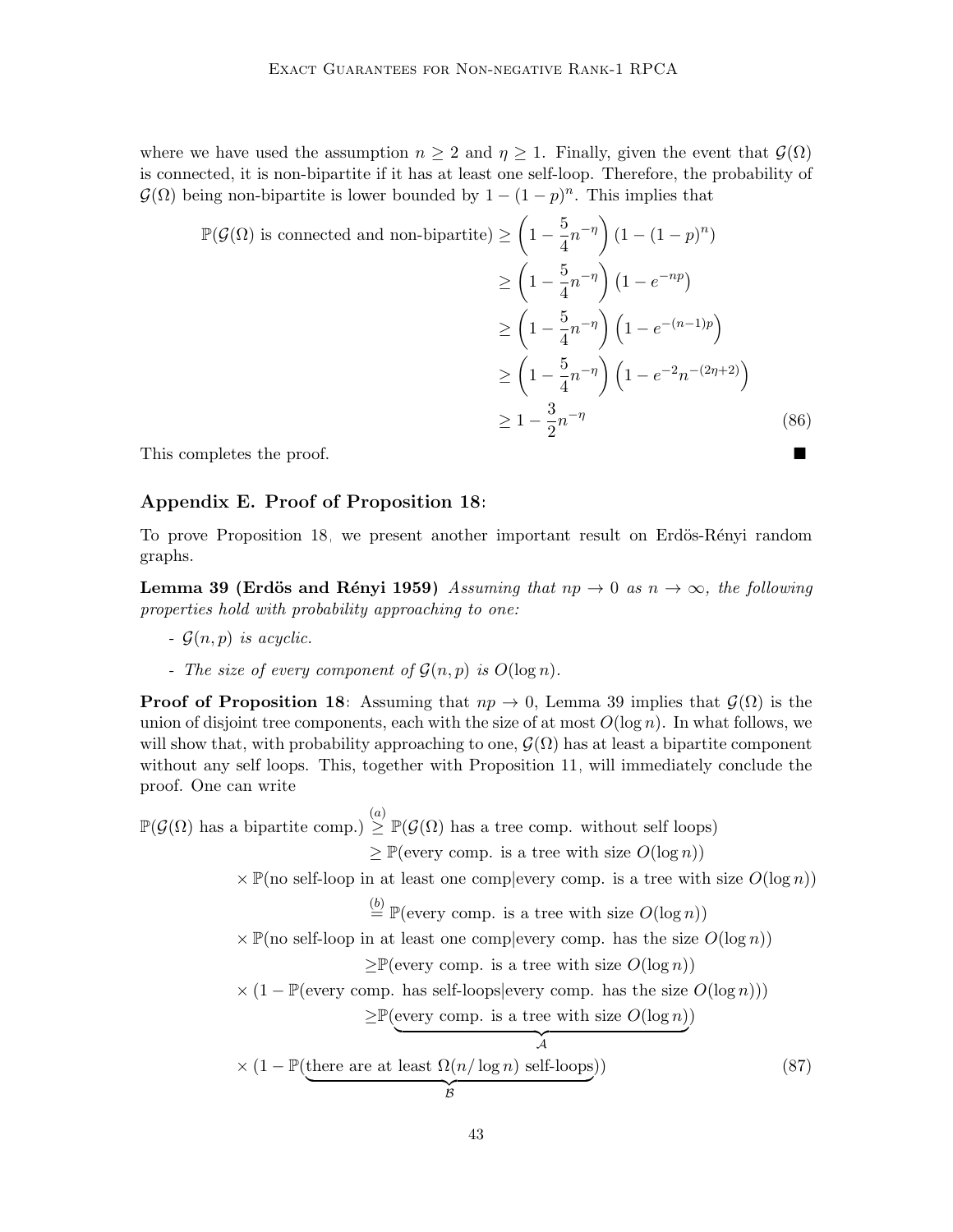where  $(a)$  is followed by the fact that every tree is bipartite, and  $(b)$  is followed by the fact that the self-loops are included in the graph independent of other edges. Based on Lemma [39,](#page-42-0) we have  $\mathbb{P}(\mathcal{A}) \to 1$  as  $n \to \infty$ . Now, we only need to show that  $\mathbb{P}(\mathcal{B}) \to 0$  as  $n \to \infty$ . One can easily verify that

$$
\mathbb{P}(\mathcal{B}) \le \binom{n}{\frac{n}{\log n}} p^{\frac{n}{\log n}} \le (e \log n)^{\frac{n}{\log n}} p^{\frac{n}{\log n}} \tag{88}
$$

where the second inequality follows from the relation  $\binom{n}{k}$  $\binom{n}{k} \leq \left(\frac{ne}{k}\right)$  $\left(\frac{ne}{k}\right)^k$ . Replacing  $p = o(1/n)$ gives rise to

$$
\lim_{n \to \infty} \mathbb{P}(\mathcal{B}) \le \lim_{n \to \infty} (ep \log n)^{\frac{n}{\log n}} = 0 \tag{89}
$$

Together with [\(87\)](#page-42-1), this implies that  $\mathcal{G}(\Omega)$  will have a bipartite component without self loops with probability approaching 1.

# Appendix F. Proof of Lemma [20](#page-19-1)

We take an approach similar to the proof of Lemma [16.](#page-18-1) First, recall that  ${V_u, V_v}$  with  $V_u = \{1, \ldots, m\}$  and  $V_v = \{m+1, \ldots, m+n\}$  is a vertex partitioning of the bipartite graph  $\mathcal{G}(\Omega)$ . Define  $C_{k,l}$  as the number of connected components with exactly k vertices from  $V_u$  and l vertices from  $V_v$ . To simplify the presentation and without loss of generality, we assume that  $m$  and  $n$  are even. One can write:

$$
\mathbb{P}(\mathcal{G}(\bar{\Omega}) \text{ is connected}) = 1 - \mathbb{P}\left(\bigcup_{\substack{k=0 \ k+l \neq 0}}^{\lceil m/2 \rceil} \bigcup_{l=1}^{\lceil n/2 \rceil} \{C_{k,l} > 0\}\right)
$$
  
\n
$$
\geq 1 - (\mathbb{P}(C_{1,0} > 0) + \mathbb{P}(C_{0,1} > 0)) - \sum_{k=1}^{\lceil m/2 \rceil} \sum_{l=1}^{\lceil n/2 \rceil} \mathbb{P}(C_{k,l} > 0) \tag{90}
$$

First, we provide an upper bound on  $\mathbb{P}(C_{k,l} > 0)$  for  $k = 1, \ldots, \lceil m/2 \rceil$  and  $l = 1, \ldots, \lceil n/2 \rceil$ . Similar to the proof of Lemma [16,](#page-18-1) one can write

<span id="page-43-0"></span>
$$
\mathbb{P}(C_{k,l} > 0) \leq \mathbb{E}\{C_{k,l}\} = \sum_{\substack{\mathcal{X}_u \subseteq [1:m], |\mathcal{X}_u| = k \\ \mathcal{X}_v \subseteq [m+1:m+n], |\mathcal{X}_v| = l}} \mathbb{E}\{I_{\mathcal{X}_u, \mathcal{X}_v}\}
$$
(91)

where  $I_{\mathcal{X}_u,\mathcal{X}_v}$  is an indicator random variable taking the value 1 if the subgraph  $\mathcal{G}_{\mathcal{X}_u,\mathcal{X}_v}(\bar{\Omega})$ of  $\mathcal{G}(\Omega)$  induced by the set of vertices in  $\mathcal{X}_u \cup \mathcal{X}_v$  is an isolated connected component of  $\mathcal{G}(\overline{\Omega})$ , and it takes the value 0 otherwise. On the other hand, we have

$$
\mathbb{E}\{I_{\mathcal{X}_u,\mathcal{X}_v}\} = \mathbb{P}(\mathcal{G}_{\mathcal{X}_u,\mathcal{X}_v}(\bar{\Omega}) \text{ has a spanning tree})
$$
  
\n
$$
\leq \sum_{\mathcal{T} \subset \mathcal{K}_{k,l}} \mathbb{P}(\mathcal{T} \text{ belongs to } \mathcal{G}_{\mathcal{X}_u,\mathcal{X}_v}(\bar{\Omega}))
$$
  
\n
$$
\leq k^{l-1}l^{k-1}p^{k+l-1}
$$
\n(92)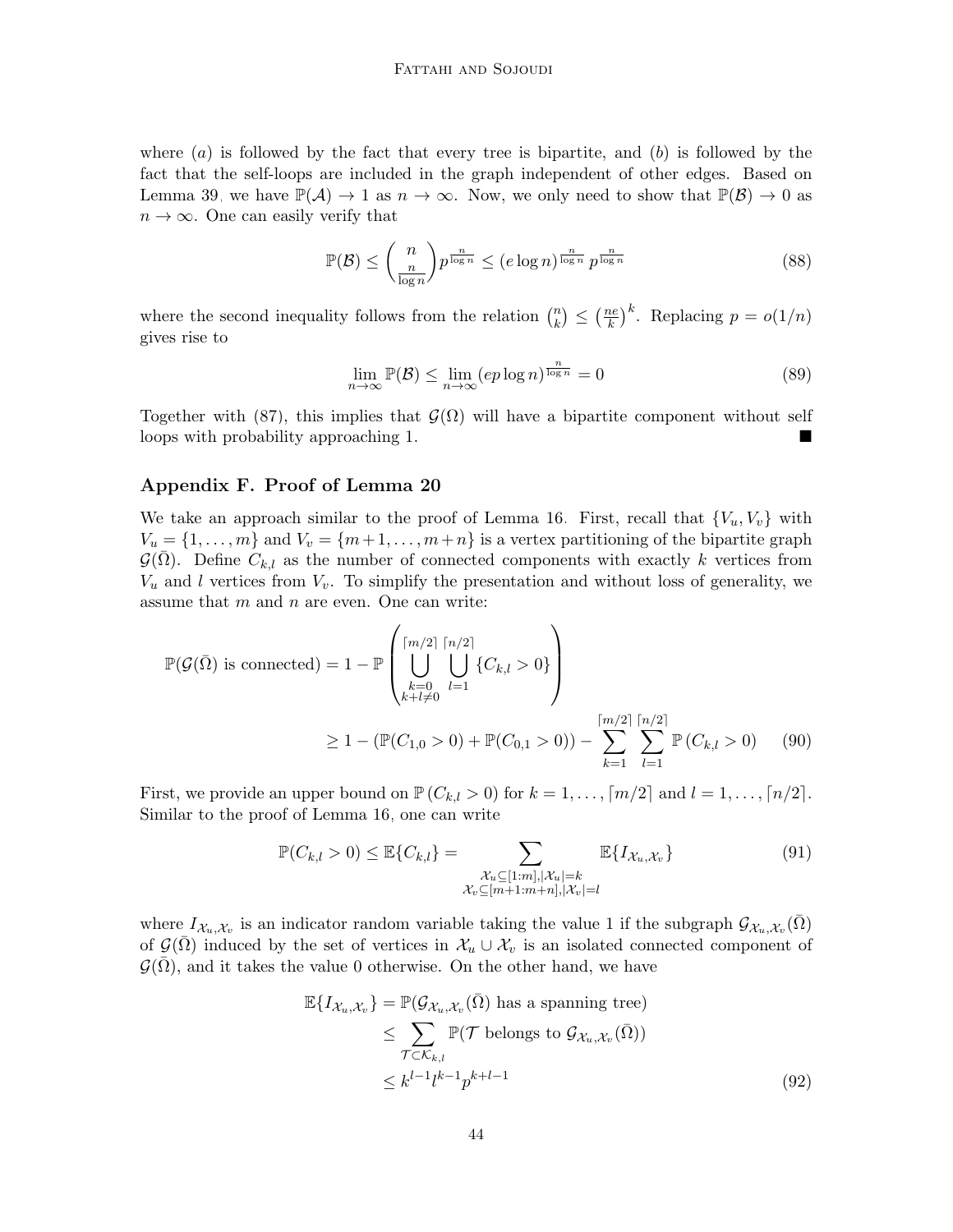where  $\mathcal{K}_{k,l}$  is a complete bipartite graph over two sets of vertices with the sizes k and l, and  $\mathcal T$  is a spanning tree. The last inequality is due to the fact that the number of different spanning trees in  $\mathcal{K}_{k,l}$  is equal to  $k^{l-1}l^{k-1}$  [\(Hartsfield and Ringel 2013\)](#page-34-14). Therefore, one can write

$$
\mathbb{P}(C_{k,l} > 0) \leq {m \choose k} {n \choose l} k^{l-1} l^{k-1} p^{k+l-1} (1-p)^{k(n-l)+l(m-k)} \n\leq \left(\frac{me}{k}\right)^k \left(\frac{ne}{l}\right)^l k^{l-1} l^{k-1} e^{-p(k(n-l)+l(m-k))} \n\leq \frac{1}{kl} \left(\frac{k}{l}\right)^{l-k} e^{-p(k(n-l)+l(m-k))+k \log m + l \log n + (k+l)} \n\leq \frac{1}{kl} e^{-p(k(n-l)+l(m-k)) + (k+l)(\log(mn)+1)}
$$
\n(93)

where we used the relation  $(\frac{k}{l})$  $\left(\frac{k}{l}\right)^{l-k} \leq 1$  in the last inequality. Next, we show that the following inequality holds:

<span id="page-44-1"></span><span id="page-44-0"></span>
$$
k(n-l) + l(m-k) \ge (k+l)\frac{(m-1)(n-1)}{m+n}
$$
\n(94)

To this goal, note that

$$
k(n-l) + l(m-k) \ge (k+l) \frac{(m-1)(n-1)}{m+n}
$$
  
\n
$$
\iff k(m+n)(n-l) + l(m+n)(m-k) \ge (k+l)(m-1)(n-1)
$$
  
\n
$$
\iff (k+l)mn + kn(n-2l) + lm(m-2k) \ge (k+l)(m-1)(n-1)
$$
  
\n
$$
\iff kn(n-2l) + lm(m-2k) \ge -nk - ml - (n-1)l - (m-1)l \tag{95}
$$

where the last inequality holds due to  $l \leq (n+1)/2$  and  $k \leq (m+1)/2$ , which in turn implies that  $kn(n-2l) + lm(m-2k) \geq -nk - ml$ . Combining [\(94\)](#page-44-0) and [\(93\)](#page-44-1) leads to

$$
\mathbb{P}(C_{k,l} > 0) \le \frac{1}{kl} e^{-(k+l)\frac{(m-1)(n-1)}{m+n} \left(p - \frac{(m+n)(\log(mn)+1)}{(m-1)(n-1)}\right)}
$$
(96)

Upon choosing  $p \geq \frac{(m+n)((1+\eta)\log(mn)+1)}{(m-1)(n-1)}$  for some  $\eta \geq 1$ , one can write

<span id="page-44-3"></span><span id="page-44-2"></span>
$$
\mathbb{P}(C_{k,l} > 0) \le \frac{1}{kl} ((mn)^{-\eta})^{(k+l)}
$$
\n(97)

On the other hand, it is easy to verify that

$$
\mathbb{P}(C_{0,1} > 0) \le n(1-p)^m \le e^{-pm + \log n} \le (mn)^{-\eta}
$$
  

$$
\mathbb{P}(C_{1,0} > 0) \le m(1-p)^n \le e^{-pn + \log m} \le (mn)^{-\eta}
$$
 (98)

provided that  $p \geq \frac{(1+\eta)\log(mn)}{m}$  $\frac{\log(mn)}{m}$  and  $p \geq \frac{(1+\eta)\log(mn)}{n}$  $\frac{\log(mn)}{n}$ , both of which are guaranteed to hold with the choice of  $p \geq \frac{(m+n)((1+\eta)\log(mn)+1)}{(m-1)(n-1)}$ . Combining [\(98\)](#page-44-2), [\(97\)](#page-44-3), and [\(90\)](#page-43-0) results in

$$
\mathbb{P}(\mathcal{G}(\bar{\Omega}) \text{ is connected}) \ge 1 - 2(mn)^{-\eta} - \sum_{k=1}^{\lceil m/2 \rceil} \sum_{l=1}^{\lceil n/2 \rceil} \frac{1}{kl} ((mn)^{-\eta})^{(k+l)} \ge 1 - 2(mn)^{-\eta} - 4(mn)^{-2\eta}
$$
\n(99)

where we have used the assumptions  $m, n \geq 2$  and  $\eta \geq 1$ . This completes the proof.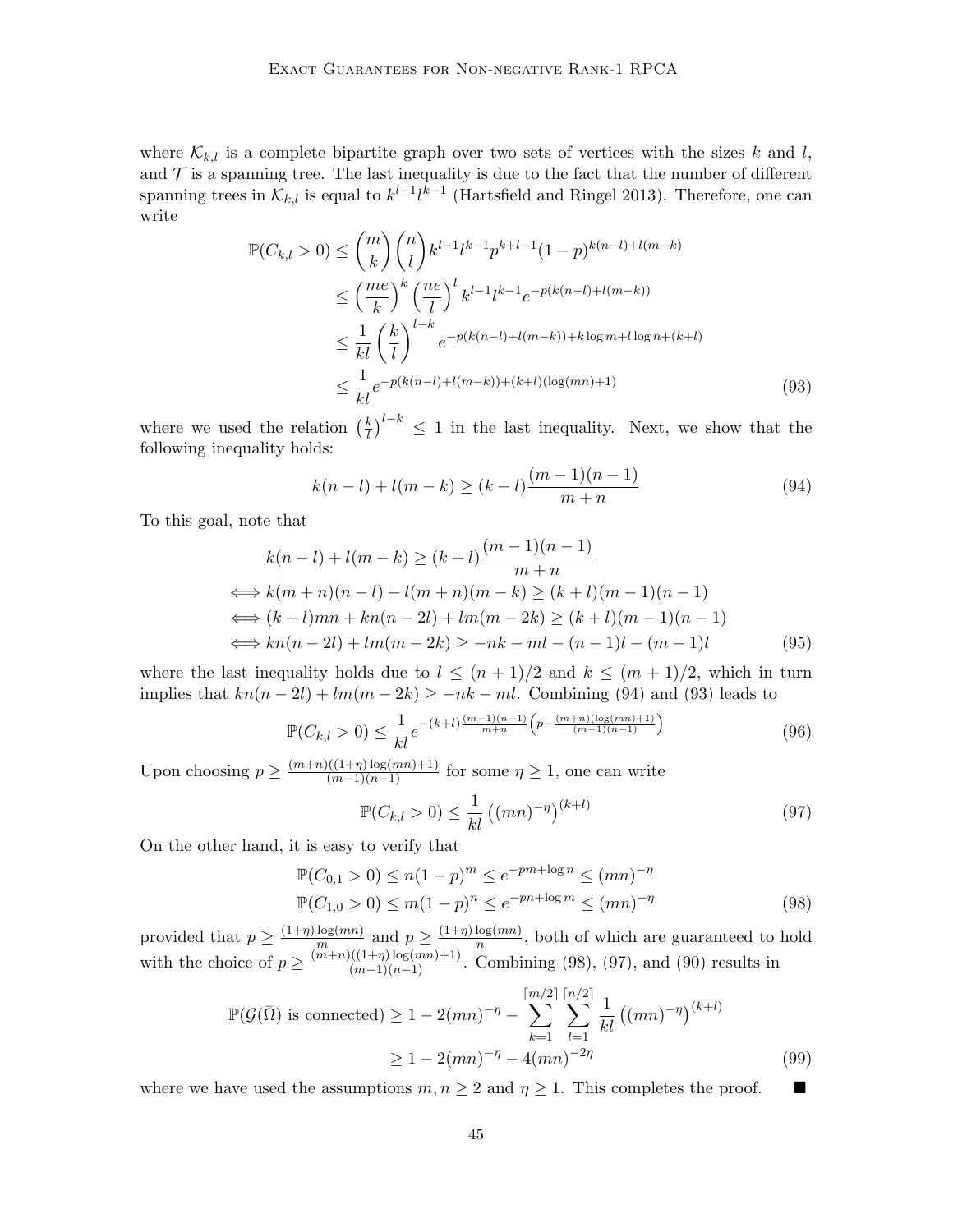# Appendix G. Proof of Lemma [21](#page-22-1)

We present the proof for the symmetric case (the proof for the asymmetric case follows directly after symmetrization and the fact that the penalty on the norm difference is zero at the positive D-stationary points). First, we prove that  $u_{\text{max}} \leq 2$ . It suffices to show that  $u_{\text{max}} \leq \max\{2\beta, \sqrt{2n/\lambda}\}.$  This, together with the choice of  $\beta$  and  $\lambda$ , implies  $u_{\text{max}} \leq 2$ . To this goal, we only need to verify that  $u_{\text{max}} > 2\beta$  implies  $u_{\text{max}} \leq \sqrt{2n/\lambda}$ . By contradiction, suppose that  $u_{\text{max}} > \sqrt{2n/\lambda}$ . In what follows, it will be shown that **u** has strictly positive and negative directional derivatives, thereby contradicting its D-stationarity. Consider a perturbation of **u** as  $\hat{\mathbf{u}} = \mathbf{u} - \mathbf{e}_{\text{max}} \epsilon$  for a sufficiently small  $\epsilon > 0$ , where  $\mathbf{e}_{\text{max}}$  is a vector with 1 at the location corresponding to  $u_{\text{max}}$  and 0 everywhere else. One can write

$$
f_{\text{reg}}(\hat{\mathbf{u}}) - f_{\text{reg}}(\mathbf{u}) \le \left(\sum_{i=1}^{n} u_i\right) \epsilon + \lambda \left((u_{\text{max}} - \epsilon - \beta)^4 - (u_{\text{max}} - \beta)^4\right)
$$
  

$$
= \left(\sum_{i=1}^{n} u_i\right) \epsilon - 4\lambda (u_{\text{max}} - \beta)^3 \epsilon + O(\epsilon^2)
$$
  

$$
\le \left(\sum_{i=1}^{n} u_i - \frac{\lambda}{2} u_{\text{max}}^3\right) \epsilon + O(\epsilon^2)
$$
  

$$
\le \left(nu_{\text{max}} - \frac{\lambda}{2} u_{\text{max}}^3\right) \epsilon + O(\epsilon^2)
$$
 (100)

where (a) is due to the fact that  $u_{\text{max}} \geq 2\beta$  implies  $u_{\text{max}} - \beta \geq u_{\text{max}}/2$ . [\(100\)](#page-45-0) together with  $u_{\text{max}} > \sqrt{2n/\lambda}$ , implies that  $-\mathbf{e}_{\text{max}}$  is a direction with a negative directional derivative. Similarly, it can be shown that  $e_{\text{max}}$  is a direction with a positive directional derivative. This contradicts the D-stationarity of **u** and, hence,  $u_{\text{max}} \leq \max\{2\beta, \sqrt{2n/\lambda}\}.$ 

Next, we aim to show that  $(c/2)u_{\min}^{*^2} \le u_{\min}$ . By contradiction, suppose that there exists an index *i* such that  $(c/2)u_{\min}^* > u_i$ . Now, since  $u_i < 1$ , we have  $\mathbb{I}_{u_i \geq \beta} = 0$  due to the choice of  $\beta$ . Consider the terms in  $f_{\text{reg}}(\mathbf{u})$  that involves  $u_i$ :

$$
\sum_{j \in \Omega_i} |u_i u_j - X_{ij}| = \sum_{j \in G_i} |u_i u_j - u_i^* u_j^*| + \sum_{j \in B_i} |u_i u_j - (u_i^* u_j^* + S_{ij})| \tag{101}
$$

Considering the fact that  $u_{\text{max}} \leq 2$ , one can verify the following inequality for every  $(i, j) \in$ G:

<span id="page-45-0"></span>
$$
u_i u_j < c u_{\min}^{*^2} \le u_{\min}^{*^2} \le u_i^* u_j^* \tag{102}
$$

A similar inequality holds for  $(i, j) \in B$ :

$$
u_i u_j < c u_{\min}^{*^2} \stackrel{(a)}{\leq} u_i^* u_j^* + S_{ij}
$$
\n(103)

where we have used Assumption [1](#page-20-4) for  $(a)$ . Therefore, a positive and negative perturbation of  $u_i$  results in negative and positive directional derivatives at  $u$ , thereby contradicting the D-stationarity of this point.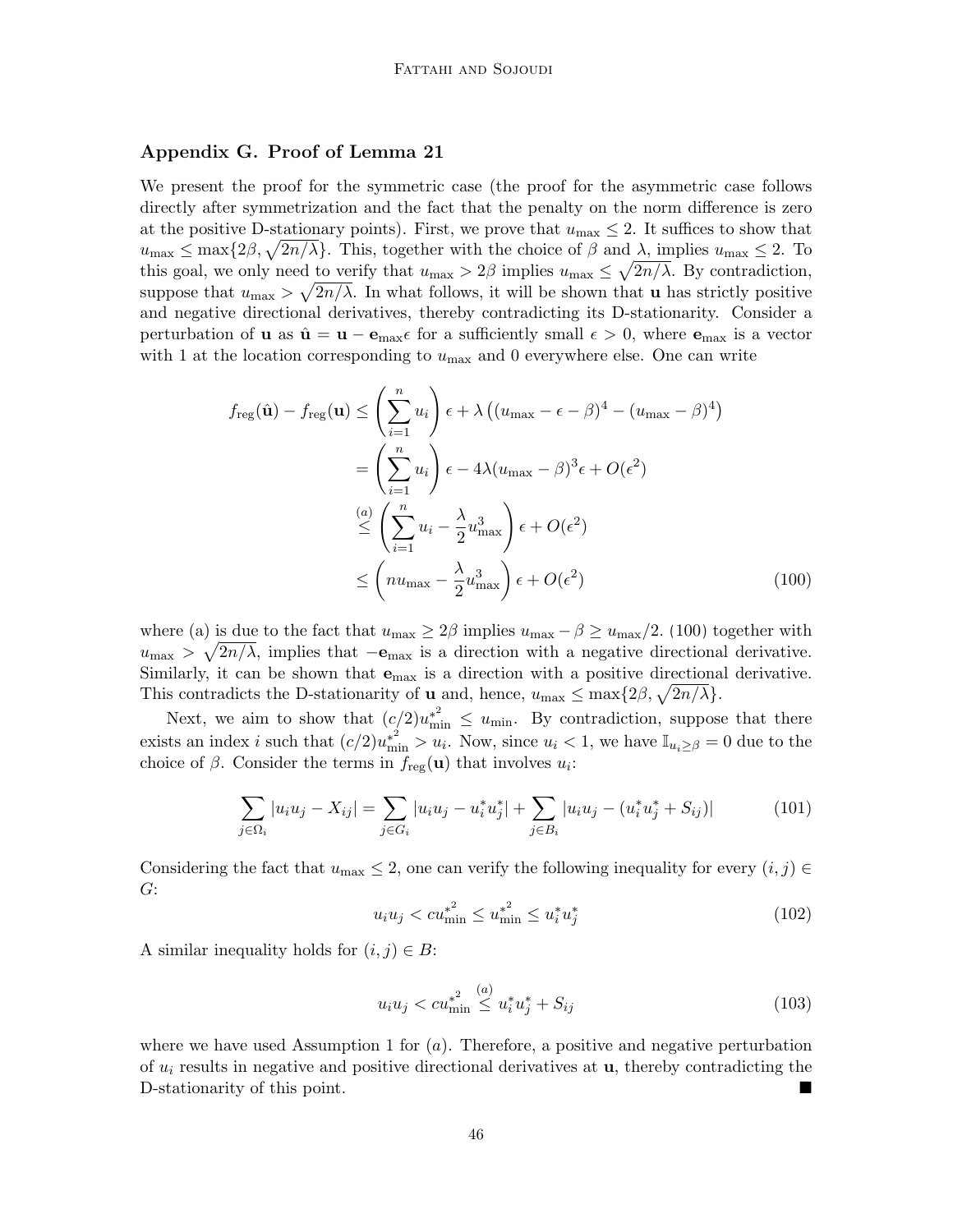# Appendix H. Proof of Theorem [22:](#page-22-0)

The next lemma is crucial in proving Theorem [22.](#page-22-0)

Lemma 40 Suppose that the assumptions of Theorem [22](#page-22-0) hold and define

<span id="page-46-0"></span>
$$
s(\mathbf{u}) = -\sum_{\substack{(i,j)\in\mathcal{B} \\ i,j\in T_1}} \frac{2u_i u_j}{u_n} + \sum_{\substack{(i,j)\in\mathcal{B} \\ i,j\in T_2}} \frac{2u_i u_j}{u_n} + \sum_{\substack{(i,j)\in\mathcal{B} \\ i\in T_1 \cup T_2, j\in N}} \frac{u_i u_j}{u_n} + \sum_{\substack{(i,j)\in\mathcal{G} \\ i,j\in T_1}} \frac{2u_i u_j}{u_n} + \sum_{\substack{(i,j)\in\mathcal{G} \\ i,j\in T_2}} \frac{2u_i u_j}{u_n} + \sum_{\substack{(i,j)\in\mathcal{G} \\ i\in T_1 \cup T_2, j\in N}} \frac{u_i u_j}{u_n} + \sum_{\substack{i\in T_2 \\ i\in T_1 \cup T_2, j\in N}} \frac{4u_i (u_i - 1)^3}{u_n} \mathbb{I}_{u_i \ge 1} \qquad (104)
$$

where the sets  $T_1$  and  $T_2$  are defined as [\(20\)](#page-15-2) and [\(21\)](#page-15-3), respectively. Then, for every Dstationary point  $u > 0$  such that  $u \neq u^*$ , the following inequalities hold with the choice of  $\beta = 1$  and  $\lambda = n/2$ :

- 
$$
f_{reg}(\hat{\mathbf{u}}) - f_{reg}(\mathbf{u}) \leq -s(\mathbf{u})\epsilon + O(\epsilon^2)
$$
 for  $\hat{\mathbf{u}} = \mathbf{u} + \mathbf{d}\epsilon$  and a sufficiently small  $\epsilon > 0$ .

- 
$$
f_{reg}(\hat{\mathbf{u}}) - f_{reg}(\mathbf{u}) \geq s(\mathbf{u})\epsilon - O(\epsilon^2)
$$
 for  $\hat{\mathbf{u}} = \mathbf{u} - \mathbf{d}\epsilon$  and a sufficiently small  $\epsilon > 0$ .

where  $\bf d$  is defined as  $(22)$ .

**Proof** To prove this lemma, first we show the validity of [\(19\)](#page-15-1). By contradiction, suppose that  $(19)$  does not hold. Without loss of generality, assume that there exists an index i such that  $u_i/u_i^* > u_n^*/u_n$  (the case with  $u_i/u_i^* < u_1^*/u_1$  can be argued in a similar way). This implies that  $u_i u_j > u_i^* u_j^*$  for every  $(i, j) \in \Omega$ . Define  $\hat{\mathbf{u}} = \mathbf{u} - \mathbf{e} \epsilon$  for a sufficiently small  $\epsilon > 0$ , where **e** is a vector with  $e_k = 1$  if  $k = i$  and  $e_k = 0$  otherwise. One can write

$$
f_{\text{reg}}(\hat{\mathbf{u}}) - f_{\text{reg}}(\mathbf{u}) \leq -\left(\sum_{j \in G_i} u_j\right) \epsilon + \left(\sum_{j \in B_i} u_j\right) \epsilon + \lambda \left((u_i - \epsilon - 1)^4 - (u_i - 1)^4\right) \mathbb{I}_{u_i \geq 1}
$$

$$
\leq -\left(\sum_{j \in G_i} u_j\right) \epsilon + \left(\sum_{j \in B_i} u_j\right) \epsilon
$$

$$
\leq -\frac{cu_{\min}^{*2}}{2} \delta(\mathcal{G}(G)) + 2\Delta(\mathcal{G}(B)) \tag{105}
$$

where  $G_i = \{j|(i,j) \in G\}$  and  $B_i = \{j|(i,j) \in B\}$ . The second inequality is due to the fact that  $((u_i - \epsilon - 1)^4 - (u_i - 1)^4) \mathbb{I}_{u_i \ge 1}$  is non-negative and the third inequality follows from Lemma [21](#page-22-1) and the definitions of  $\delta(\mathcal{G}(G))$ ,  $\Delta(\mathcal{G}(B))$ . Based on the assumption of Theorem [22,](#page-22-0) we have

$$
\frac{\delta(\mathcal{G}(G))}{\Delta(\mathcal{G}(B))} > \frac{48}{c^2} \kappa(\mathbf{u}^*)^4 = \frac{48}{c^2 u_{\min}^{*4}} > \frac{4}{c u_{\min}^{*2}}
$$
(106)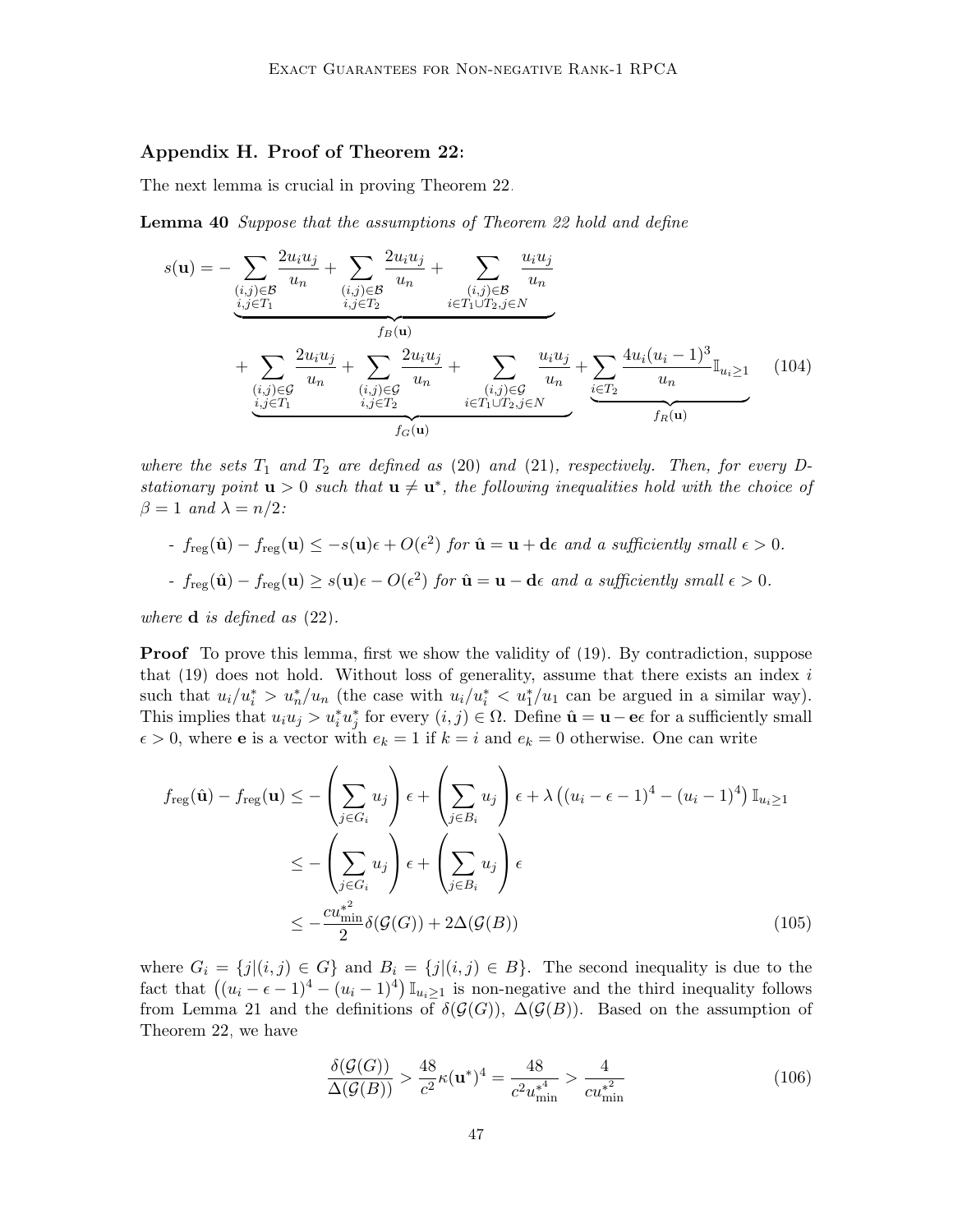which implies  $(-cu_{\min}^{*2})\delta(\mathcal{G}(G)) + 2\Delta(\mathcal{G}(B)) < 0$ , and hence,  $-e$  is a direction with a negative directional derivative. Similarly, it can be shown that e is a direction with a positive directional derivative. This contradicts the D-stationarity of u and hence [\(19\)](#page-15-1) holds. Now, we will show the correctness of the first statement. Similar to the proof of Theorem [8,](#page-14-0) one can verify that

$$
\sum_{(i,j)\in\Omega} |\hat{u}_i\hat{u}_j - X_{ij}| - \sum_{(i,j)\in\Omega} |u_iu_j - X_{ij}| \le (f_B(\mathbf{u}) - f_G(\mathbf{u}))\epsilon + O(\epsilon^2)
$$
(107)

Now, we only need to bound  $R(\hat{\mathbf{u}}) - R(\mathbf{u})$ . To this goal, notice that if  $i \in T_1$ , then  $u_i < u_i^* \leq 1$  due to the fact that  $\mathbf{u} \neq \mathbf{u}^*$  and  $u_i^*/u_i = u_n^*/u_n > 1$ . Therefore,  $\mathbb{I}_{u_i \geq 1} = 0$  for every  $i \in T_1$ . This implies that

$$
R(\hat{\mathbf{u}}) - R(\mathbf{u}) = \sum_{i \in T_2} \left( u_i - \frac{u_i}{u_n} \epsilon - 1 \right)^4 \mathbb{I}_{u_i \ge 1} - \sum_{i \in T_2} (u_i - 1)^4 \mathbb{I}_{u_i \ge 1}
$$
  
= 
$$
- \sum_{i \in T_2} \frac{4u_i(u_i - 1)^3}{u_n} \mathbb{I}_{u_i \ge 1} \epsilon + O(\epsilon^2)
$$
(108)

 $\blacksquare$ 

A similar approach can be taken to prove the second statement of the lemma.

**Lemma 41** Suppose that  $\mathcal{G}(\Omega)$  has no bipartite component and every entry of X is strictly positive. Then, for every D-min-stationary point **u** of [\(P1-Sym\)](#page-13-1), we have  $u[c] > 0$  or  $\mathbf{u}[c] = 0$ , where  $\mathbf{u}[c]$  is a sub-vector of  $\mathbf{u}$  induced by the  $c^{th}$  component of  $\mathcal{G}(\Omega)$ .

Proof The proof is similar to that of Lemma [9.](#page-14-1)

**Proof of Theorem [22:](#page-22-0)** Similar to the proof of Theorem [8,](#page-14-0) it suffices to show that none of the points  $\mathbf{u} > 0$  with  $\mathbf{u} \neq \mathbf{u}^*$  can be D-stationary. By contradiction, suppose that this is not the case, i.e., there exists a D-stationary point  $u > 0$  such that  $u \neq u^*$ . Consider the functions  $f_B(\mathbf{u})$  and  $f_G(\mathbf{u})$  defined in Lemma [40.](#page-46-0) The main idea behind the proof is to show that the term  $f_G(\mathbf{u})$  always dominates  $f_B(\mathbf{u})$ . This, together with the non-negativity of  $f_R(\mathbf{u})$ , shows that  $s(\mathbf{u}) > 0$  and hence,  $f'_{reg}(\mathbf{u}, \mathbf{d}) < 0$  and  $f'_{reg}(\mathbf{u}, -\mathbf{d}) > 0$ , which is a contradiction. One can bound each term in  $f_B(\mathbf{u})$  and obtain

$$
f_B(\mathbf{u}) \leq \frac{1}{u_n} \left( 2 \cdot \frac{\Delta(\mathcal{G}(B))}{2} |T_1| u_{\max}^2 + 2 \cdot \frac{\Delta(\mathcal{G}(B))}{2} |T_2| u_{\max}^2 + \frac{\Delta(\mathcal{G}(B))}{2} (|T_1| + |T_2|) u_{\max}^2 \right) \epsilon + O(\epsilon^2)
$$
  

$$
\leq \frac{3}{2u_n} \Delta(\mathcal{G}(B)) (|T_1| + |T_2|) u_{\max}^2 \epsilon + O(\epsilon^2)
$$
  

$$
\leq \frac{6}{u_n} \Delta(\mathcal{G}(B)) (|T_1| + |T_2|) \epsilon + O(\epsilon^2)
$$
 (109)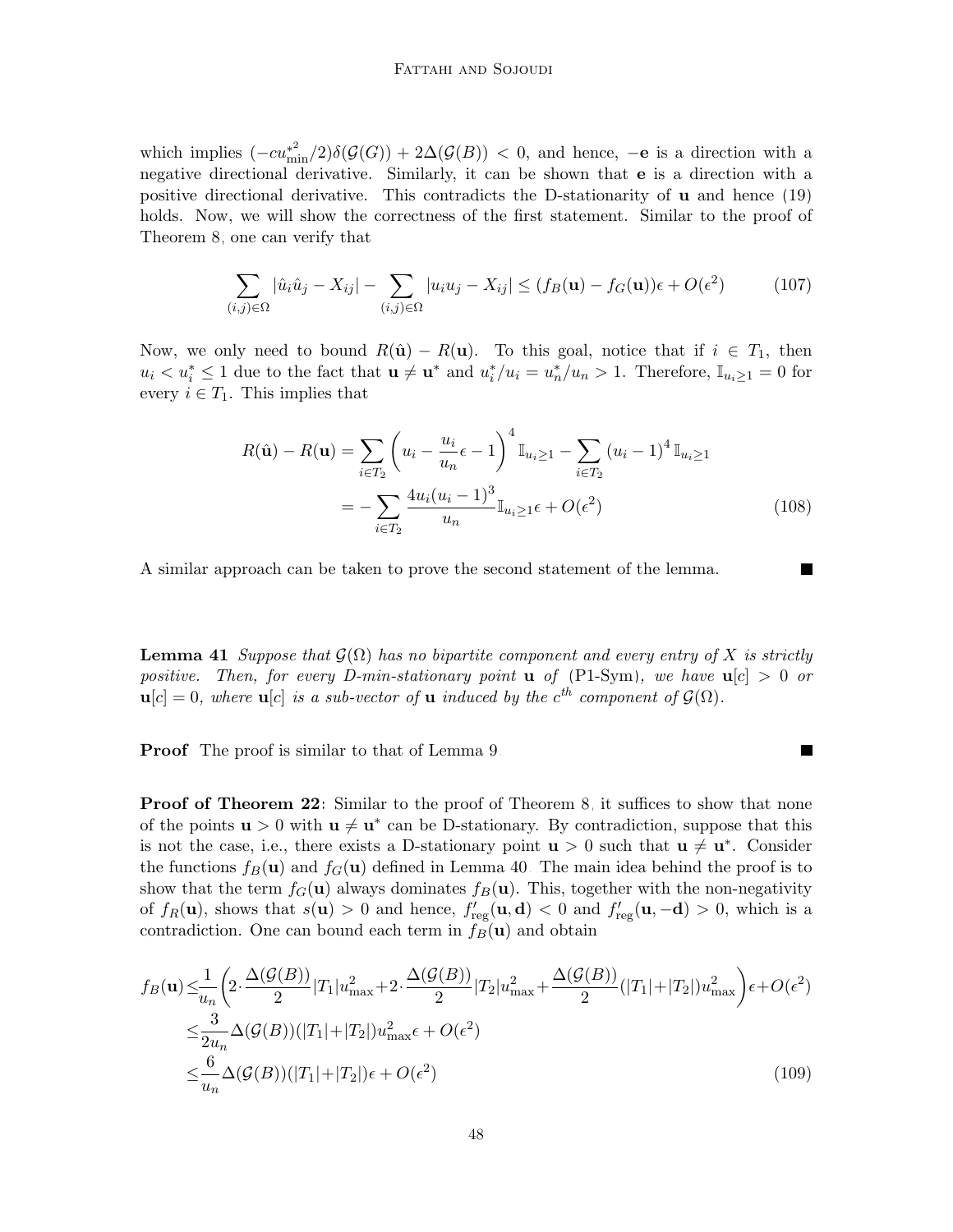where the last inequality follows from the fact that  $u_{\text{max}} \leq 2$  due to Lemma [21.](#page-22-1) Next, we derive a lower bound on  $f_G(\mathbf{x})$ :

$$
f_G(\mathbf{x}) \geq \frac{1}{u_n} \cdot \frac{\delta(\mathcal{G}(G))}{2} (|T_1| + |T_2|) u_{\min}^2 \epsilon + O(\epsilon^2)
$$
  
\n
$$
\geq \frac{1}{u_n} \cdot \frac{\delta(\mathcal{G}(G))}{2} (|T_1| + |T_2|) \frac{c^2 u_{\min}^{*4}}{4} \epsilon + O(\epsilon^2)
$$
  
\n
$$
= \frac{c^2 u_{\min}^{*4}}{8u_n} \delta(\mathcal{G}(G)) (|T_1| + |T_2|) \epsilon + O(\epsilon^2)
$$
 (110)

where the first inequality is due to the fact that the minimum value for  $f<sub>G</sub>(u)$  happens when the neighbors of  $T_1 \cup T_2$  in  $\mathcal{G}(G)$  all belong to the set N and their corresponding values in  $\mathbf{u}\mathbf{u}^{\top}$  are all equal to  $u_{\min}^2$ . Furthermore, the second inequality is due to Lemma [16](#page-18-1) and the choice of  $\beta$  for  $R_{\beta}(\mathbf{u})$ . Therefore, one can write

$$
f_B(\mathbf{x}) - f_G(\mathbf{x}) \le \left(\frac{6}{u_n} \Delta(\mathcal{G}(B)) - \frac{c^2 u_{\min}^*}{8u_n} \delta(\mathcal{G}(G))\right) (|T_1| + |T_2|)\epsilon + O(\epsilon^2)
$$
  
= 
$$
\frac{\Delta(\mathcal{G}(B))c^2 u_{\min}^*}{8u_n} \left(\frac{48}{c^2} \kappa(\mathbf{u}^*)^4 - \frac{\delta(\mathcal{G}(G))}{\Delta(\mathcal{G}(B))}\right) (|T_1| + |T_2|)\epsilon + O(\epsilon^2).
$$
 (111)

Therefore, the choice of  $(48/c^2)\kappa(\mathbf{u}^*)^4 < \delta(\mathcal{G}(G))/\Delta(\mathcal{G}(B))$  implies that  $f_B(\mathbf{x}) - f_G(\mathbf{x}) < 0$ , thereby completing the proof.

# Appendix I. Proof of Lemma [25](#page-24-1)

The degree of each node is equal to the summation of  $n$  independent Bernoulli random variables, each with parameter  $p$ . Therefore, Chernoff bound yields that

$$
\mathbb{P}(\deg(v) \ge (1+\delta)np) \le e^{-np\delta^2/3} \tag{112a}
$$

<span id="page-48-1"></span><span id="page-48-0"></span>
$$
\mathbb{P}(\deg(v) \le (1 - \delta)np) \le e^{-np\delta^2/3} \tag{112b}
$$

for every vertex v and  $0 \le \delta \le 1$ , where  $deg(v)$  is the degree of vertex v in the graph. Therefore, a simple union bound leads to

$$
\mathbb{P}(\Delta(\mathcal{G}(n,p)) \ge (1+\delta)np) \le ne^{-np\delta^2/3} = e^{-np\delta^2/3 + \log n}
$$
\n(113a)

$$
\mathbb{P}(\delta(\mathcal{G}(n, p)) \le (1 - \delta)np) \le ne^{-np\delta^2/3} = e^{-np\delta^2/3 + \log n}
$$
\n(113b)

Setting  $\delta = 1/2$  and assuming that  $p \ge 12(1 + \eta) \log n/n$  for some  $\eta > 0$ , one can write

$$
\mathbb{P}\left(\Delta(\mathcal{G}(n,p)) \ge \frac{3np}{2}\right) \le n^{-\eta} \tag{114a}
$$

$$
\mathbb{P}\left(\delta(\mathcal{G}(n,p)) \le \frac{np}{2}\right) \le n^{-\eta} \tag{114b}
$$